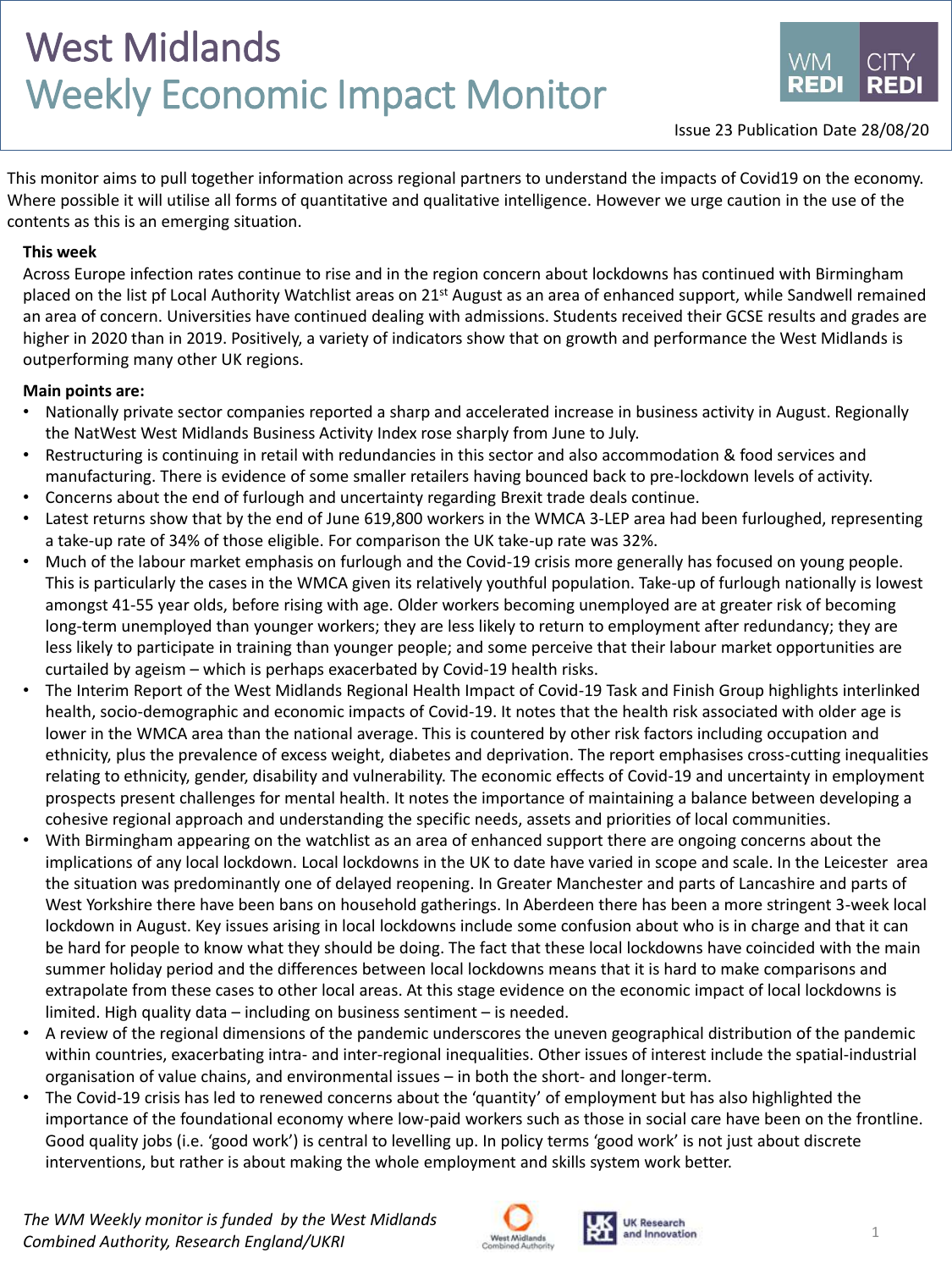## **Global Outlook Ben Brittain WMREDI**

Hong Kong is to [suspend some social distancing measures](https://www.bloomberg.com/news/articles/2020-08-25/hong-kong-to-announce-new-social-distancing-rules-as-cases-drop) following a reduction in community infection rates. It had recently experienced a small uptick in infection rates which resulted from international travel. A man in Hong Kong caught the coronavirus after recovering from an initial bout in April which required hospitalisation but the most recent reinfection was asymptomatic, indicating the body' immune system potentially remembers the virus and can effectively fight it off.

[Across Europe](https://www.ft.com/content/25da4c31-f79a-4aa2-a9c9-a5c31546e5df) cases are continuing to rise. One major factor in increased infection rates has been the restart of intra-European travel, including people going on their summer holiday. In Germany almost 40% cases are thought to have been contracted abroad, according to the Robert Koch Institute.

This rate is similar to Italy, where almost a third of new cases were imported from overseas.

Similarly, in France the **[INSE's consumer confidence index](https://uk.reuters.com/article/us-france-economy-consumersentiment/french-consumer-confidence-holds-steady-in-august-idUKKBN25M0M7)** held at 94 in August, which was unchanged from July. This shows that the two major economics of the Eurozone are (so far) holding steady against market fears of resurgent infection rates, despite a reduction in the Eurozone's August flash PMI.

[Stock-index futures](https://uk.investing.com/indices/indices-futures) are indicating a slightly higher open in Europe. This follows on from gains in Asia that have resulted from optimism about treatments for the coronavirus. Cloud and software stocks are likely get a supportive boost in Europe after Salesforce.com Inc. topped analysts' quarterly revenue and profit estimates. This indicates that many corporate customers have responded to the global pandemic and resulting lockdown economic slump by upgrading technology systems to enhance their businesses operations and services.

[The headline German IFO Business Climate Index came in](https://www.ft.com/content/2a882ec3-0477-41b4-8d53-48b6a90effd0)  at 92.6 in August, which registered stronger than last month's 90.5 while defying the consensus estimates of a lower reading. Germany has extended its job reservation program until the end of 2021. The measure is similar to the UK's furlough program.

**[August IHI Mark / CIPS Flash Composite PMI:](https://www.markiteconomics.com/Public/Release/PressReleases)**

US: 54.7 (18 month high) Japan: 44.9 (contraction) UK: 60.3 (82 month high) Eurozone: 51.6 (two month low)

#### **National Outlook**

## The HIS Marki [/ CPS August flash UK Markit](https://www.markiteconomics.com/Public/Home/PressRelease/cb9e40f687064dd2b0cbc9324d5dd4ae) flash PMI

registered at 60.3, an 82 month high. July registered at 57.0. Anything above 50 denotes growth.

UK private sector companies reported a sharp and accelerated increase in business activity during August. Both the manufacturing and service sectors are continuing to experience a recovery in consumer demand. The headline seasonally adjusted IHS Markit / CIPS Flash UK Composite Output Index –registered 60.3 in August, up from 57.0 in July and signalling the fastest rate of business activity expansion since October 2013.

Manufacturing production (index at 61.6) increased at a slightly quicker pace than service sector activity (60.1) during July, which may indicate an increase in goods domestically and internationally.



The exceptionally higher levels of private sector output is overwhelmingly a result of the reopening of the UK economy after the lockdown period in the second quarter of the year and a subsequent increase in both

consumer and business spending.

New order growth was mostly linked to an accelerated reopening among corporate customers, alongside greater willingness-to-spend among UK households.

The Chancellor's Eat Out to Help Out scheme has been a [successful policy intervention](https://www.theguardian.com/business/2020/aug/25/eat-out-to-help-out-64m-meals-claimed-in-uk-under-scheme) at steering consumer behaviour, with over 64 million meals claimed under the discount scheme. The number of people in restaurants is 61% higher than average for Monday to Wednesday last year. 10.5m meals were claimed in the first week, rising to 35m in the second and then shooting up to 64m by the third.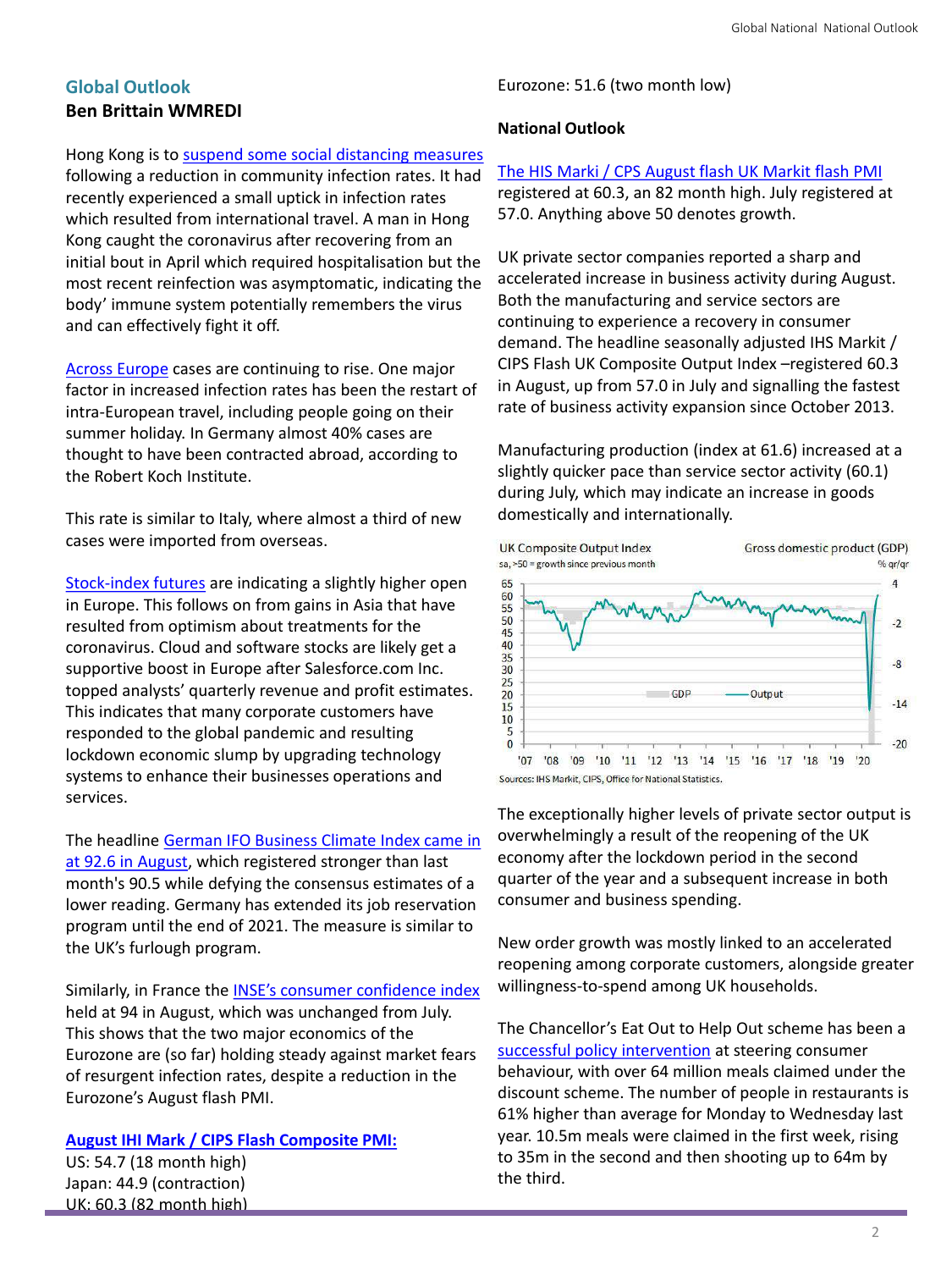#### **Regional Outlook**

#### [The headline NatWest West Midlands Business Activity](https://media.natwestbusinesshub.com/hddEIybgTTaWxb0mVVbf)

 $Index - a$  seasonally adjusted index that measures the month-on-month change in the combined output of the region's manufacturing and service sectors – rose sharply from 50.4 in June to 61.9 in July.

The West Midlands, whilst amongst the hardest hit during the pandemic, is leading the UK regions in its recovery. July PMI registered at 61.9, the highest in the UK, and the second-fastest rate in the survey history.



Private sector firms in the region have reported a substantial increase in new business during July, with the rate of growth surging to the second-fastest since the survey started in mid-1996. The Export Climate Index has risen to growth, from 48.0 in June to 52.4 in July, indicating an improvement in conditions export markets for the first time since January. The latest reading was

#### also the highest since March 2019.

West Midlands Business Activity Index sa, >50 = growth since previous month



[The labour market](https://www.markiteconomics.com/Public/Home/PressRelease/97ebee2f6c144604b51053ccc1558d17) in the region faces a mixed but

improving picture. The latest KPMG and REC, UK Report

on Jobs has stated the wider Midlands region has registered a further reduction in permanent job appointments in July, although this rate of contraction was the softest in the current five-month sequence of falls. This could mean that growth resulting from the ease of lockdown measures is slowing the expected tirade of job losses.

> Also recruiters across the Midlands have signalled an increase in the availability of permanent staff during July. The seasonally adjusted Permanent Staff Availability Index rose further from June to register a fresh series record. The Midlands region has also registered by far the fastest increase in permanent availability across the four monitored UK regions, showing that in both growth and employment the West Midlands is outperforming other UK regional peers.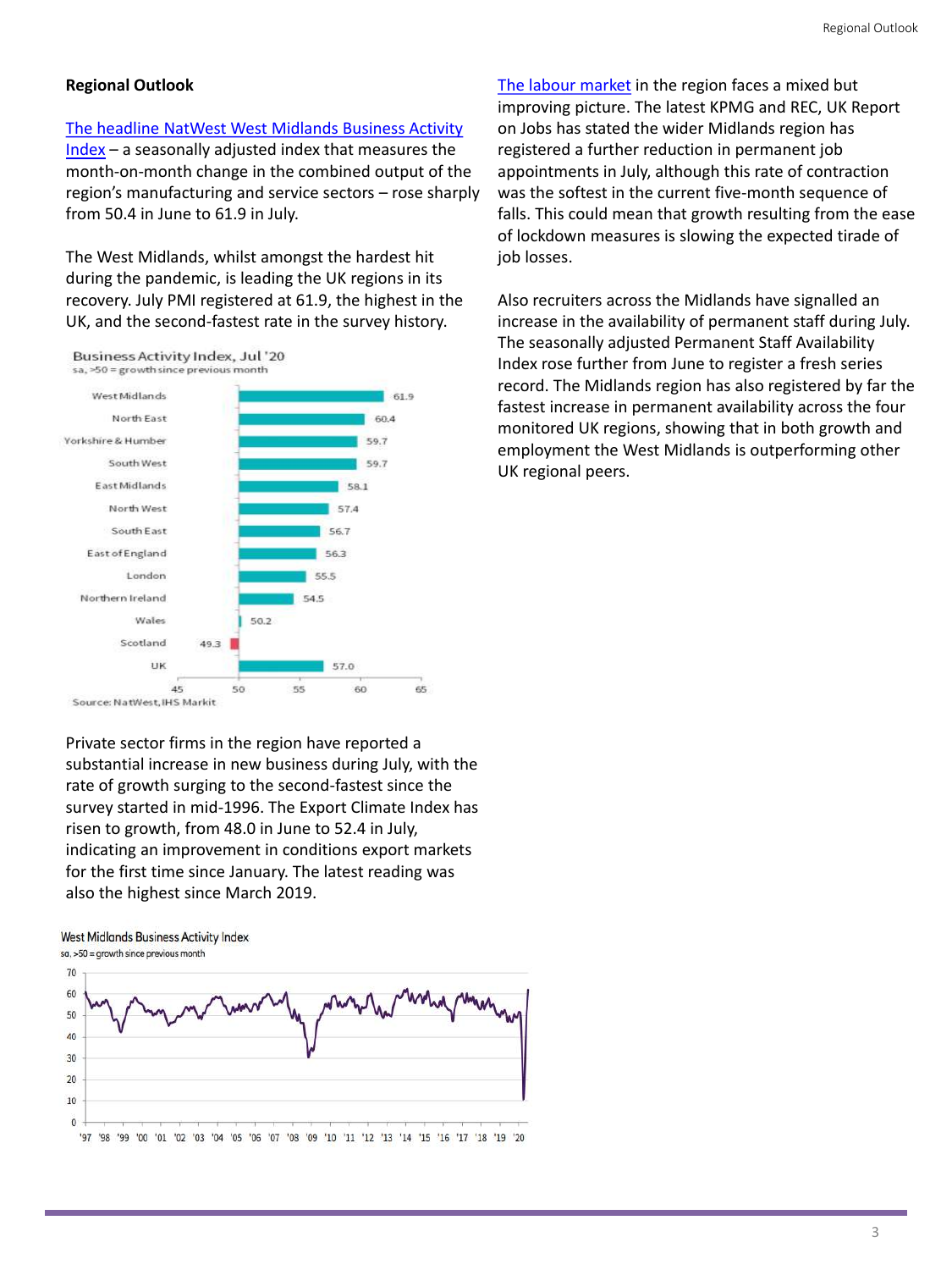## **Qualitative intelligence**

Restructuring in the retail sector continues, with liquidations and redundancies. However, there is emerging evidence that some smaller retailers have bounced back and are trading at close to normal conditions.

Redundancies continue in the accommodation and food services sector. The regional response to the 'Eat Out to Help Out' scheme has been positive in general.

In manufacturing redundancies are continuing also. This reflects both lower orders and a realisation amongst some companies that they can be productive with fewer workers.

There are still businesses who have received no support or loans.

Concerns about the end of furlough continue.

Start-up enquiries have increased but some of those coming forward have business ideas that are unlikely to reap rewards in the short-term. Tradespeople working on home improvements are doing well. Estate agents and surveyors are seeing an increase in activity as a result of the Stamp Duty holiday.

Amongst workers who have worked extremely hard in recent months there is some emerging evidence of resentment of those returning from furlough having had an extended period away from work ("on holiday") with full pay.

HR organisations are reporting an increase in tribunal cases. This reflects individuals challenging employers regarding perceived unfair dismissal.

Experience to date and sentiment suggests that officebased businesses will be slow to return to city centres. Partial remote working appears to be more embedded with the passage of time.

EU exit remains a subject of ongoing concern, with businesses calling for certainty about future trading arrangements.

There are concerns about the consequences of a possible local lockdown, with fears that this might cause some businesses to fold. With schools, colleges and universities returning for the new term in the next month there is potential for a rise in infections.

Universities have remained busy with admissions following changes to A level results. Domestic student admissions are looking higher at this stage than was expected a few months ago.

At the height of the summer holiday season it is difficult to interpret trends – i.e. are changes in activity related to changes in the real economy or are they holiday related?

4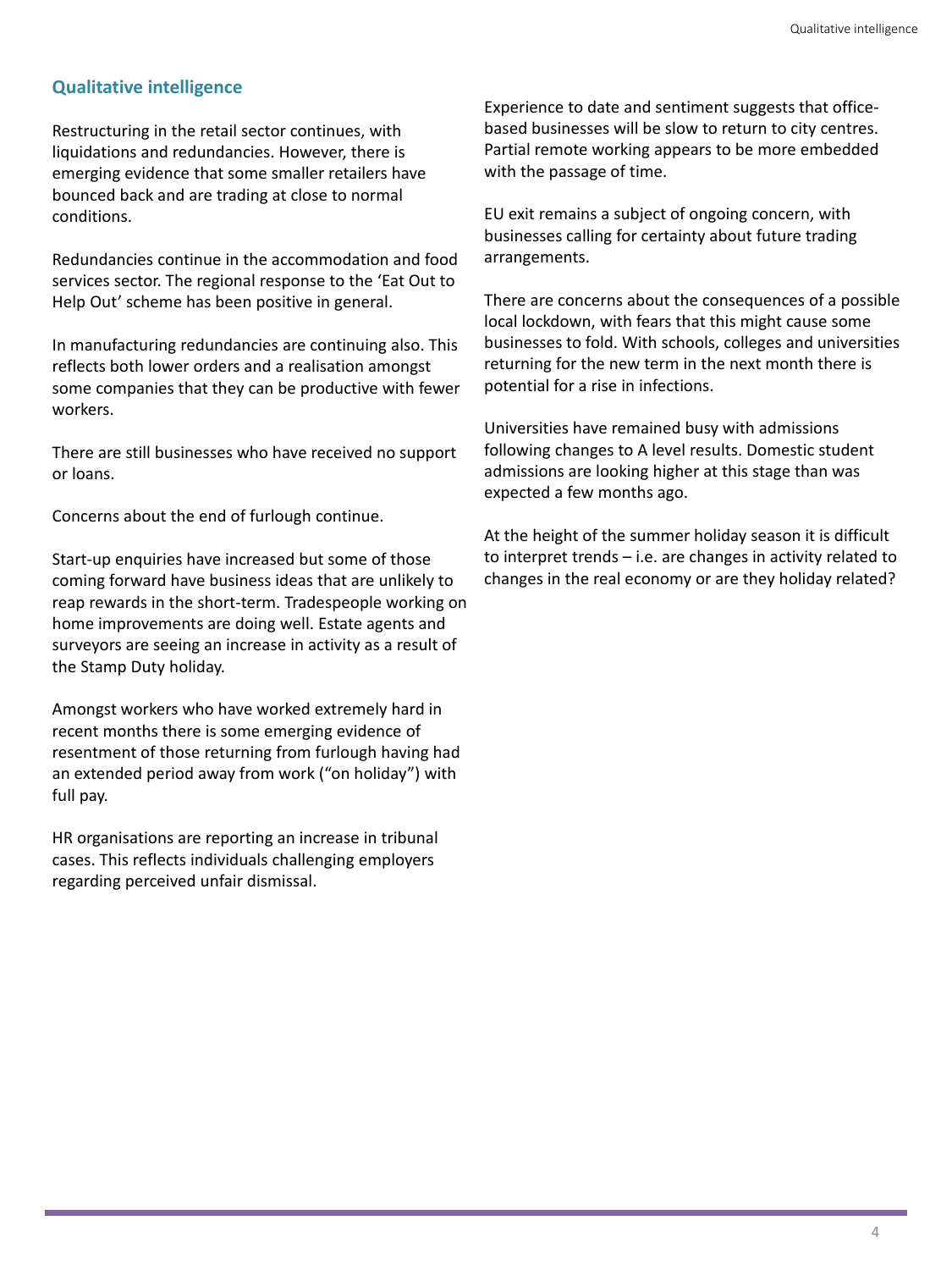## **Examinations: GCSEs Alex Smith, WMCA**

Following last week's discussion of A level results universities have been dealing with applicants with revised results. This has created unprecedented pressures on admissions.

GCSE results were issued on 19<sup>th</sup> August. As in the case of A levels, students did not have the opportunity to sit their exams.

The national profile of GCSE grades across subjects for this year and last shows a sharp increase in GCSE grades awarded across all grades. The comparison of grades below (cumulative from grade 9 down) shows that the greatest difference is around the middle of the grade range:

The discrepancy between this year (2020) and the previous year (2019) is much narrower at either end of the grading spectrum, with the main effect of using predictions instead of exam assessments being a shift upwards for pupils in the middle who would have

received grades 3-7.

This is distinct from how A Levels were affected by the changes; at A Level teachers seldom predicted less than a C grade, meaning that the largest increases were at the low end. However, the largest gap being at the grade 4 level (a 'standard pass', and loosely equivalent to a grade C') indicates there is still a tendency to over-predict at this grade range. Overall, in 2020 78.8% were at grade 4 and above, compared with 69.9% in 2019. The higher overall grade distribution means that some students may receive the grades required for the next stage of their education/ training who would not have done of had they been required to take the exam. The number of exam resits may decrease and some students may find they struggle at the next stage.

|                | 2020               | 2019               | <b>Difference</b> |
|----------------|--------------------|--------------------|-------------------|
|                | <b>(CUMULATIVE</b> | <b>(CUMULATIVE</b> | 2019-2020         |
|                | <b>PERCENTAGE)</b> | <b>PERCENTAGE)</b> |                   |
| <b>GRADE 9</b> | 6.6                | 4.7                | 1.9               |
| <b>GRADE 8</b> | 15.3               | 11.8               | 3.5               |
| <b>GRADE 7</b> | 27.5               | 21.8               | 5.7               |
| <b>GRADE 6</b> | 43.3               | 36.1               | 7.2               |
| <b>GRADE 5</b> | 61.5               | 53.5               | 8.0               |
| <b>GRADE 4</b> | 78.8               | 69.9               | 8.9               |
| <b>GRADE 3</b> | 91.0               | 85.6               | 5.4               |
| <b>GRADE 2</b> | 97.1               | 94.3               | 2.8               |
| <b>GRADE 1</b> | 99.6               | 98.5               | 1.1               |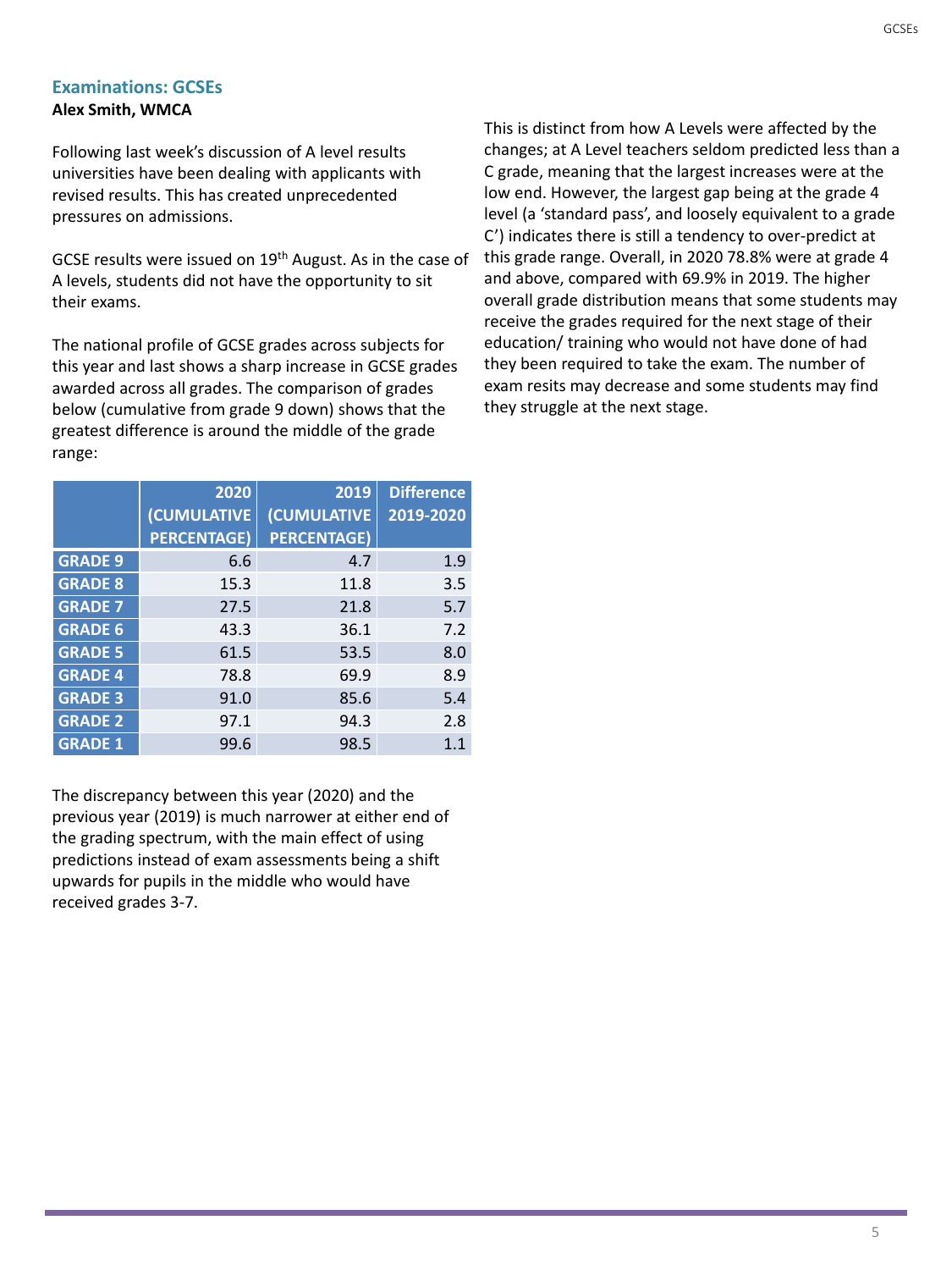# **West Midlands Regional Health Impact of COVID-19 Task and Finish Group: Interim Report and Call for Evidence**

## **Grace Scrivens, Public Health Intelligence Analyst, WMCA Population Intelligence Hub**

The interim report demonstrates and reflects on work and analysis of COVID-19 and health inequalities to date which has been carried out by PHE Population Intelligence Hub and stakeholder members of the West Midlands Regional Health Impact of COVID-19 (RHIC) Task and Finish Group. This Group consists of WMCA, PHE, local authorities, universities, community organisations and the NHS. The purpose of the group is to focus on the relationship between disparities analysis from the PHE review and wider health inequalities in the West Midlands region.

The report identifies the Group's concerns around the upcoming challenges facing the West Midlands over the coming months, the unique opportunities that the situation presents, and the next steps for the group's work. It includes a call for evidence as the group begins a short period of stakeholder engagement to inform its work. Importantly, the report is to act as an interim to the more comprehensive Health of the Region report to be published later in the year which will reflect on the implications of COVID-19 in relation to inequalities in health and wellbeing across West Midlands region.

## **The health impact of COVID-19**

Key points from the PHE Disparities Review are explored in the context of their implications for the health impact of COVID-19 in the West Midlands. Existing population vulnerabilities, risk factors and inequalities facing population groups likely to be disproportionately impacted are considered. These suggest that the risk associated with older age (80 years and above) is lower in the WMCA area than the national average but this is countered by other risk factors. Firstly, occupation and ethnicity: the WMCA area has a higher proportion of jobs within sectors associated with a greater increase in excess all-cause deaths and exposure to infection. Jobs in these sectors are disproportionately held by ethnic groups associated with poorer COVID-19 health outcomes. Secondly, the prevalence of excess weight, diabetes and deprivation in WMCA area increases the prevalence of population groups more likely to be disproportionately impacted by COVID-19 due to

- socioeconomic deprivation due to the links between poor health and poverty and that particular ethnic groups are more likely to be on lower incomes, reside in deprived areas, and live in more crowded households;
- experiencing discrimination and racism on a daily basis which can affect physical and mental health, and experience and access to health services;
- living in more deprived areas with higher levels of pollution;
- poorer access to health services;
- different preferences and attitudes towards health promoting activities;
- impact of genetic factors (which is thought to be marginal).

increased risk of complication.

## **The immediate consequence of COVID-19 in the worsening inequalities across the life course**

There are concerns about the effects that upcoming challenges are likely to have on existing inequalities, and how the economic consequences and wider forms of response may exacerbate problems at each stage of the life course. There is focus on the relationship between health and wealth and the wider determinants of health and wellbeing. Cross-cutting inequalities relating to ethnicity, gender, disability and vulnerability mean that particular groups of people may be disproportionately affected throughout. An inclusive approach which seeks to actively engage seldom heard citizens is essential in supporting services and communities in responding to and recovering from COVID-19.

Focusing on social factors and systemic discrimination can explain some of the ethnic inequalities in relation to COVID-19. These include:

These issues could mean that BAME children and young people are especially vulnerable to the impacts of COVID-19 and experience a disproportionate effect on children's best start in life, resulting in cumulative disadvantage throughout the life course.

Children and young people are a key population group due to the disruptive impact of educational settings closures, disproportionate effects on early years development and lack of opportunity for social care interventions.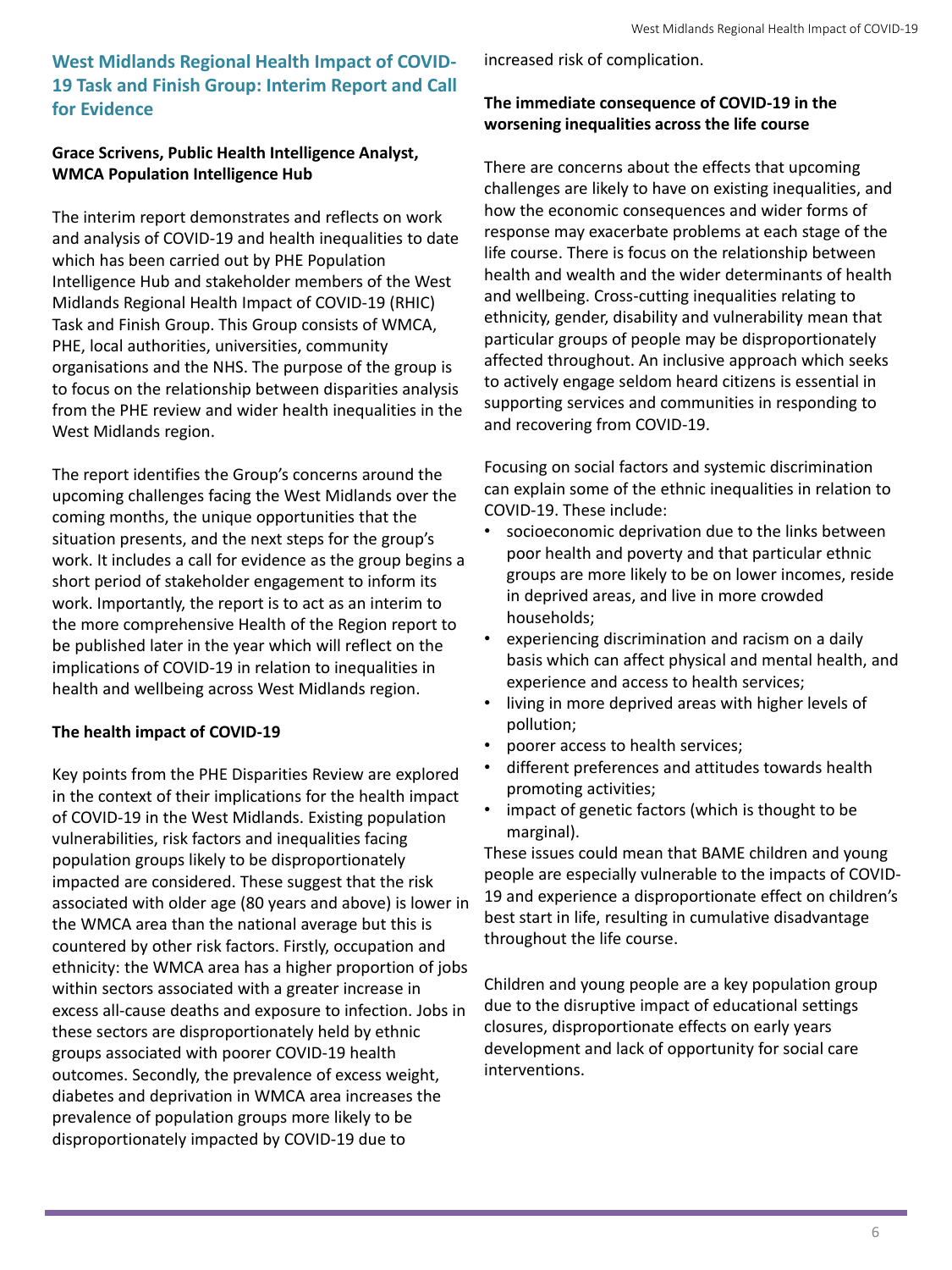The economic effects of COVID-19 and uncertainty in employment prospects present further challenges for young people's mental health. For working age adults, those already in lower socioeconomic brackets, BAME groups or young cohorts are identified as key groups facing adverse experiences such as job loss. The impact of lockdown measures on those living in unstable or overcrowded accommodation is likely to exacerbate health risks facing these groups. Mental health and wellbeing has been negatively impacted and there are challenges to access to health care, social care and elder care.

## **Opportunities for change and new ways of working**

Alignment of economic recovery planning with existing priorities around inclusive growth, health inequalities and wellbeing and working in partnerships across health and care systems presents a number of current opportunities to address some of the challenges. These include:

- New public focus on health inequalities and public health, including the recently launched national strategy for tackling obesity
- Increased public awareness of infection control
- Reframing of physical activity as an opportunity to be outdoors, socialise, get around safely and improve wellbeing, rather than solely as a tool to promote healthy weight
- New ways of working that maximise use of technology, enabling more flexibility and improving work-life balance as well as reducing environmental impact
- Changes to local delivery models, for example the Black Country Healthcare Mental Health Trust is a new organisation rethinking the delivery model of mental health services to involve voluntary sector, service users and GPs
- Role of communities, for example in driving a collaborative approach to population health management
- Understanding lessons learnt from the first wave from a healthcare perspective
- Pooling and sharing of intelligence and engagement resources and analysis as a regional health systems network

- Developing a Health in all Policies approach to embed consideration of physical and mental health across all WMCA policy areas
- Using the Thrive model to improve workforce health and wellbeing, and to address inequalities in education, skills and employment across the region in line with inclusive growth objectives
- Maximising the potential of the 2022 Commonwealth Games to drive down inequalities and deliver a lasting legacy that reduces inequalities, especially in communities hit hardest by COVID-19
- Supporting regional collaboration to tackling health inequalities, especially for groups such as the homeless and migrant populations
- Working with communities, and local and national partners, to improve the recording and routine analysis of demographic data so that we are actively monitoring inequalities and demonstrating progress across the region (e.g. in relation to death certificates recording of details such as faith and ethnicity)
- Supporting local governments in their ambitions to protect and improve the lives of local citizens and work with them to ensure adequate funding for the public health function that has been so important in
- Workstreams to ensure that BAME inequalities are considered in all aspects of response and recovery, for example the PHE West Midlands' Health & Wellbeing team has set out a comprehensive programme of work focusing on health inequalities with a specific focus on BAME inequalities through COVID-19 recovery and beyond.
- Drawing down resources to help address structural inequalities, for example through a formal submission to the comprehensive spending review

It is important to maintain a balance between developing a cohesive, regional approach and understanding the specific needs, assets and priorities of local communities. Local stakeholders, NHS and primary care providers will play the driving role in mobilising the health system response. This means being clear about where the WMCA can add value to local work, and where that role should focus on co-ordination and collaboration. Opportunities for action over the longer term include:

- responding to the current crisis
- Devolution presents a significant opportunity to coordinate action across the system in local recovery to improve the wider determinants of health and wellbeing, working in partnership with stakeholders across localities and sectors

7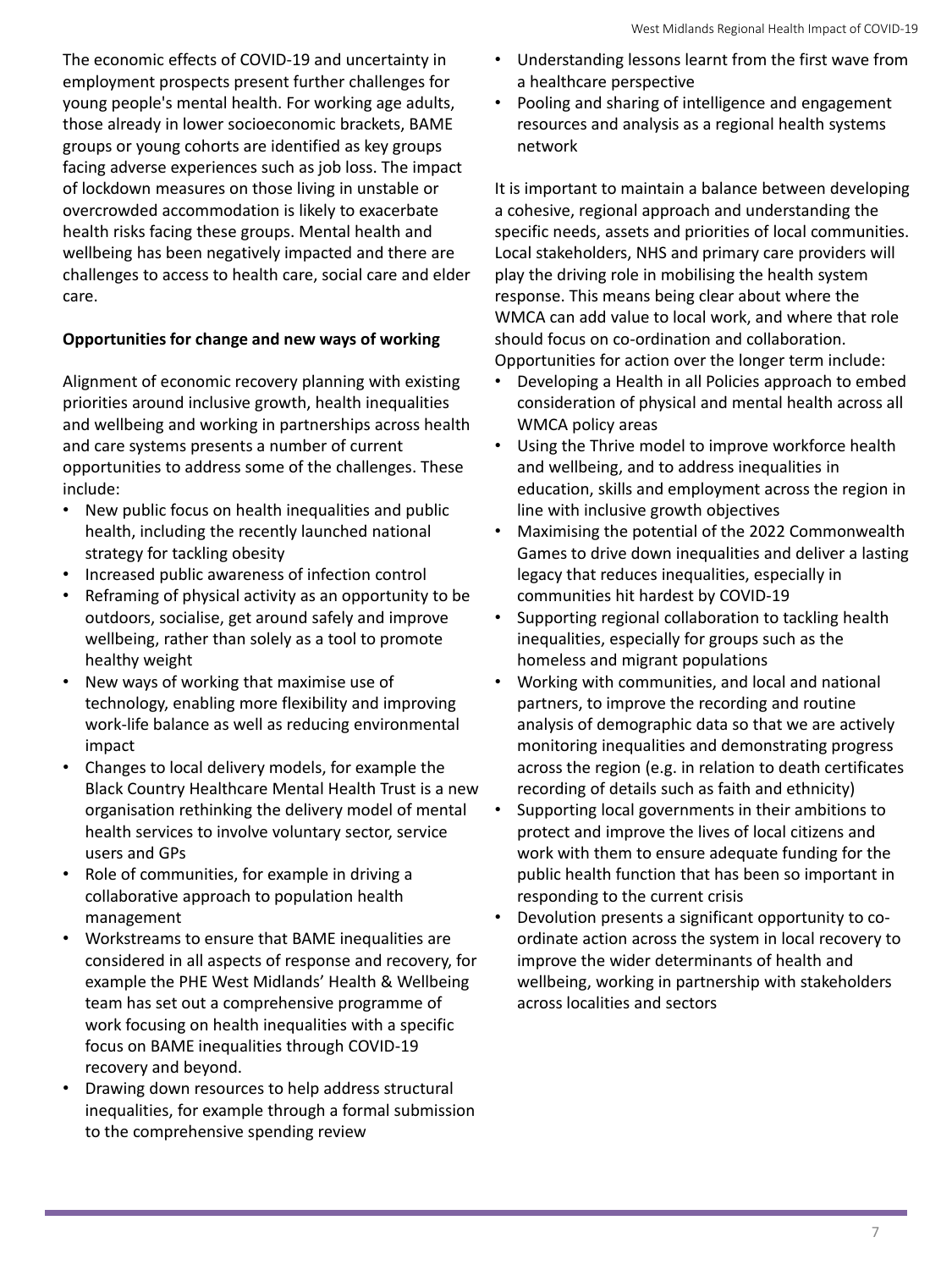## **Stakeholder activities:**

Examples of regional stakeholder activity in responding to COVID-19 are as follows:

Public Health England:

• Supporting the Region's local health system in understanding inequalities exacerbated at local level. Working with NHSE on health inequality as a recovery theme and the significant backlog of non-COVID-19 morbidity in light of its effect which may widen existing inequalities. Supporting vulnerable health groups. PHE West Midlands Health and Wellbeing Team have a strong focus on BAME communities moving forward.

WMCA Population Intelligence Hub:

• Focusing on producing analysis on the existing inequalities in WMCA and WM Region and the implications of COVID-19 in relation to inequalities in health and wellbeing across the West Midlands region. The Hub has been supporting the Regional Health Impact Group in producing the interim report and the Health of the Region report to be published later in the year.

Councils:

- Walsall Council are using this an opportunity for reset not just recovery. There is focus on mental health and broader communities; building on work that has been carried out around cohesion and connectivity in communities; and building confidence within its communities.
- Wolverhampton Council are focusing on the longerterm impact of unemployment on mental health; children's disruption to education directed towards best start in life; and inequality in healthcare provision.
- Birmingham Council have produced a comprehensive

Cabinet report which was published in July 2020 and sets the frame for their work to understand impact over time, as well as sharing what they know now; the Council are building an emphasis around tackling inequalities into Council strategies and delivery planning arrangements, and this will be taken forward by the Health and Wellbeing board sub-group. Focus upon transparency with the public over the next stages.

• Walsall Council and other local authorities across WMCA will be undertaking deep dive community engagement pieces utilising existing various consultation groups to engage and consult and Birmingham City Council is undertaking ethnographic research.

## NHS:

- NHSE are delivering restoration and recovery through the System Transformation Recovery Board (STAR) building health inequalities into governance with STPs and clinical stewardship whilst also standing services back up. Supported by population health management. Adopting digital delivery as a default option, workforce development of the whole clinical team contribution, and adoption of improvement science for productivity and reducing variation. Research focused upon primary care looking at impact on services nationally and regionally, and the impact and challenges on pathway-based services such as cancer and heart disease in comparison to mental health services.
- University Hospitals Birmingham Trust are focusing on the management of increasing emergency attendances and the flow of attendee clusters; focusing on preparedness for a second wave; attention to the nervousness of BAME individuals in presenting at hospital; and over the next two years will concentrate on digital transformation through the use of technology and links into NHS England Improvement approach, and development of patient pathways linking nearby services to population. The Trust has also been participating in national research trials on testing.

Black Country & West Birmingham CCG are focusing on deprived populations groups; urgent care and COVID-19 capacity; forward planning for a second wave; preventative services in the community; and public perception of service access. The CCG has carried out a study looking at the testing of all staff and residents in all care homes across Black Country & West Birmingham. There is also a mortality review underway along with analysis focusing on current impact on local populations in Birmingham, Solihull and Black Country. Black Country Healthcare Mental Health Trust is implementing an approach of Reimagination as part of the NHS programme of 'Recovery and Restoration', and as a newly created Trust are undertaking a programme of working with stakeholders to develop a clinical strategy, embracing the learning and innovation from COVID-19. The model involves the voluntary sector, service users and GPs. The Trust is a member of the MERIT  $-$  a partnership involving all the mental health provider Trusts in the West Midlands area and is developing a model which utilises learning from other pandemics, natural disasters and emergency situations to predict the impact on mental health and subsequent demand for mental health services. Community and Voluntary Sector: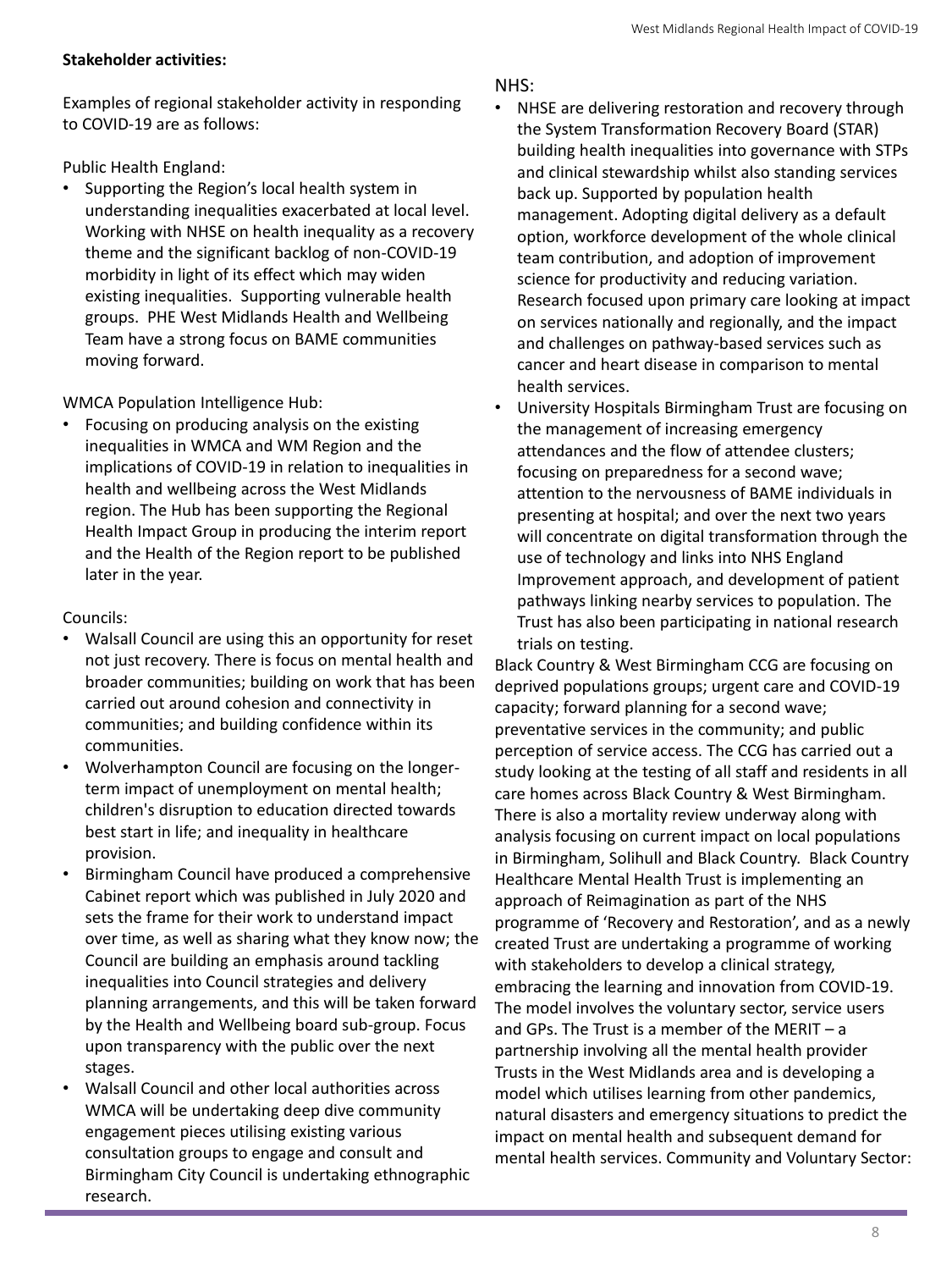- Birmingham Voluntary and Community Sector are focusing on the crisis and recovery by accelerating STP transformation focus on prevention to reduce health inequalities;
- and increasing community capacity.
- BVSC is undertaking a voluntary sector survey which will be published in September 2020 and have been involved with Birmingham City Council Public Health Directorate research on impacts of COVID-19 on BAME communities.

Violence Reduction Unit:

- Supported delivery partners to transition services to enable the delivery of detached youth work and remote intervention and support services. The effectiveness of this is being monitored with a view to upscaling activity in the future, recognising the complexity of the digital divide and other inhibitors to equal access to services.
- VRU programmes include support for the education system; practical and financial support to commission interventions; and the delivery of a programme of activities for vulnerable young people.
- The VRU executive group is supporting member organisations to identify opportunities to improve approaches to community engagement and youth voice.
- Delivering place-based support in seven communities across the region this year, layering initiatives from different organisations in order to reduce vulnerability. Each of these is steered by a committee which brings together community members and organisations that deliver services in those localities.

Universities:

• West Midlands Universities are balancing exiting lockdown in September to avoid a greater economic hit on the West Midlands Universities sector against the impact that young people moving into the region

will have upon the system and perceptions in local places. The Universities are involved with the Midlands Engine funded Mental Health Productivity Pilot (MHPP), led by Coventry University, and includes looking at the impact that COVID-19 has had on small, medium and large enterprises.

• WM-REDI and WMCA Office of Research & Data Analytics are focusing on the economic impacts of COVID-19 and producing an on-going weekly economic monitor, as well as the State of Region Report which links to the impact of COVID-19 on inequalities.

## **A call for evidence**

Feedback from communities has highlighted a number of issues contributing to the inequalities identified and where improvement is needed across the system. For example, access to health services and other services or networks; opportunities to participate in activities that improve health and wellbeing; changes in employment or working patterns; additional challenges in circumstances such as care responsibilities or domestic violence; and racism and structural disadvantage.

The RHIC Group is working with partners and stakeholders across the region to build on this feedback and develop an approach to recovery from COVID-19 that takes into account the experiences, needs and priorities of our citizens.

The project aims to consolidate existing evidence from across the region and then identify common themes as well as issues specific to localities, identify any gaps in the evidence and make plans to address them.

The call for evidence hopes to hear from public agencies, local services and community groups and individuals. The Call for Evidence closes on Monday 14 September 2020 – [submit your evidence](https://www.wmca.org.uk/what-we-do/public-service-reform/regional-health-impact-of-covid-19-call-for-evidence/).

Alternatively, if you are interested in contributing please contact Grace.Scrivens@phe.gov.uk who will be able to provide you with more information.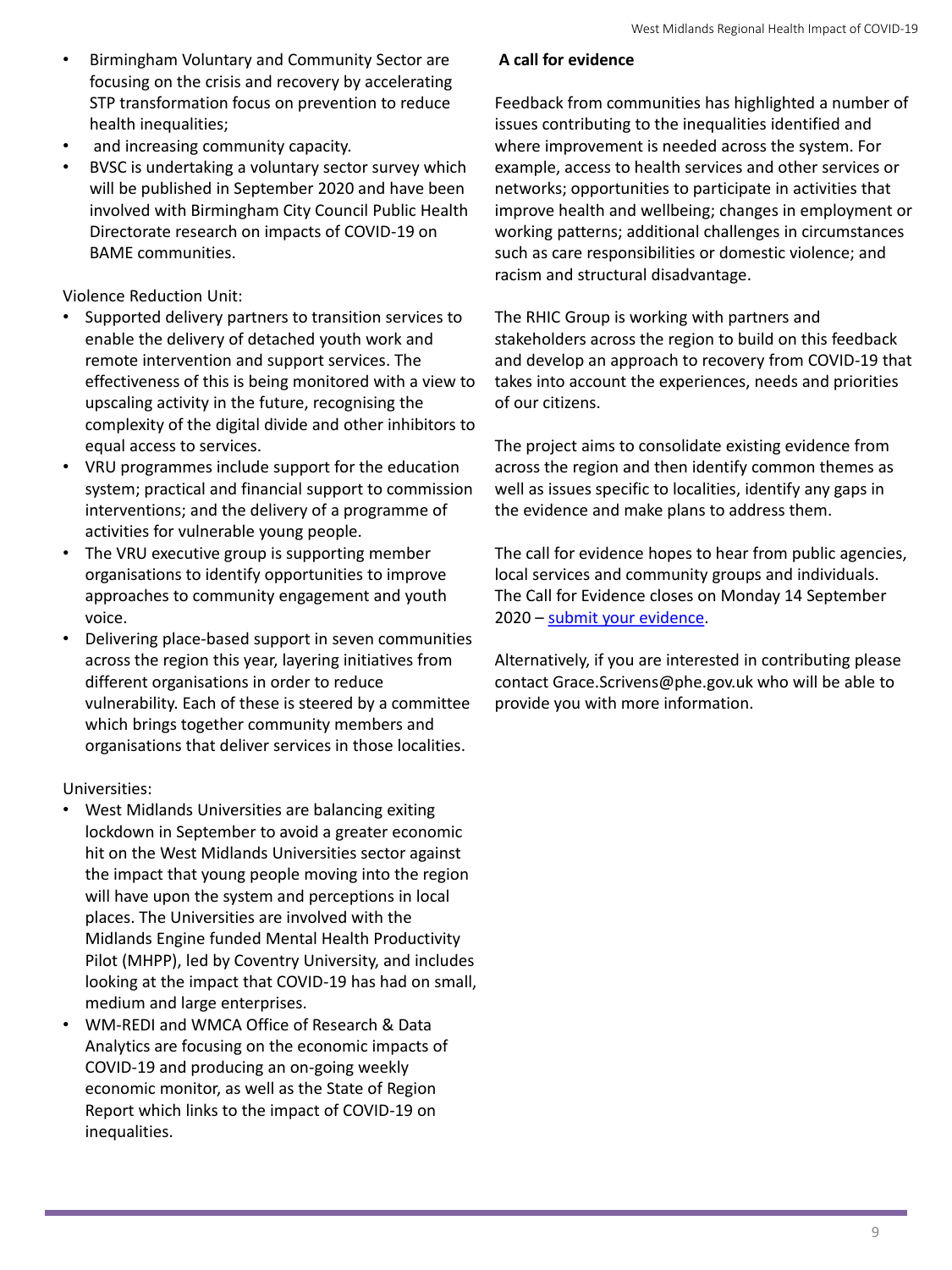## **Local Lockdowns**

#### **Anne Green, WMREDI**

#### **What are local lockdowns?**

Tackling economic and public health challenges will require targeted policies that are sensitive both to the [spread of the disease and the economic costs of different](https://rs-delve.github.io/reports/2020/08/14/economic-aspects-of-the-covid19-crisis-in-the-uk.html)  interventions. Local lockdowns are one element of such targeted policies. A local lockdown is a partial or full reimposition of measures to control the spread of the coronavirus in a specific locality, or the deferring of planned easing of restrictions, in response to a localised spike in infections.

In England, unitary metropolitan councils and county councils with a high number of cases or a rising rate of increase of cases are designated to one of three categories, allowing regional and national resources to be provided to support local authorities when needed:

- 'Areas of concern'
- 'Areas of enhanced support' where additional resources, such as mobile testing capacity may be provided
- 'Areas of intervention' where additional restrictions such as the closure of premises may be introduced

Local authorities in England in 'areas of concern' and 'areas of enhanced support' can close individual premises and public spaces. Local authorities have also been given resources to conduct localised contract tracing programmes. More stringent restrictions can only be introduced through regulations made by central government.

## **The UK experience of local lockdowns**

In the UK **local lockdowns to date have varied in scope** 

In Luton restrictions were short-lived, with a delay in opening indoor gyms, swimming pools and other sport and exercise facilities from 25<sup>th</sup> July (when they opened elsewhere in England) until 1<sup>st</sup> August.

**and scale**. The UK's first local lockdown was applied in Leicester and parts of Leicestershire. On 30<sup>th</sup> June nonessential retail was required to close and residents were banned from staying overnight away from their homes. On 4th July pubs, restaurants and cafes remained closed when they opened elsewhere in England (i.e. there was delayed opening here rather than closure of premises that had reopened). Some pubs close to but beyond the local lockdown area also remained closed due to concerns about attracting large numbers of people from Leicester. **Restrictions were lifted gradually and at different speeds across the local lockdown area**, with

restrictions in those areas outside the city of Leicester and Oadby and Wigston lifted on 18<sup>th</sup> July. In Oadby and Wigston local restrictions were lifted on 1<sup>st</sup> August. On 3<sup>rd</sup> August restaurants, cafes and bars were permitted to open in all postcodes. At the time of writing some restrictions on meeting with people outside the household remain in place. **Leicester is the only place in the UK where some level of stricter restrictions have been in place continuously since the original national lockdown at the end of March.** *This means the experience of Leicester is distinctive as the experience is one predominantly of delayed re-opening, with nonessential retail closing relatively soon after re-opening.*  Leicester and Leicestershire schools re-open in the last week of August (a week before most other places in England).

Elsewhere in England local restrictions were subsequently introduced in **Luton**, Greater Manchester, parts of Lancashire and parts of West Yorkshire.

In **Blackburn with Darwen** the same delay on opening was imposed from 25<sup>th</sup> July. Subsequently, along with some other **parts of Lancashire, Greater Manchester and parts of West Yorkshire** a ban on household gatherings (other than for members of support bubbles) in each other's homes or gardens was imposed from 5<sup>th</sup> August. Pubs, restaurants and cafes remained open and there have been no extra restrictions. Continuing the pattern of different areas moving out of lockdown at different speeds, Wigan and Rossendale will be moved out of local restrictions on 26th August. However, **additional local restrictions** have been imposed in **Oldham, parts of Blackburn and parts of Pendle.** These involve that residents should not socialise with people they do not live within indoor public venues – such as pubs, restaurants, cafes, shops, places of worship, community centres, leisure and entertainment venues, or visitor attractions, and not socialise with people they do not live within other outdoor public venues such as parks.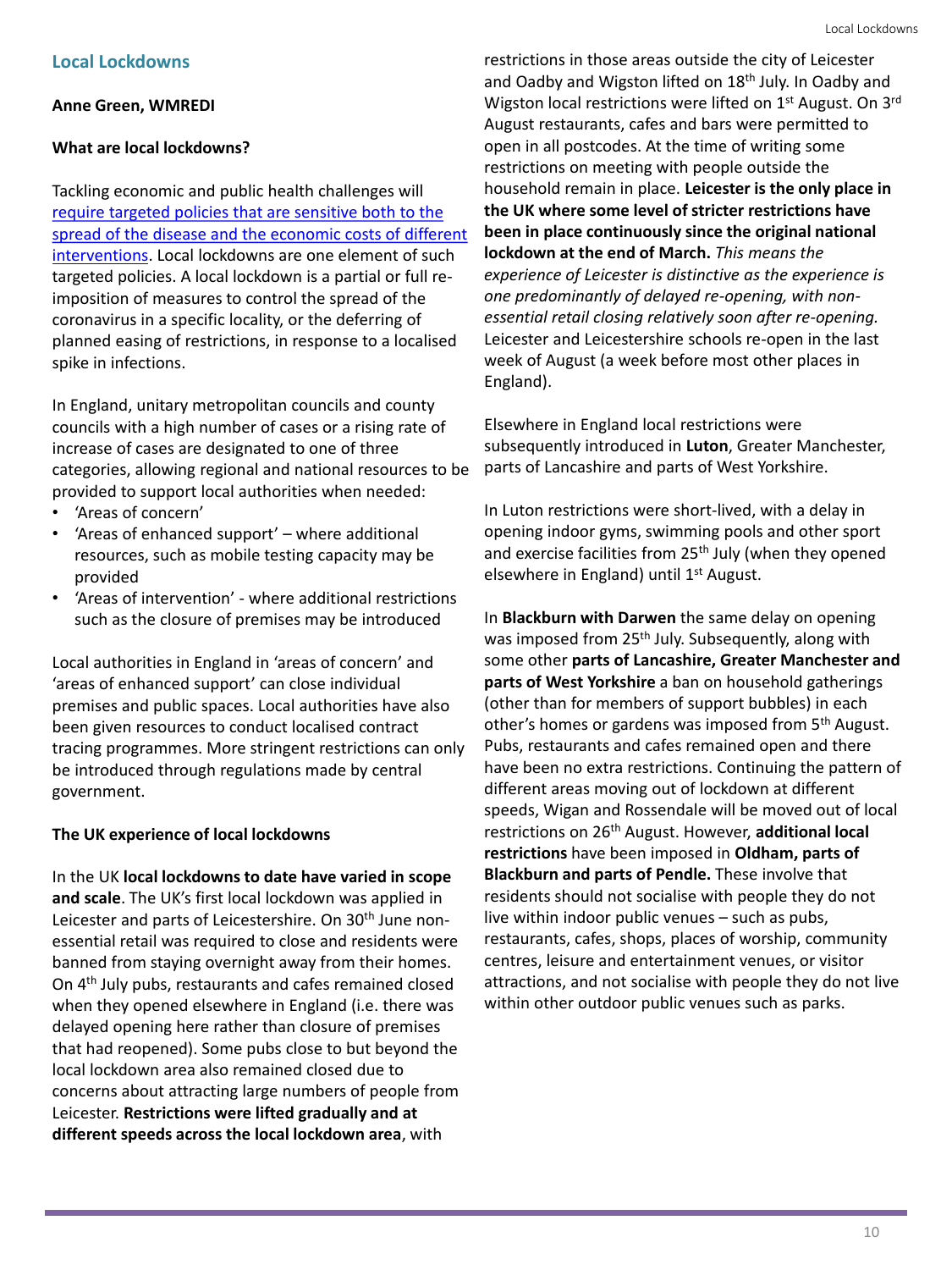With regard to **travel** the advice is that individuals should try not to share a car with those outside their household or social bubble. If they do share the transport with the same people each time. Residents should not travel outside of your area to meet people other than those in your support bubble, in their homes or gardens, or indoor public places. In the areas with additional restrictions public transport should be used only for essential reasons – getting to and from work, getting essential food and medical supplies, supporting the vulnerable, for exercise, for attending a nursery, school or college. *It is too soon for evidence to emerge on the impact of limitations on the use of public transport.*

In **Northampton** the surge in cases was linked to a particular food factory and action taken has been for the food factory to close and for the workers to self-isolate. *An issue raised by this case is that are of car sharing for journeys and spread of coronavirus amongst residents of HMOs.* It is worthy of note here that operatives in food factories tend to be low-paid workers.

In **Scotland** the main local lockdown of note has been in **Aberdeen** from 5th -26th August. This has been *the most stringent local lockdown other than in Leicester*. Bars, cafes and restaurants were required to close. Residents were advised not to meet other households indoors or travel more than five miles for leisure or recreation. Visits to hospitals and care homes were limited to essential visits. Pupils returned to school for the new term on 17th August during this lockdown. The Chair of the Aberdeen and Grampian Chamber of Commerce has called for the UK Government's Eat Out to Help Out scheme to be extended the city given that it is the only place in the UK that has been unable to take advantage of it to date. He has *citing the importance of encouraging spending and building consumer confidence* for economic recovery. An Aberdeen Local Restrictions Business Support Fund **provides a** £1m grant support scheme for businesses in Aberdeen City, which will provide grants of up to £1,500 to businesses most affected. The support package, which is being administered by Aberdeen City Council, also includes a discretionary fund to offer support for businesses in sectors not required to close by the regulations.

#### **Indicative lessons from local lockdowns in the UK**

*(N.B. these should be interpreted with caution)*

1. (Especially in Leicester) it was not clear who was in charge and at the outset what the boundaries of the local lockdown area were.

- 2. Life is simpler in a national lockdown than in a local lockdown when it is sometimes hard to know what you should be doing.
- 3. Mixed messages between national and local scales do not help.
- 4. Colleagues at the same workplace may be subject to different rules in their home areas.
- 5. While conditions for social distancing in workplaces are a concern, so is travelling to work – either lift sharing or in public transport. Low paid workers who have fewest travel options, who are unlikely to be able to work from home, and who may live in overcrowded conditions are at greatest risk here.
- 6. Postal addresses do not necessarily reflect administrative areas of residence, so leading to confusion – e.g. some residents of Greater Manchester have Cheshire postal addresses and may not consider themselves living in Greater Manchester, while some residents of Leicestershire outside the Leicester/Leicestershire local lockdown area have a Leicester postcode. This means that some people might be unaware that local lockdown restrictions apply to them, while residents in areas close to local lockdown areas may be negatively impacted also.
- 7. Areas close to, but outside, local lockdown areas may feel negative impacts of local lockdowns.
- 8. For the most part local lockdowns in the UK have coincided with the main summer holiday period and it is difficult to judge whether any changes in footfall in city centres and changes in business travel are related to local lockdown or to a summer holiday effect.
- 9. Local lockdowns may further slow a return to city centre office working.
- 10. The local lockdowns themselves are very different. This means it is difficult to make comparisons between them and to extrapolate from them to any future local lockdown in the West Midlands.
- 

#### **Limited robust evidence of economic impacts of local lockdowns**

Covid-19 Community Mobility Reports from Google for the period to 21<sup>st</sup> August do not provide definitive evidence on the negative impact of local lockdowns.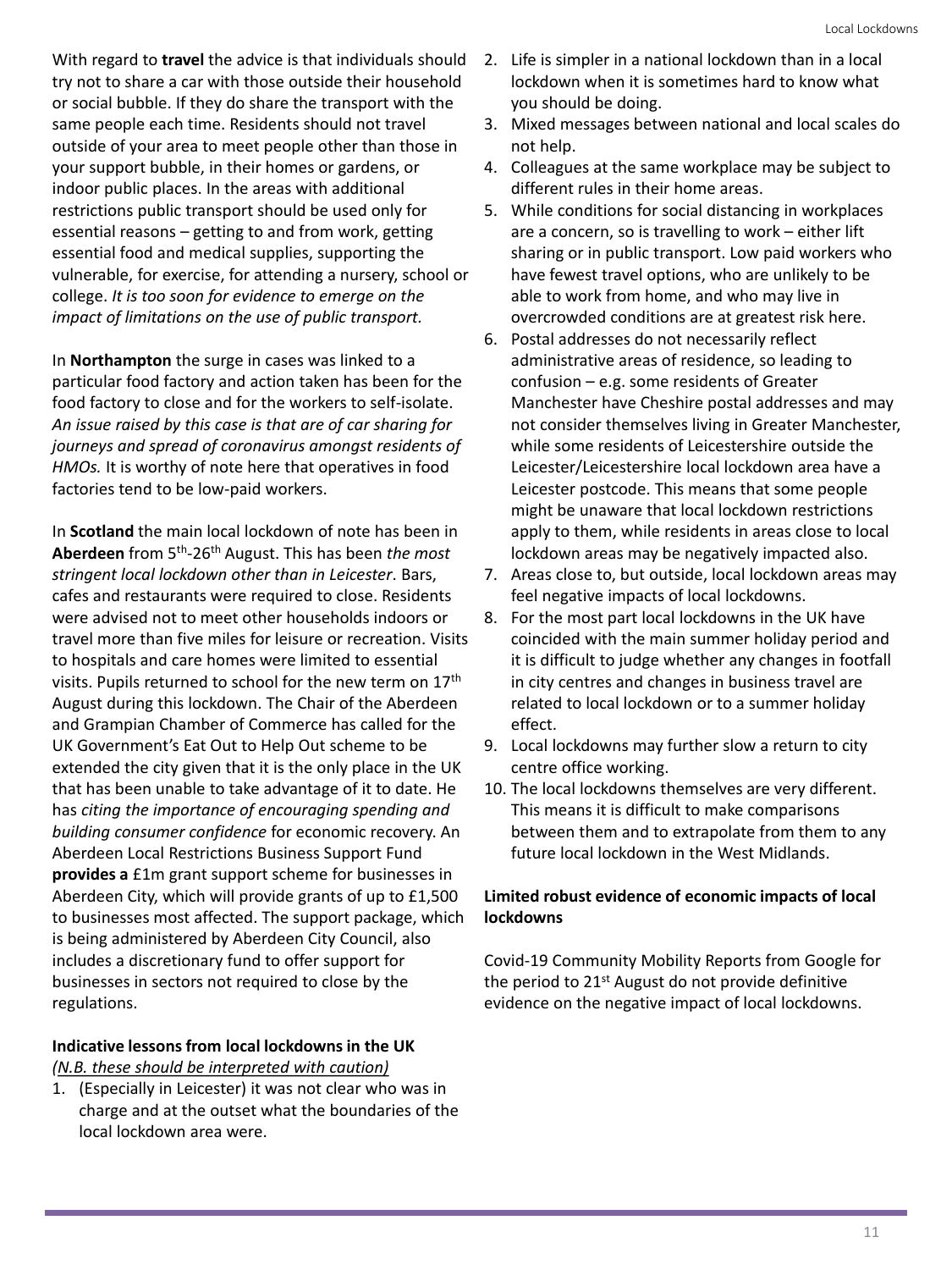## **Aberdeen City**



#### Leicester

Retail and recreation

Parks

#### -38% compared to baseline

#### -16% compared to baseline

#### +27% compared to baseline







|  |  |  | Public transport |
|--|--|--|------------------|
|  |  |  |                  |

-49% compared to baseline



Workplaces

Residential

+11% compared to baseline





| Fri. 31 Jul | Fri, 21 Aug |  |
|-------------|-------------|--|
| Fri, 10 Jul |             |  |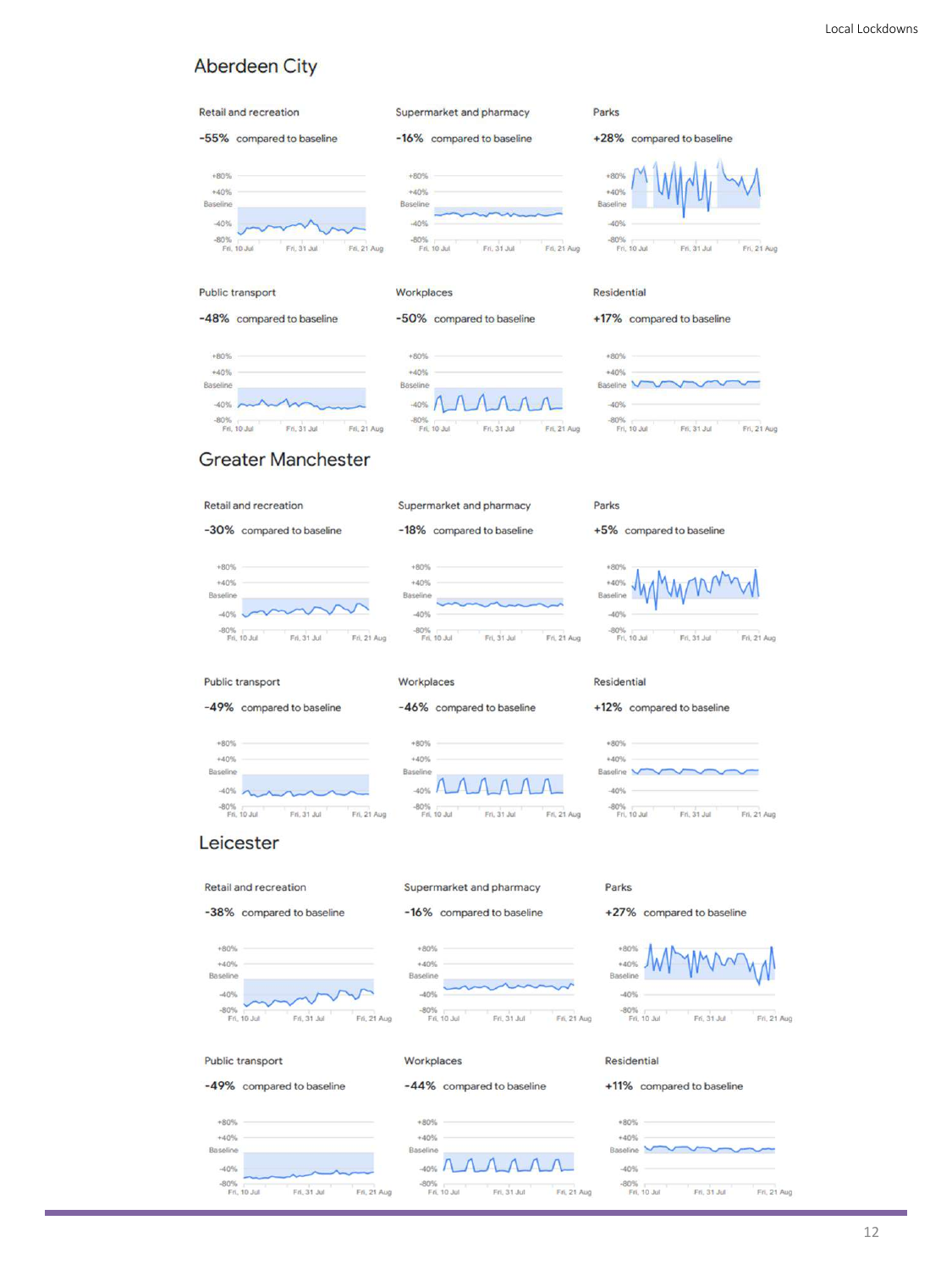## **West Midlands**



#### **The Melbourne experience**

**Outside the UK** one of the most stringent lockdowns in a western democracy has been in the **city of Melbourne and Victoria, Australia**. In early August the city of Melbourne moved to [Stage 4 restrictions](https://www.vic.gov.au/coronavirus-covid-19-restrictions-victoria#stage-4-restrictions-for-melbourne-and-stage-3-restrictions-for-regional-victoria) for six weeks. These involve:

- Curfew between 8 pm and 5 am.
- Leaving home is allowed only for four reasons: shopping for food and essential items (within 5 km of home or to nearest location), care and caregiving, daily exercise (for up to one hour within 5 kms of home) and work. Employers must support workers to work from home if they can.
- You cannot have visitors or go to another person's house unless it is for the purpose of giving or receiving care.
- Restaurants and cafes can operate as takeaway only.
- Hairdressers and beauty salons are closed.
- 
- Warehouses (in Melbourne) are limited to two-thirds of their normal workforce onsite at any time.
- Major private construction projects have been limited to only 25% of their normal workforce onsite.
- Students are working remotely and childcare is closed except for vulnerable children.

**Sectors that are particularly hard hit** include nonessential retail, hospitality and construction.

This hard lockdown comes after the first coronavirus restrictions in Victoria in March being largely lifted in May, followed by new restrictions in July and a hard lockdown in August. These are stringent measures and the sentiment is that the ramping up restrictions could be the end for businesses struggling to operate, such that they might cease trading. There are fears that the local restrictions in Victoria are damaging confidence, investment and spending in other states of Australia.

Around 39% of jobs lost in Victoria by mid-April had been regained by 27 June, but by early August this had reduced to 12 per cent.

The impact can be seen in Covid-19 Community Mobility Reports from Google for Melbourne compared with Sydney.

Covid-19 Community Mobility Reports from Google for the period to 21<sup>st</sup> August do not provide definitive evidence on the negative impact of local lockdowns.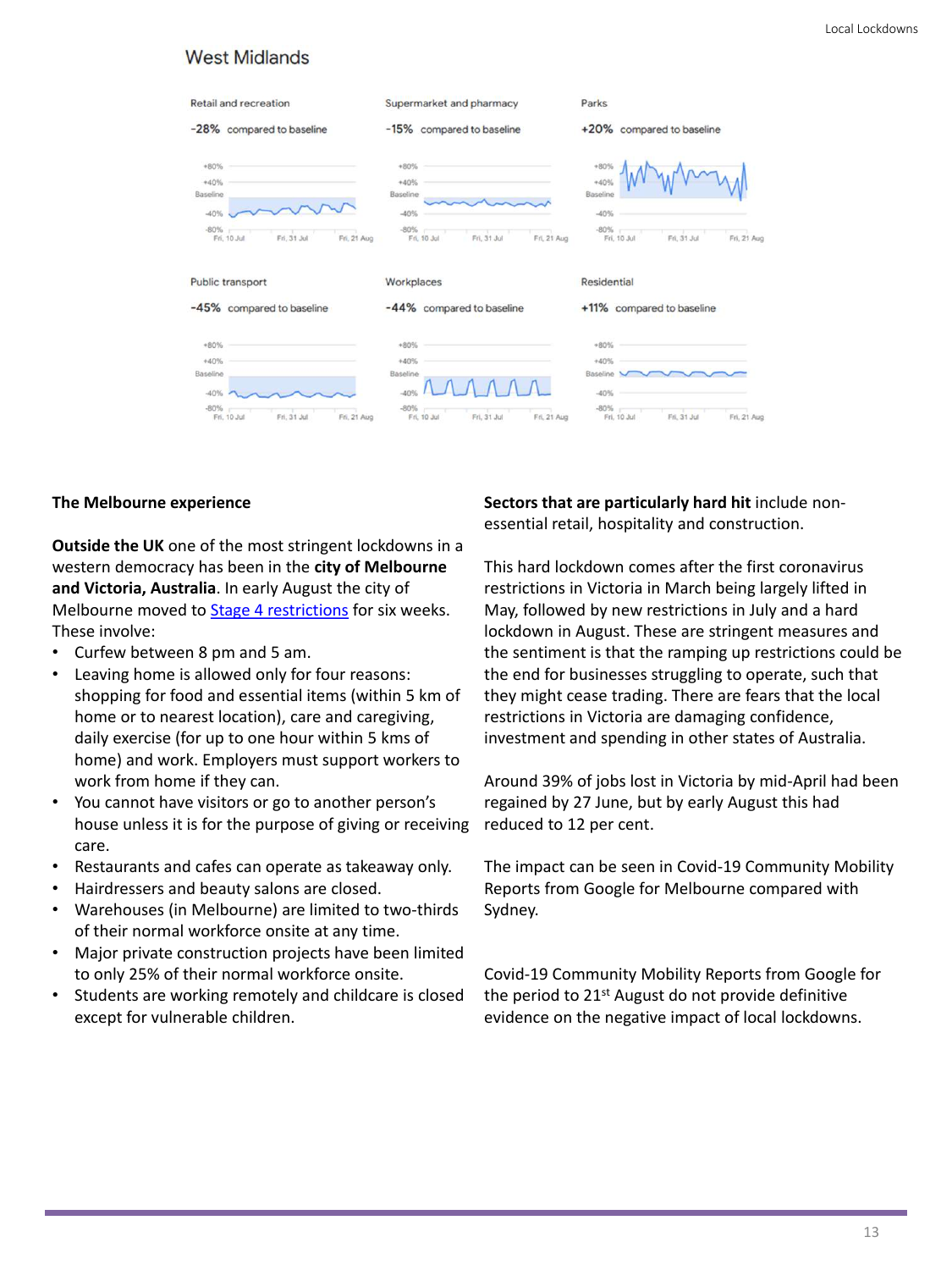## **Melbourne City**



## Council of the City of Sydney



Whether people comply with local lockdown rules is a function of motives (for example, economic or social factors), capabilities (having the knowledge or resources available to comply with the rules), a respect for the law, and the risk of detection and punishment (including severity) if caught. Awareness of rules – through sharing in traditional and social media – is also key. Visibility of required behaviours (e.g. wearing face coverings, (breaking a) curfew) is also an element in compliance. However, [research from the US](https://psyarxiv.com/qymu3/) highlights that

#### **Compliance with local lockdown rules**

compliance is also influenced by the many opportunities for people to break the rules, impulsiveness (vs selfcontrol) and the perceptions of what others are doing. If people believe there is widespread non-compliance, it often leads to further non-compliance. People are more likely to follow rules when the authorities are clear in their directions of what is and is not allowed, so that there is clarity about what is required, why, where, when and for how long.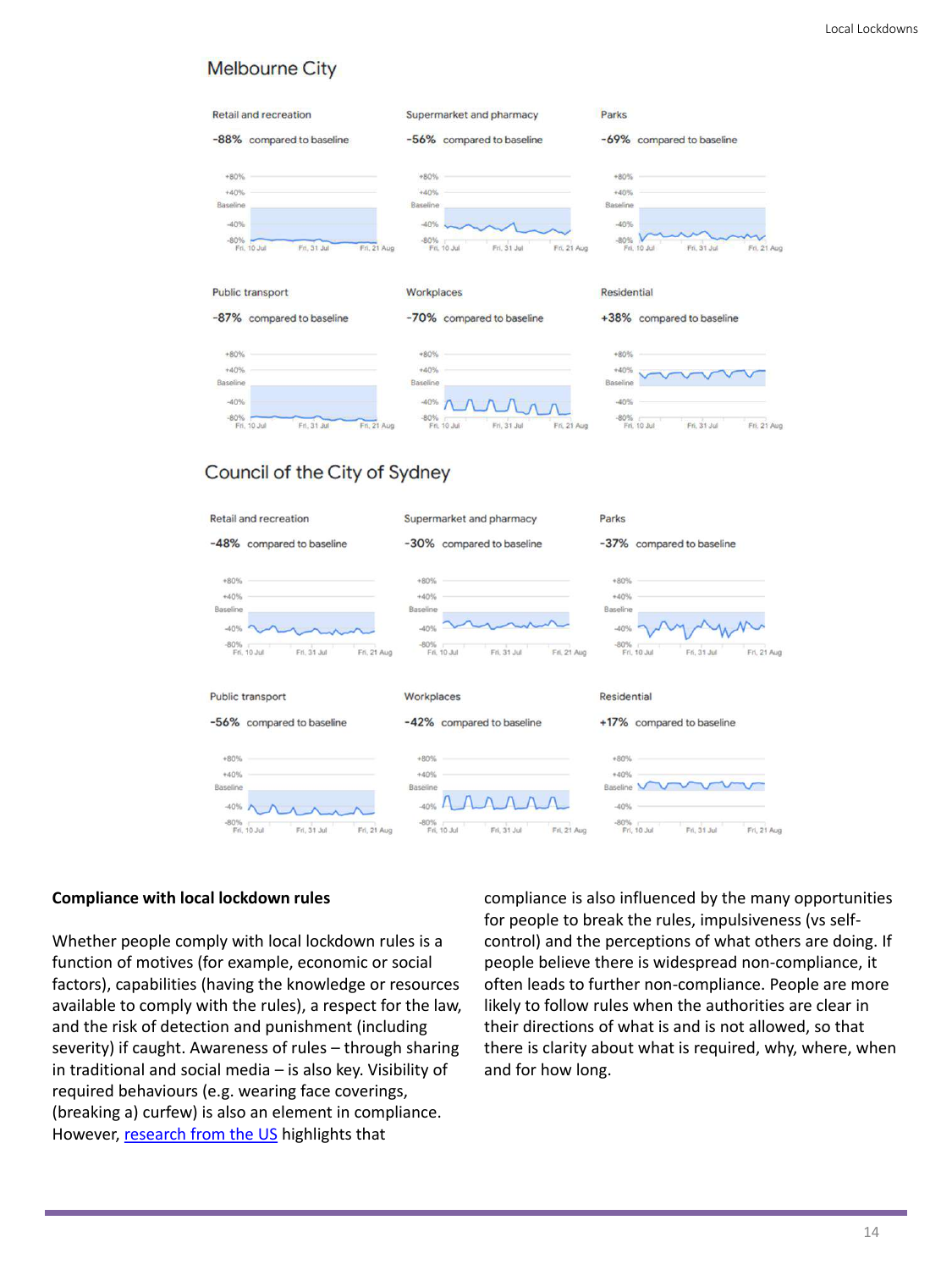## **Economic aspects of the COVID-19 crisis in the UK: DELVE Report No. 5**

## **Chloe Billing, WMREDI**

On the 14<sup>th</sup> August, the DELVE initiative released their fifth report on the economic aspects of the COVID-19 crisis. DELVE: Data Evaluation and Learning for Viral Epidemics is a multi-disciplinary group, convened by the Royal Society, to support a data-driven approach for managing the pandemic. The report draws on recent economic work and includes insight on the following: (i) economic models that can incorporate insights from epidemiology; (ii) evidence of the pandemic's economic impact; and (iii) data, tools and methods that will be useful in monitoring the economy as it attempts to recover.

This blog pulls out key findings from the report that specifically relate to the West Midlands economy and provides further context, based on research that we are undertaking at **[WM REDI](https://www.birmingham.ac.uk/research/city-redi/wm-redi/index.aspx)**. The link to the full report can be found [here.](http://rs-delve.github.io/reports/2020/08/14/economic-aspects-of-the-covid19-crisis-in-the-uk.html.)

The report highlights the importance of accessing a range of high-quality data sources (including on public transport, consumer spending and financial transactions) to inform strategic and tailored policymaking. This attests to the value of this weekly West Midlands monitor and the ongoing work of the **[Office for Data Analytics](https://www.wmca.org.uk/what-we-do/office-for-data-analytics/)**.

## **The Importance of Data**

Analysing the impact of the crisis on the economy needs to consider the impact of human behavioural changes on key business and household decisions. This requires an understanding of the "incentives and disincentives that firms and households face" (DELVE, 2020). This understanding can be reached by surveying individual households, entrepreneurs and risk capital providers, an activity which is currently been undertaken by multiple [regional stakeholders including the MIT REAP West](https://blog.bham.ac.uk/cityredi/economic-recovery-post-covid-19-the-mit-reap-programme/)  Midlands cohort.

The report specifically points to the value of increasing access to payments data, which is typically held by private/commercial institutions. The primary advantage of payments data is it provides a near real-time account of economic activity, supporting evidence-based timely policy responses. Additionally, the granularity of payment data provides a measure of the extent to which individual firms and households are affected by economic shocks. This can be used to point to the heterogeneity across income groups, as well as, the impact of uncertainty on different consumption patterns. For example, analysis of granular financial transactions data by the DELVE initiative (2020) revealed, "*More affluent households have increased substantially their savings during the lockdown by cutting non-essential spending*". In contrast, low-earning families "*have increased their borrowing to fund spending on essential consumption such as groceries, food, and utility bills*".

Granular datasets such as these are important, since aggregate measures like changes to Gross Domestic Product (GDP) and employment are limited in telling the full story of the impact of the pandemic. The report calls for action from the UK government to ensure more financial data is made available for such analysis.

In addition to having access to a range of data sources, policy makers need to be flexible to make adjustments in accordance with the data as the epidemic evolves and uncertainties change. For example, "*labour market strategy should be sensitive to the persistence of the crisis and the likelihood of further waves of infection*" (DELVE, 2020).

## **Nature of Sectors and Supply Chains**

The report outlines the importance of recognising the interdependencies between different sectors when measuring the impact of the pandemic. This interdependency means that changes or policy measures on one sector can have a 'knock on effect' on other sectors in the economy. The way in which different sectors are interlinked was also highlighted in Dr Andre Carrascal Incera's recent [blog](https://blog.bham.ac.uk/cityredi/the-economic-exposure-to-covid-19-part-iii-the-situation-in-the-west-midlands-region-the-sectoral-effects-of-a-lockdown/) on the 'Economic Exposure to COVID-19' using the SEIM-UK Input-Output framework. For example, the Health Care system relies on: basic pharmaceutical products and pharmaceutical preparations; Computer, electronic and optical products; Scientific research and development services; Architectural and engineering services; technical testing and analysis services; and Residential care and social work activities. Similarly, in a recent [policy briefing](https://blog.bham.ac.uk/cityredi/policy-briefing-the-west-midlands-automotive-industry-in-the-aftermath-of-covid-19-survival-of-the-fittest/) Dr Amir Qamar and Professor Simon Collinson pointed to the interconnected nature of automotive supply chains and the high concentration of other firms that are highly dependent on the industry.

The DELVE Initiative (2020) also outlines the consequences of global supply chains and how "the effectiveness of the existing UK strategy will depend on the policies that other countries implement".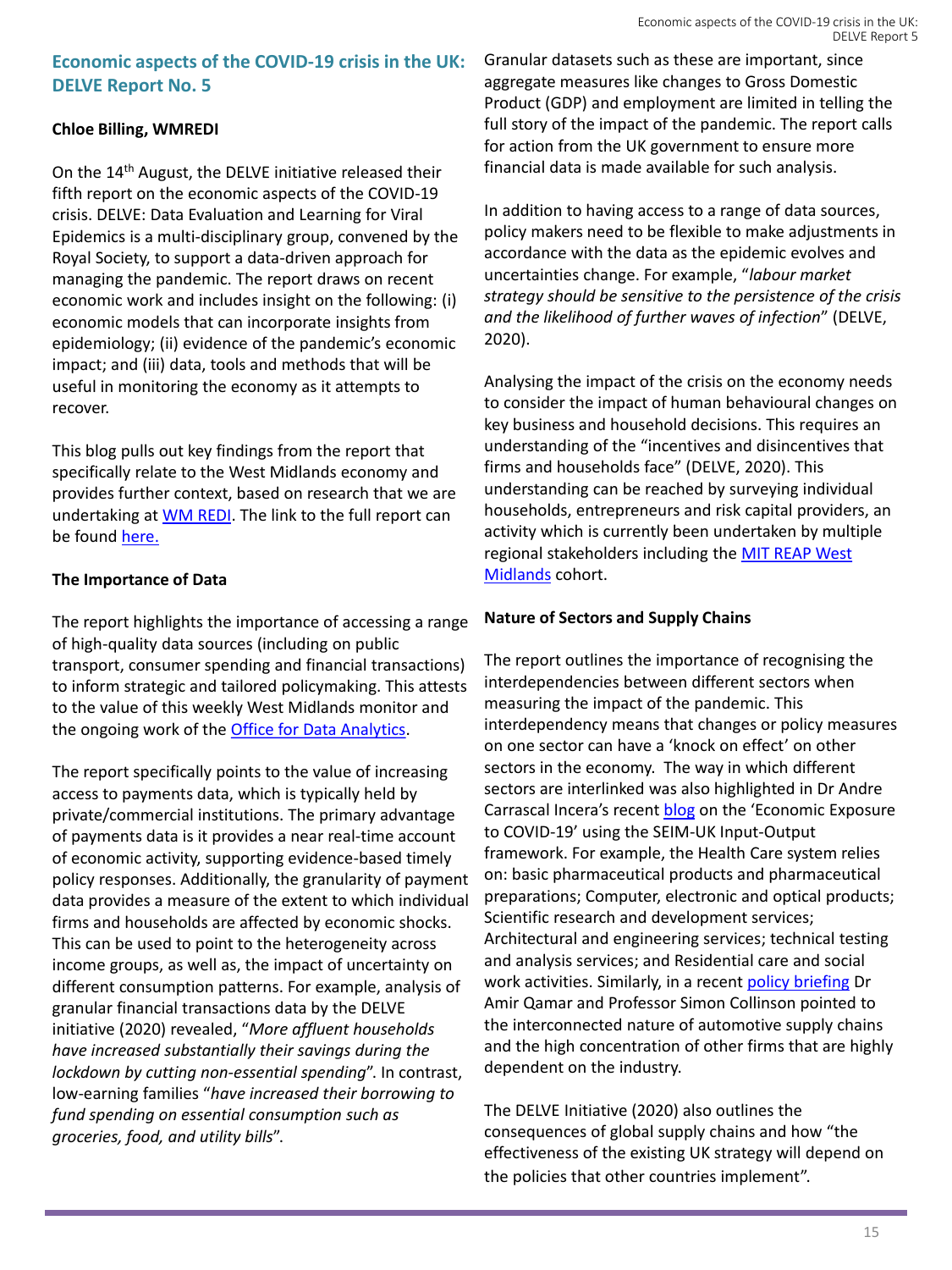specific sectors are more exposed to supply chain [fragmentation in the West Midlands, as argued by Dr](https://blog.bham.ac.uk/cityredi/economic-exposure-to-covid-19-the-situation-in-the-west-midlands-region/) Andre Carrascal Incera. For example, 18.8% of the machinery and equipment sector is related to foreign exports. Similarly, manufacturing of transport equipment, central to the economy of the region, mainly sells its products for foreign markets (18.6%). Of the top-ranking sectors related to foreign exports, the analysis identified administrative and support service activities, whereby 22.1% of its activity would be directly and indirectly affected by a shock in foreign exports in general. In a recent [blog](https://blog.bham.ac.uk/cityredi/covid-19-diversification-measures-what-local-and-regional-governments-can-do/) Professor Raquel Ortega-Argiles also concluded that the West Midlands region has the highest EU trade dependency in imports. The DELVE (2020) report outlines how "these exposure levels have brought to the forefront the need to monitor and design supply chains that are responsive to shocks". For example, it is important to understand which industry sectors and specific firms are essential for meeting demand of key goods and services in a crisis. Policy interventions to avoid supply chain disruption in the future would require more granular data to answer these questions. Professor Raquel Ortega-Argiles's **[blog](https://blog.bham.ac.uk/cityredi/covid-19-diversification-measures-what-local-and-regional-governments-can-do/)** also stressed the value for the region to develop an 'economic diversification strategy' around its core set of existing capabilities and skills, since technological diversification has proved to be associated with stronger and more resilient growth.

The DELVE Initiative (2020) also outlines the consequences of global supply chains and how "the effectiveness of the existing UK strategy will depend on the policies that other countries implement". Some argues that low-earning workers are in jobs that tend to be harder to perform remotely, increasing their risk of unemployment or infection in the workplace, if mitigating steps are not taken. The adaptation to working from home is not always possible and has been unequal across different occupations and industries. Understanding what drives differences in the ability to work from home across workers and firms is important

#### **Intra-regional Inequalities**

The report also explores the uneven distribution of the economic effects of the pandemic and calls for any policy interventions to account for how different households and firms have been impacted differently. For example, there is evidence to suggest that women have been hit harder by the impact of pandemic. This was consistent with the findings in a recent [blog](https://blog.bham.ac.uk/cityredi/wp-content/uploads/sites/15/2020/07/Weekly-Monitor-issue-19_c.pdf) by Professor Anne Green, which argued that women – particularly those from BAME groups – are on the frontline of the Covid-19 crisis. This is a result of women comprising a large proportion of health/care workers and also being concentrated in sectors and occupations vulnerable to precarity and poverty. Furthermore, Professor Green found that women in social grades D and E have been disproportionately impacted by furlough and amongst parents; a mothers' work time is more likely to be interrupted by caring responsibilities than fathers' work time. The crisis has exacerbated gender inequality in the labour market. Furthermore, the DELVE (2020) report

for understanding what future policies around

homeworking should be.

**Policy Recommendations**

The report concludes with a set of 'smart' nonpharmaceutical interventions, which take into account the findings from the DELVE initiative. These policy recommendations are primarily aimed at the national level, but are also relevant to have sight of at regional and local levels:

**Workplace rotation schemes**: Rotations or split shifts have an exponential impact on infection rates, for example having just two cohorts or rotations within a workplace.

**Subsidised workplace testing**: Test-Track-Isolate (TTI) could help identify and control workplace outbreaks quickly, particularly in key sectors and those occupations in which 'high-contact' is a feature.

**Flexible furloughing**: A more flexible furlough scheme could help to open up the labour market and incentivise business investment in new home-working technologies. With the possibility of continued economic disruption in 2021 and beyond, there is a need to develop effective job-creation schemes in occupations and firms that can adapt to these new circumstances.

**Sick pay**: Current sick pay arrangements create a financial disincentive to self-isolate, with half of workers continuing to work through mild coronavirus symptoms, which in turn makes it more difficult to control transmission. Reviewing statutory sick pay could help incentivise those with symptoms to self-isolate.

**Reopening schools**: Schools can prepare for potential future resurgence of the epidemic with rotation schemes and better online provision for teaching and examinations.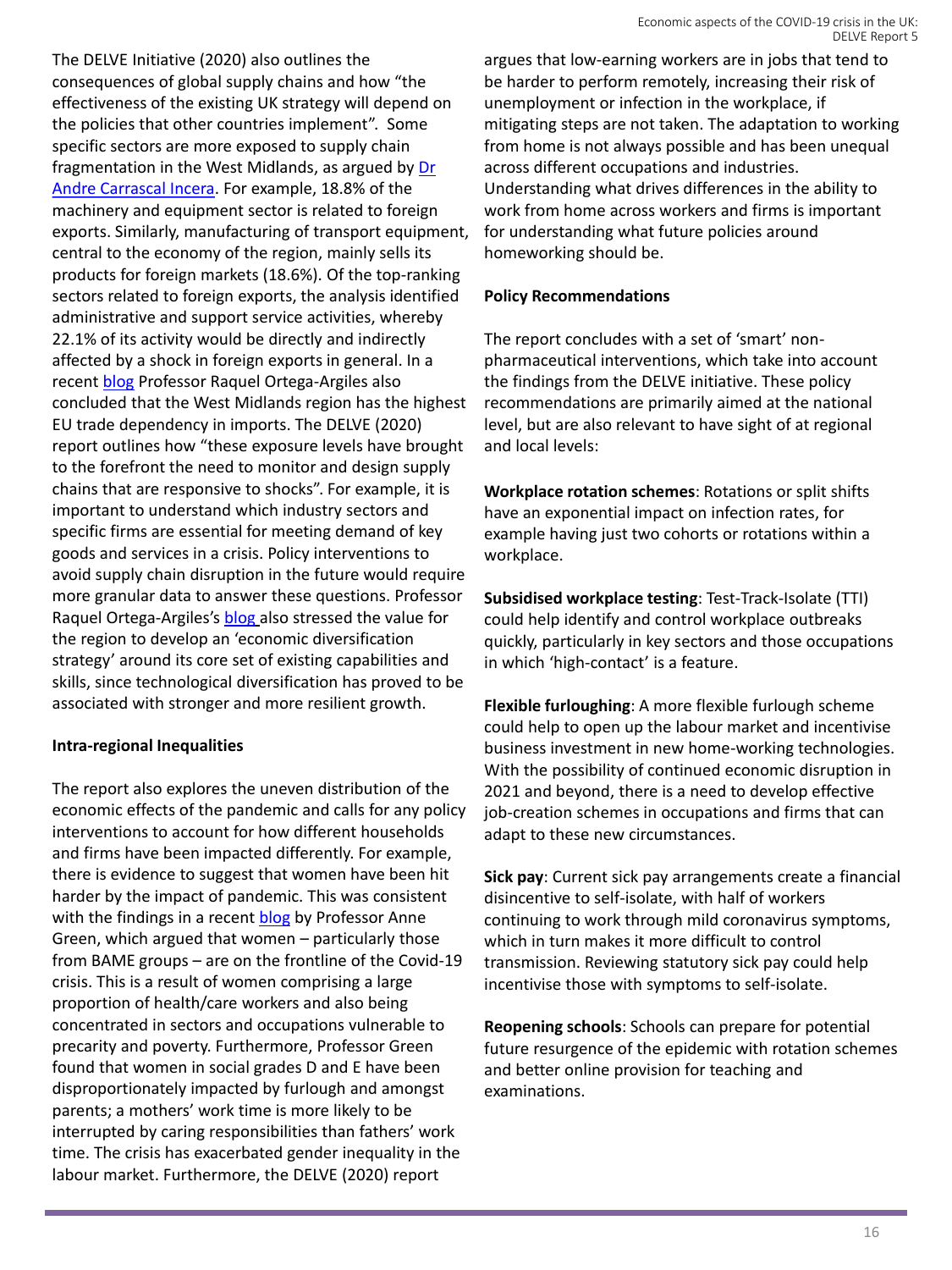**Capitalising on government commitments to net zero and addressing regional inequalities**: The government before the crisis had committed to net zero carbon emissions by 2050 and to 'level up' the economy. A recovery plan could seek to progress these agendas. For example, promoting employment schemes supported by training programs in clean energy sectors and home insulation can aid in reducing carbon emissions.

**Unemployment support**: As the furlough scheme unwinds, it may be beneficial to review the design of unemployment support systems and schemes designed to help individuals back into work.

#### **References**

[The DELVE Initiative](http://rs-delve.github.io/people.html) (2020) *Economic Aspects of the COVID-19 Crisis in the UK*[. DELVE Report No. 5. Publi](http://rs-delve.github.io/reports/2020/08/14/economic-aspects-of-the-covid19-crisis-in-the-uk.html.)shed 14 August 2020.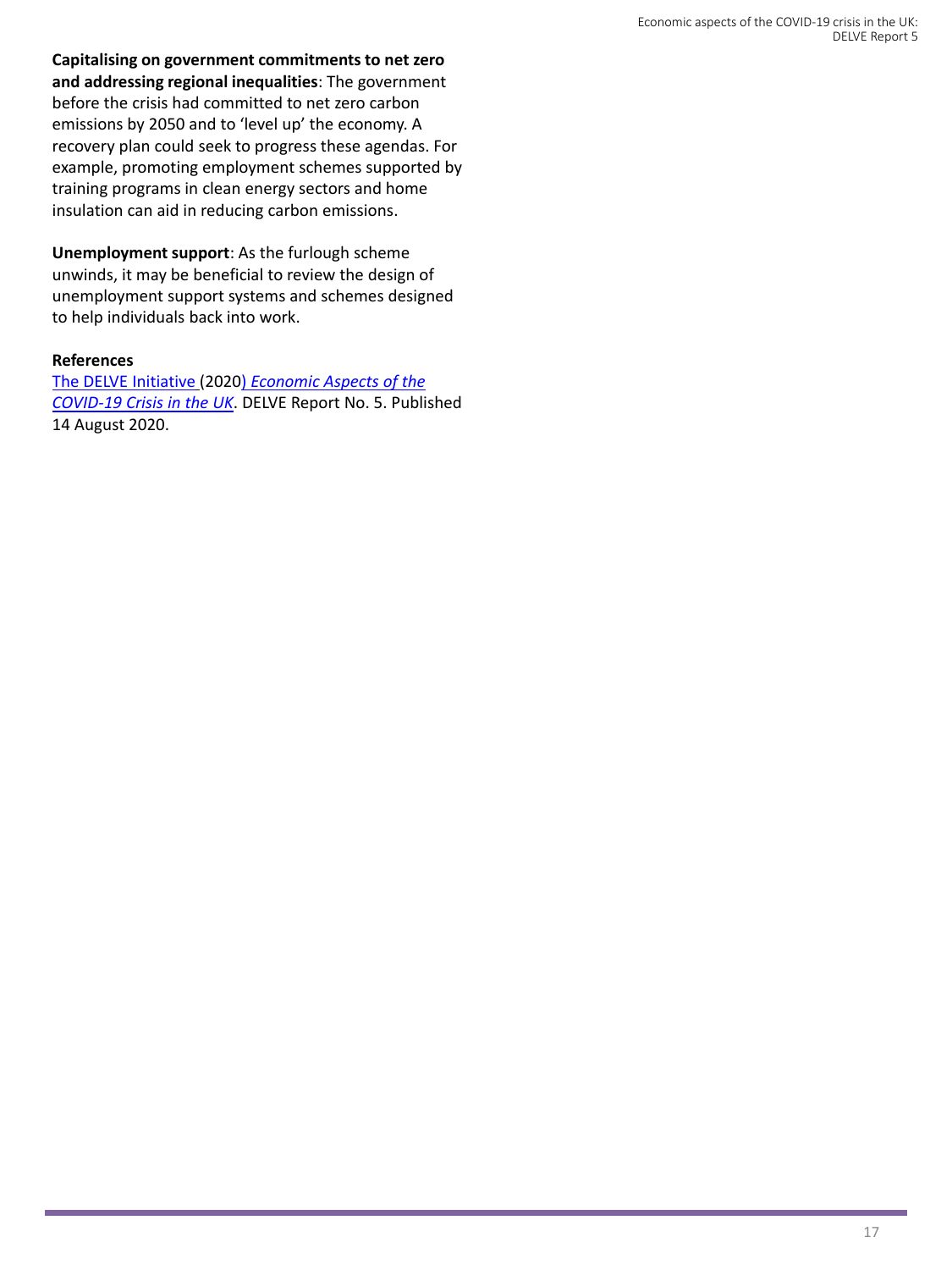#### **Regions in a time of pandemic**

Raquel Ortega-Argiles, WMREDI

This blog is based on the latest editorial in *Regional Studies* "[Regions in a time of pandemic](https://www.tandfonline.com/doi/pdf/10.1080/00343404.2020.1798611?needAccess=true)" (Bailey et al., 2020) which considers some relevant regional dimensions of the Covid-19 pandemic and some potential avenues for research on the topic.

The virus's impact has been **unevenly distributed geographically**, and it is also expected that the current economic crisis will have a more considerable variation within countries than between them. In Europe a small fraction of the 500 NUTS-3 regions accounts for a majority of Covid-19 deaths (Guibourg, 2020). Examples of this sub-national dispersion can be found in Italy and the United States. In Italy, Lombardy has reached almost 50% of the total national cases (Ministerio della Salute, [2020\). In the United States, New York and New Jersey](http://www.salute.gov.it/portale/%20nuovocoronavirus)  have been the areas more affected from 2000 deaths per 100,000 inhabitants to only 60 in Hawaii (Coronavirus Resource Centre, 2020). The pandemic has affected diverse geographical areas from dense urban places to smaller cities in a rural environment where "superspreading" events have occurred, and these seem to be the ones that have experienced the highest number per capita (see Kuebart and Stabler, 2020 for the German case).

The **economic impacts of the pandemic** are also uneven at the regional level [\(KPMG, 2020\)](https://home.kpmg/uk/en/home/%20insights/2020/05/chief-economist-note-new.html) mainly linked with the regional industrial composition and general regional conditions (see Ascani, 2020 for the Italian case). Regions heavily reliant on tourism are expected to be amongst the most economically affected. The current crisis, then, is undoubtedly a regional one, with significant consequences for economies, well-being, transportation and everyday life and with a call for place-based and place-sensitive policies. It is expected that the pandemic will exacerbate the trends seen over the past 40 years in **intra- and inter-regional inequality.** In particular, evidence suggests that the virus has disproportionally affected the lives of people living in disadvantaged locations and conditions (Williamson et al., 2020).

The timing of **policy responses** has also had a substantial effect on the uneven regional distribution of the Covid-19 crisis. The OECD has produced six comprehensive briefings on policy responses on the topics of cities, small and medium-sized enterprises (SMEs), tourism, rural development, and the territorial and multilevel

governance impacts and challenges of Covid-19 (OECD 2020a, 2020b, 2020c, 2020d, 2020e, 2020f).

#### **The spatial-industrial organisation of value chains.** There

is a big debate, linked to the theories on global production networks and "strategic coupling" and the role of proximity versus distance, around how the pandemic may potentially impact the location/geography of logistics/distribution and production processes (valuechain spatialities). The pandemic has had a severe effect on the most sophisticated value-chains such as in the automotive and aerospace industries. Given mobility restrictions and the need to be closer to markets and in order to increase value-chain resilience against a potential logistic interruption, locations (sub-urban areas) that have been mainly specialised in logistics may eventually be transformed into new locations of localised manufacturing. These potential new trends in valuechain spatialities are seen to be heavily influenced by the role of regional, industrial and firm institutional and governance structures. The role of knowledge and governance may have increased in importance during these last months, in that the role of online communication and "open innovation", "open science" and "open strategy" may have changed the way that proximity is understood as it becomes more virtual, temporary and network-based.

The opportunities and challenges associated with the '**Fourth Industrial Revolution**' driven by advances in automation, robotisation, sensors, drones, artificial intelligence, were already being widely discussed prior to the Covid-19 crisis, and how the crisis will have impacted on these issues is as yet unclear. On the one hand, many of these technologies allow production to continue without the need for social distancing restrictions, so this may accelerate their take-up in industry. On the other hand, the financial implications of the crisis may mean that firms are unable to finance these sorts of investments, and their adoption and implementation may move down the list of immediate priorities. Given the fact that East Asian economies such as China, Japan and Korea lead in their adoption of these technologies, along with the fact that their Covid-19 related contractions have been much less severe than those in Europe, could lead to many European economies falling even further behind their Asian competitors in these new technologies. The regions most affected by these trends will be those in which the affected sectors are mainly located.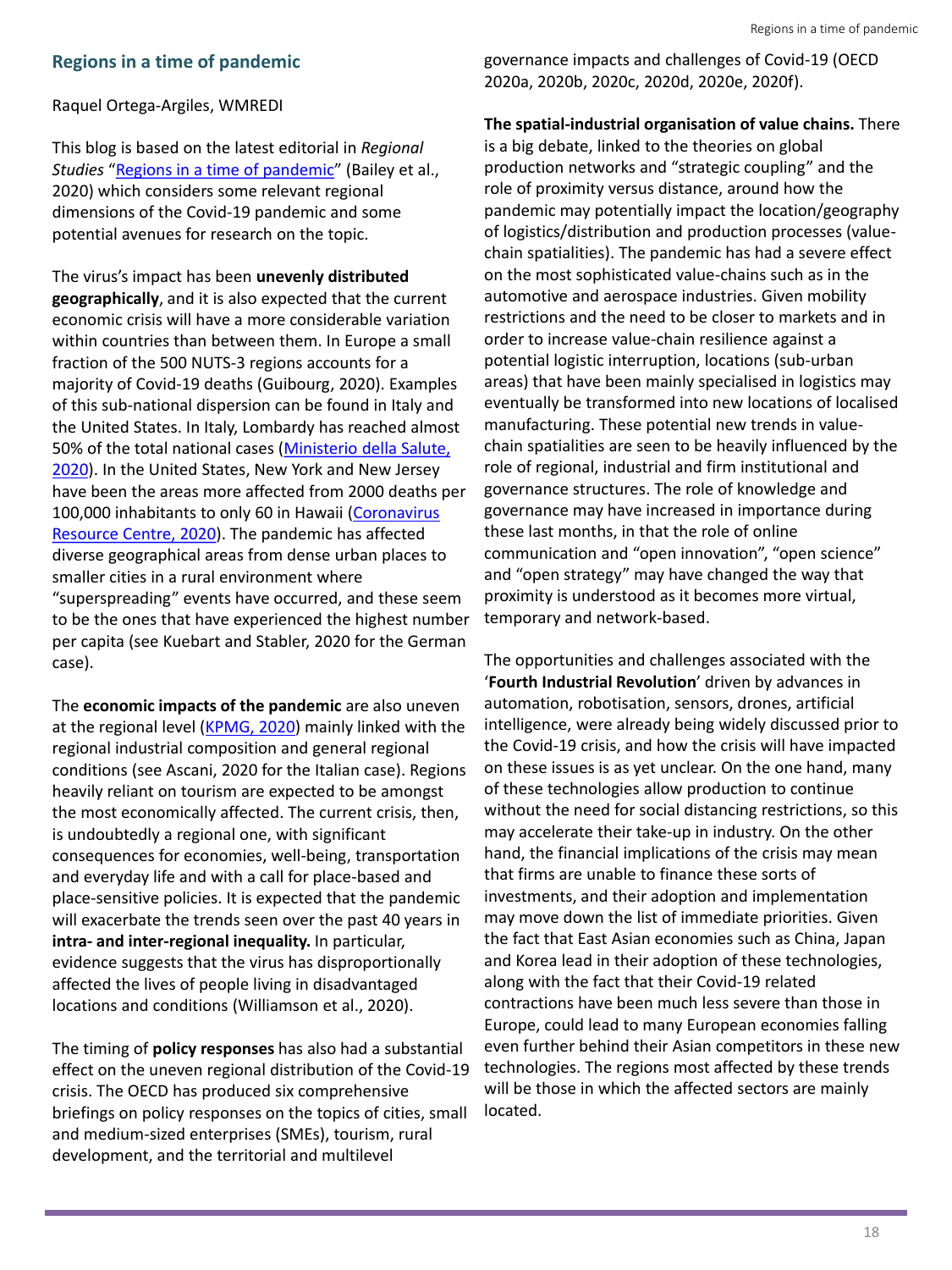In terms of **knowledge and investment**, the greater focus on the development of vaccines and medical advances may favour certain regions over others, especially if public funding is shifted away from other activities. In particular, such activities already tend to be located in the more prosperous regions, so this may accentuate existing inequalities. Local economic growth often displays evolutionary features, dependent on existing spatial patterns of investments and skills. If there are shifts in the relative prioritisation of certain technologies over others, then this will also impact on the growth potential of different regions. In addition, social distancing measures will also limit the extent to which agglomeration effects associated with frequent face-toface interactions operate.

In terms of **environmental issues**, the lockdown has produced some temporary positive effects in terms of reduced carbon emissions and energy demand. Yet, the longer-term effects of the Covid-19 crisis on the environment are unclear. These depend on how profound are the changes in individual, household and firm behaviour regarding, for example, employment commuting versus working from home, and also whether or not public policy prioritises sustainability in the recovery process. In recent months, web-based interactions have now become an integral part of how the whole of the global economy operates in a way that was not the case prior to the Covid-19 lockdowns. Some aspects of these changes in behaviour may become permanent, and these, in turn, may partially reshape the role of cities as centres of knowledge generation. The organisation of cities may also shift permanently towards cycle-based and pedestrian mobility, but the effects on public versus private transport are as yet unclear. Until a vaccine is found, public transport may continue to be under-utilised, and car transport may be over-utilised. How these balances will resolve themselves is still unknown.

This [article](https://www.tandfonline.com/doi/pdf/10.1080/00343404.2020.1798611?needAccess=true) provides a good roadmap for policymakers and businesses in the West Midlands of the things that we have to consider. There is a real need to understand the extent to which many of the behavioural shocks here exposed are temporary or permanent and how they may change how the city functions and also the relationships between larger cities and more peripheral areas evolve.

#### **References**

Ascani, A., Faggian, A., & Montresor, S. (2020). The geography of COVID-19 and the structure of local economies: The case of Italy (GSSI Discussion Paper Series in Regional Science & Economic Geography No. 2020-01, April). Bailey, D., Clark, J., Colombelli, A., Corradini, C., De Propris, L.,

Derudder, B., Fratesi, U., Fritsch, M., Harrison, J., Hatfield, M.,

Kemeny, T., Kogler, D.F., Lagendijk, A., Lawton, P., Ortega-Argilés, R., Iglesias Otero. C. & Usai, S. (2020) Regions in a time of pandemic, Regional Studies, 54:9, 1163-1174, DOI: 10.1080/00343404.2020.1798611 Coronavirus Resource Centre. (2020). John Hopkins University, University and Medicine. Retrieved July 15, 2020, from https:// coronavirus.jhu.edu/ Guibourg, C. (2020). A fraction of European regions account for a majority of COVID-19 deaths. EDJNet – The European Data Journalism Network. KPMG. (2020). Chief economist's note: Covid-19's regional jigsaw. Retrieved July 8, 2020, from https://home.kpmg/uk/en/home/ insights/2020/05/chiefeconomist-note-new.html Kuebart, A., & Stabler, M. (2020). Infectious diseases as sociospatial processes: The COVID-19 outbreak in Germany. Tijdschrift voor Economische en Sociale Geografie. https://doi.org/10.1111/tesg. 12429 Ministero della Salute. (2020). Covid-19 – [Situazione](http://www.salute.gov.it/portale/%20nuovocoronavirus) in Italia. Retrieved July 15, 2020. OECD. (2020a). Cities Policy Responses, 13 May. Organisation for Economic Co-operation and Development, Retrieved from http://www.oecd.org/coronavirus/policy-responses/citiespolicyresponses-fd1053ff/ OECD. (2020b). Coronavirus (Covid-19): SME policy responses, 19 May. Organisation for Economic Co-operation and Development. Retrieved from http://www.oecd.org/coronavirus/policyresponses/coronaviruscovid-19-sme-policy-responses-04440101/ OECD. (2020c). Tourism policy responses to the coronavirus (COVID-19), 2 June. Organisation for Economic Co-operation and Development. Retrieved from https://www.oecd.org/coronavirus/policy-responses/tourismpolicy-responses-to-thecoronavirus-covid-19-6466aa20/ OECD. (2020d). Policy implications of coronavirus crisis for rural development, 16 June. Organisation for Economic Co-operation and Development. Retrieved from https://read.oecdilibrary.org/view/?ref=134\_134479- 8kq0i6epcq&title=PolicyImplications-of-Coronavirus-Crisis-for-Rural-Development OECD. (2020e). The territorial impact of COVID-19: Managing the

crisis across levels of government, 16 June. Organisation for Economic Co-operation and Development. Retrieved from http://www.oecd.org/coronavirus/policyresponses/theterritorial-impact-of-covid-19-managing-thecrisis-across-levelsof-government-d3e314e1/ OECD. (2020f). Coronavirus (COVID-19): SME policy responses. Organisation for Economic Co-operation and Development. Retrieved July 8, 2020, from http://www.oecd.org/coronavirus/policyresponses/coronavirus-covid-19-sme-policyresponses-04440101/ Williamson, E., Walker, A. J., Bhaskaran, K. J., Bacon, S., Bates, C., Morton, C. E., & Cockburn, J. (2020). OpenSAFELY: Factors associated with COVID-19-related hospital death in the linked electronic health records of 17 million adult NHS patients. MedRxiv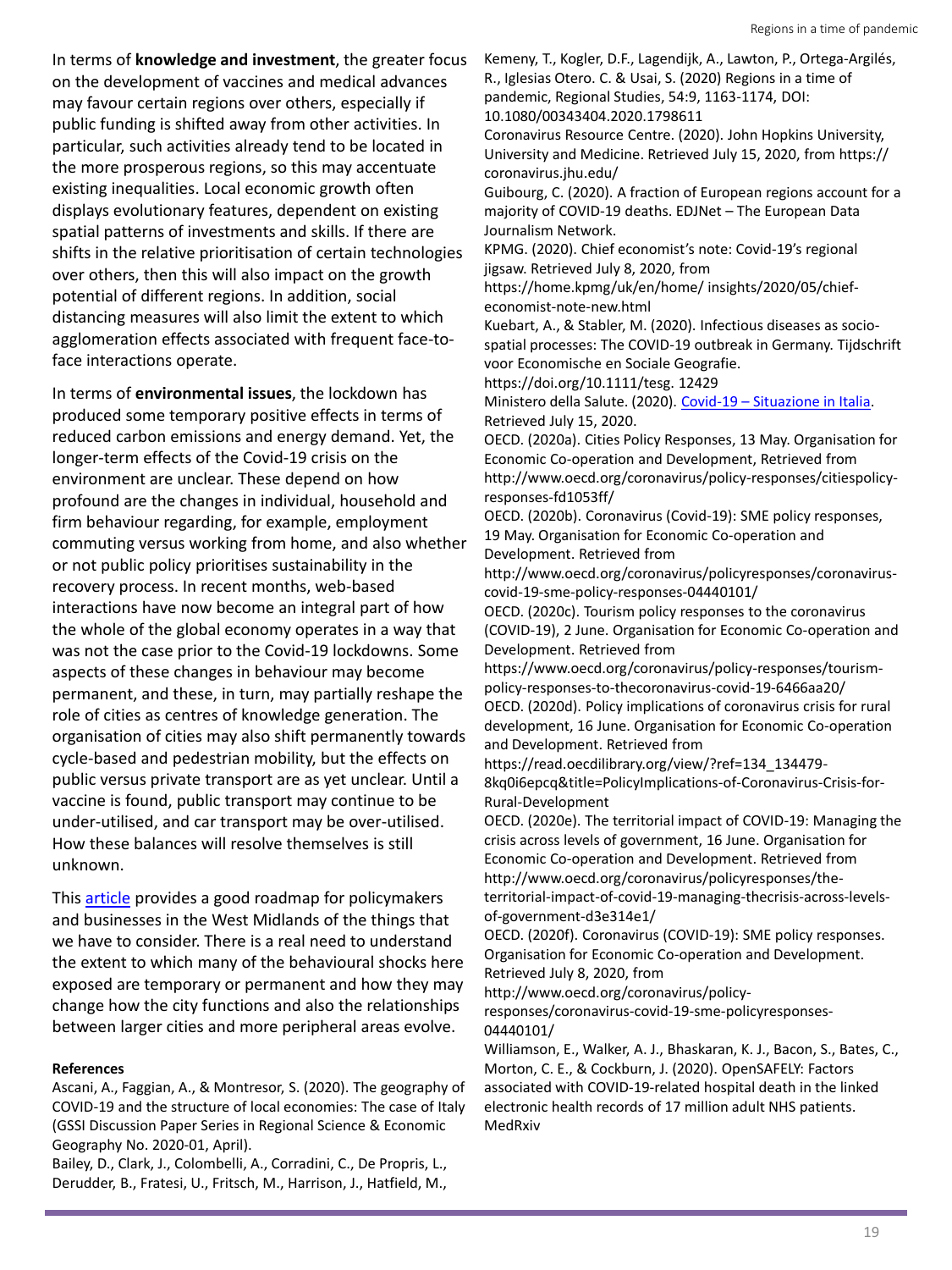## **Total Number of Workers Furloughed**



#### **Megan Boerm, BCC EIU and ODA**

On 21<sup>st</sup> August 2020, the third publication of the official Coronavirus Job Retention Scheme Statistics were released. The release includes analysis of claims for the period up to the 30<sup>th</sup> June – the final date of the Coronavirus Job Retention Scheme. The release also includes claims that were submitted to HMRC by 31<sup>st</sup> July (permittable for the period to 30<sup>th</sup> June 2020).

#### **In Summary**

- Across the WMCA (3 LEP), there were 619,800 workers furloughed over the duration of the Coronavirus Job Retention Scheme, this has increased by 5.6% (+33,000 workers) from the July release while for the UK the increase was 2.4%.
- The WMCA had 1,819,100 eligible workers up to June 2020, 619,800 of these workers that have been furloughed which is a take up rate of 34% and above the UK average of 32%.
- Overall, for the West Midlands region, 866,300 people have been furloughed which is approximately 34% of those eligible for the scheme. The total number of workers furloughed accounts for 9.0% of the UK total which is the 5<sup>th</sup> highest region.
- Across the West Midlands Region, the highest sector for the number of workers furloughed was Business, Professional & Financial Services with 177,600. This made up 20.5% of furloughed workers in the area (a lower percentage than at national level, 23.5%), and 32.1% of eligible workers in this sector.

## **In Depth:**

## **Parliamentary Constituencies**

Over the duration of the Coronavirus Job Retention Scheme, the total number of workers furloughed vary across the WMCA parliamentary constituencies, with 19,400 workers furloughed in Birmingham, Ladywood to 11,500 in Wolverhampton South West.

When comparing the second release (end of June 2020) to the third release (end of June 2020 including claims submitted in July for June), the largest number change from was seen in Wolverhampton North East, Stratford-on-Avon and Warwick and Leamington by 1,100 workers. The highest percentage increase was also seen in Wolverhampton North East by 9.0% to reach 13,300 furloughed workers.

**The following table shows across the parliamentary constituents in the WMCA the number and change of workers furloughed between the last two releases:** 

|                               | <b>Furloughed Workers - End of</b> | <b>Furloughed Workers - Final</b>        | <b>Number</b> | <b>Percentage</b> |
|-------------------------------|------------------------------------|------------------------------------------|---------------|-------------------|
|                               | <b>June 2020</b>                   | <b>Statistics as of End of July 2020</b> | <b>Change</b> | <b>Change</b>     |
| <b>Aldridge-Brownhills</b>    | 11,400                             | 12,000                                   | 600           | 5.3%              |
| <b>Birmingham, Edgbaston</b>  | 11,800                             | 12,500                                   | 700           | 5.9%              |
| <b>Birmingham, Erdington</b>  | 15,800                             | 16,700                                   | 900           | 5.7%              |
| <b>Birmingham, Hall Green</b> | 14,400                             | 15,100                                   | 700           | 4.9%              |
| <b>Birmingham, Hodge Hill</b> | 15,900                             | 16,700                                   | 800           | 5.0%              |
| <b>Birmingham, Ladywood</b>   | 18,400                             | 19,400                                   | 1,000         | 5.4%              |
| <b>Birmingham, Northfield</b> | 13,500                             | 14,400                                   | 900           | 6.7%              |
| <b>Birmingham, Perry Barr</b> | 15,100                             | 16,000                                   | 900           | 6.0%              |
| <b>Birmingham, Selly Oak</b>  | 12,500                             | 13,300                                   | 800           | 6.4%              |
| <b>Birmingham, Yardley</b>    | 17,000                             | 18,000                                   | 1,000         | 5.9%              |
| <b>Bromsgrove</b>             | 13,900                             | 14,400                                   | 500           | 3.6%              |
| <b>Burton</b>                 | 17,400                             | 18,300                                   | 900           | 5.2%              |
| <b>Cannock Chase</b>          | 16,700                             | 17,600                                   | 900           | 5.4%              |
| <b>Coventry North East</b>    | 16,900                             | 17,900                                   | 1,000         | 5.9%              |
| <b>Coventry North West</b>    | 16,100                             | 17,000                                   | 900           | 5.6%              |
| <b>Coventry South</b>         | 13,600                             | 14,300                                   | 700           | 5.1%              |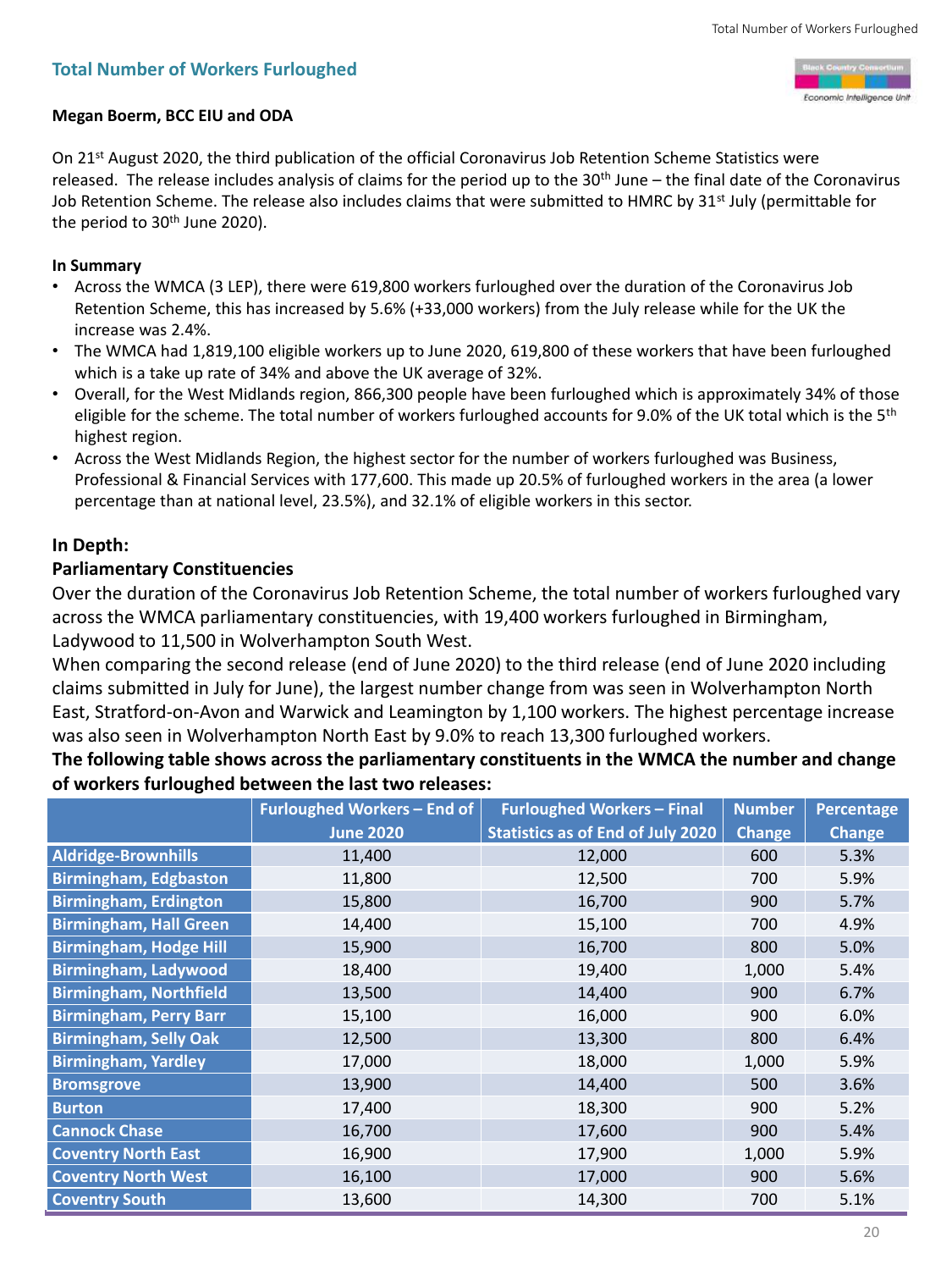

## **Local Authorities**

Across the WMCA (3 LEP), there were 619,800 workers furloughed, this is an increase of 5.6% (+33,000 workers) while for the UK the increase was 2.4% when compared to the July release.

The highest number increase was seen in Birmingham by an additional 8,400 workers furloughed which is a 5.7% change from the July release to reach 156,200. The highest percentage increase was seen in Wolverhampton at 8.1% (+2,800) and overall stood at 37,200 furloughed workers. The smallest number increase was in North Warwickshire with an additional 400 workers furloughed or 3.9% increase to reach a total of 10,600.

**The following table shows the total number of workers furloughed and change across the WMCA (3 LEP) and the UK between the July release and August release:**

|                                   | <b>Furloughed Workers</b> | <b>Furloughed Workers - Final</b>   | <b>Number</b> | <b>Percentage</b> |
|-----------------------------------|---------------------------|-------------------------------------|---------------|-------------------|
|                                   | - End of June 2020        | <b>Statistics as of End of July</b> | <b>Change</b> | <b>Change</b>     |
|                                   |                           | 2020                                |               |                   |
| <b>Dudley North</b>               | 11,800                    | 12,500                              | 700           | 5.9%              |
| <b>Dudley South</b>               | 11,900                    | 12,800                              | 900           | 7.6%              |
| <b>Halesowen and Rowley Regis</b> | 12,900                    | 13,600                              | 700           | 5.4%              |
| <b>Kenilworth and Southam</b>     | 11,800                    | 12,400                              | 600           | 5.1%              |
| <b>Lichfield</b>                  | 14,300                    | 15,000                              | 700           | 4.9%              |
| <b>Meriden</b>                    | 17,900                    | 18,900                              | 1,000         | 5.6%              |
| <b>North Warwickshire</b>         | 14,500                    | 15,300                              | 800           | 5.5%              |
| <b>Nuneaton</b>                   | 13,900                    | 14,500                              | 600           | 4.3%              |
| Redditch                          | 15,500                    | 16,300                              | 800           | 5.2%              |
| <b>Rugby</b>                      | 14,400                    | 15,300                              | 900           | 6.3%              |
| <b>Solihull</b>                   | 14,400                    | 15,200                              | 800           | 5.6%              |
| <b>Stourbridge</b>                | 13,000                    | 13,800                              | 800           | 6.2%              |
| <b>Stratford-on-Avon</b>          | 14,500                    | 15,600                              | 1,100         | 7.6%              |
| <b>Sutton Coldfield</b>           | 13,400                    | 14,100                              | 700           | 5.2%              |
| <b>Tamworth</b>                   | 16,600                    | 17,400                              | 800           | 4.8%              |
| <b>Walsall North</b>              | 14,000                    | 14,700                              | 700           | 5.0%              |
| <b>Walsall South</b>              | 13,900                    | 14,600                              | 700           | 5.0%              |
| <b>Warley</b>                     | 14,300                    | 15,100                              | 800           | 5.6%              |
| <b>Warwick and Leamington</b>     | 14,900                    | 16,000                              | 1,100         | 7.4%              |
| <b>West Bromwich East</b>         | 13,400                    | 14,200                              | 800           | 6.0%              |
| <b>West Bromwich West</b>         | 14,200                    | 15,000                              | 800           | 5.6%              |
| <b>Wolverhampton North East</b>   | 12,200                    | 13,300                              | 1,100         | 9.0%              |
| <b>Wolverhampton South East</b>   | 13,500                    | 14,400                              | 900           | 6.7%              |
| <b>Wolverhampton South West</b>   | 10,700                    | 11,500                              | 800           | 7.5%              |
| <b>Wyre Forest</b>                | 15,100                    | 15,600                              | 500           | 3.3%              |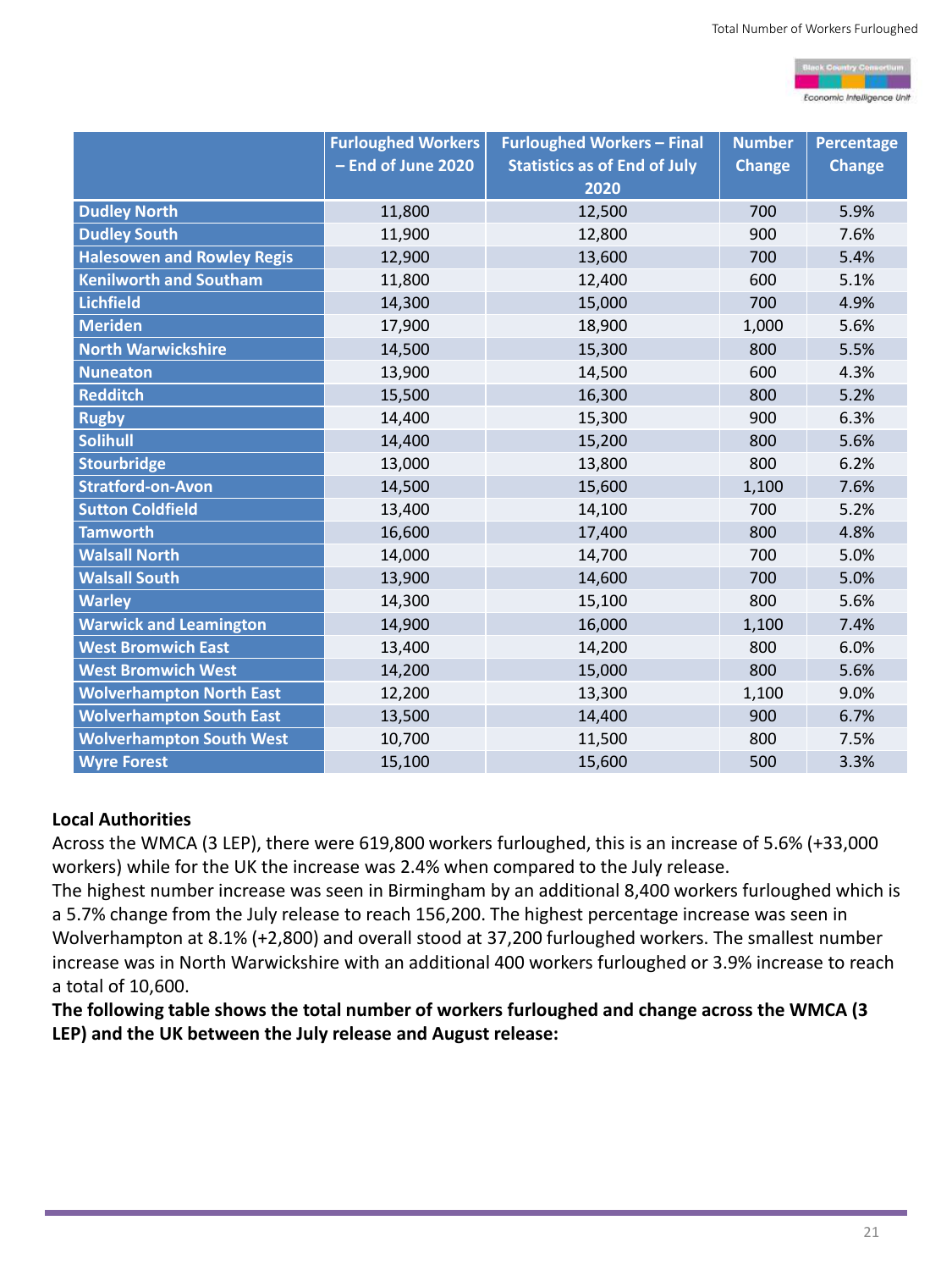

The WMCA had 1,819,100 eligible workers, 619,800 of these workers that have been furloughed which is a take up rate of 34% and above the UK average of 32%.

For the Black Country LEP, out of the 513,200 eligible workers, 177,500 workers have been furloughed,

which is 35% take up rate, the highest within the WMCA (3 LEP) area.

Overall, for the West Midlands region, 866,300 people have been furloughed which is approximately 34% of those eligible for the scheme. The total number of workers furloughed accounts for 9.0% of the UK total which is the  $5<sup>th</sup>$  highest region.

The latest data release shows there were 437,200 eligible workers in Coventry & Warwickshire LEP of which 138,100 workers have been furloughed in which is a take up rate of 32%. For the Greater Birmingham & Solihull LEP, there were 868,700 eligible workers, of which 304,200 workers were furloughed with a take up rate of 35%.

## **Regional Furloughed Workers per Sector**

|                                          | <b>Furloughed Workers -</b> | <b>Furloughed Workers - Final</b>   | <b>Number</b> | <b>Percentage</b> |
|------------------------------------------|-----------------------------|-------------------------------------|---------------|-------------------|
|                                          | End of June 2020            | <b>Statistics as of End of July</b> | <b>Change</b> | <b>Change</b>     |
|                                          |                             | 2020                                |               |                   |
| <b>Birmingham</b>                        | 147,800                     | 156,200                             | 8,400         | 5.7%              |
| <b>Bromsgrove</b>                        | 13,900                      | 14,400                              | 500           | 3.6%              |
| <b>Cannock Chase</b>                     | 16,700                      | 17,600                              | 900           | 5.4%              |
| <b>Coventry</b>                          | 46,600                      | 49,200                              | 2,600         | 5.6%              |
| <b>Dudley</b>                            | 45,900                      | 48,600                              | 2,700         | 5.9%              |
| <b>East Staffordshire</b>                | 19,000                      | 20,100                              | 1,100         | 5.8%              |
| Lichfield                                | 15,600                      | 16,300                              | 700           | 4.5%              |
| <b>North Warwickshire</b>                | 10,200                      | 10,600                              | 400           | 3.9%              |
| <b>Nuneaton and Bedworth</b>             | 19,000                      | 19,900                              | 900           | 4.7%              |
| Redditch                                 | 14,800                      | 15,500                              | 700           | 4.7%              |
| <b>Rugby</b>                             | 15,000                      | 15,900                              | 900           | 6.0%              |
| <b>Sandwell</b>                          | 47,700                      | 50,400                              | 2,700         | 5.7%              |
| <b>Solihull</b>                          | 32,400                      | 34,100                              | 1,700         | 5.2%              |
| <b>Stratford-on-Avon</b>                 | 19,800                      | 21,200                              | 1,400         | 7.1%              |
| <b>Tamworth</b>                          | 13,700                      | 14,400                              | 700           | 5.1%              |
| <b>Walsall</b>                           | 39,300                      | 41,300                              | 2,000         | 5.1%              |
| <b>Warwick</b>                           | 19,900                      | 21,300                              | 1,400         | 7.0%              |
| Wolverhampton                            | 34,400                      | 37,200                              | 2,800         | 8.1%              |
| <b>Wyre Forest</b>                       | 15,100                      | 15,600                              | 500           | 3.3%              |
| WM 7 Met.                                | 394,100                     | 417,000                             | 22,900        | 5.8%              |
| <b>Black Country LEP</b>                 | 167,300                     | 177,500                             | 10,200        | 6.1%              |
| <b>Greater Birmingham &amp; Solihull</b> | 289,000                     | 304,200                             | 15,200        | 5.3%              |
| <b>LEP</b>                               |                             |                                     |               |                   |
| <b>Coventry &amp; Warwickshire LEP</b>   | 130,500                     | 138,100                             | 7,600         | 5.8%              |
| <b>WMCA (3 LEP)</b>                      | 586,800                     | 619,800                             | 33,000        | 5.6%              |
| <b>UK</b>                                | 9,373,900                   | 9,601,700                           | 227,800       | 2.4%              |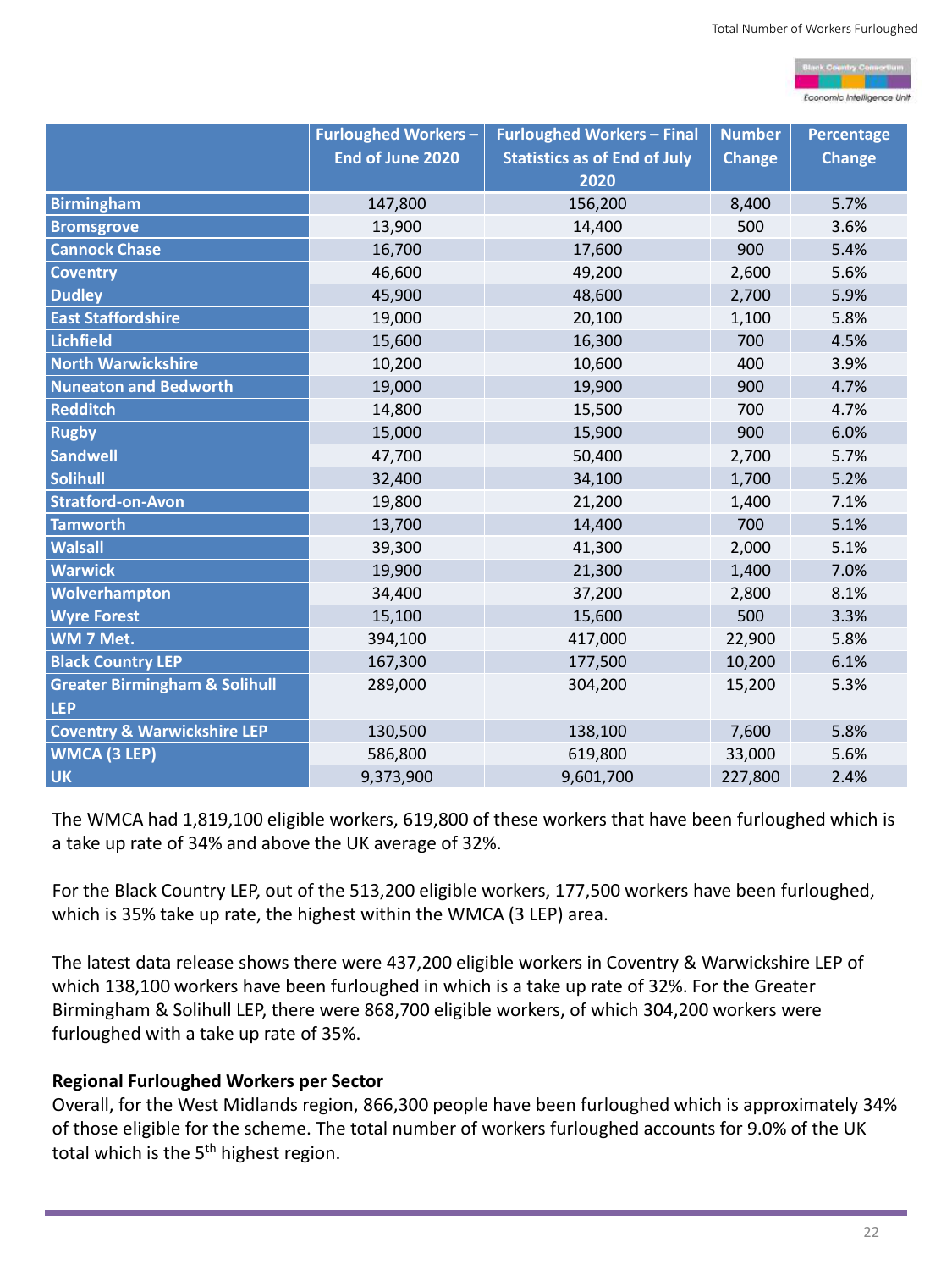

Compared to the previous release, the number of workers furloughed in the West Midlands has increased by 46,100 which equates to 5.6% increase, which is greater than the UK's 2.4% increase.

Across the West Midlands Region, the highest sector for the number of workers furloughed was Business, Professional & Financial Services with 177,600. This made up 20.5% of furloughed workers in the area (a lower percentage than at national level, 23.5%), and 32.1% of eligible workers in this sector.

The next two highest sectors for furloughed workers in the West Midlands Region were Retail (176,700) and Cultural Economy Inc. Sports (162,700).

**The following table shows the proportion of workers furloughed for the West Midlands Region and England:**

#### Source: HM Revenue & Customs, Coronavirus Job Retention Scheme Statistics: August 2020

|                                                                  | <b>WM Number of</b><br><b>Workers</b><br><b>Furloughed</b> | % of WM<br><b>Furloughed</b> | $%$ of<br><b>England</b><br><b>Furloughed</b> | <b>Number of</b><br><b>WM</b><br><b>Eligible</b><br><b>Workers</b> | <b>WM Furloughed</b><br>Workers as % of<br><b>Eligible Per</b><br><b>Sector</b> |
|------------------------------------------------------------------|------------------------------------------------------------|------------------------------|-----------------------------------------------|--------------------------------------------------------------------|---------------------------------------------------------------------------------|
| <b>Advanced Manufacturing and</b><br><b>Engineering</b>          | 159,300                                                    | 18.4%                        | 11.5%                                         | 315,200                                                            | 50.5%                                                                           |
| <b>Transport Technologies and</b><br><b>Logistics</b>            | 41,500                                                     | 4.8%                         | 4.7%                                          | 132,400                                                            | 31.3%                                                                           |
| <b>Life Sciences and Healthcare</b>                              | 35,900                                                     | 4.1%                         | 4.7%                                          | 360,400                                                            | 10.0%                                                                           |
| <b>Low Carbon and Environmental</b><br><b>Technologies</b>       | 6,400                                                      | 0.7%                         | 0.7%                                          | 30,400                                                             | 21.1%                                                                           |
| <b>Business, Professional &amp; Financial</b><br><b>Services</b> | 177,600                                                    | 20.5%                        | 23.5%                                         | 552,900                                                            | 32.1%                                                                           |
| <b>Digital &amp; Creative</b>                                    | 16,500                                                     | 1.9%                         | 2.6%                                          | 74,900                                                             | 22.0%                                                                           |
| <b>Construction</b>                                              | 56,100                                                     | 6.5%                         | 8.0%                                          | 97,900                                                             | 57.3%                                                                           |
| <b>Retail</b>                                                    | 176,700                                                    | 20.4%                        | 21.0%                                         | 409,000                                                            | 43.2%                                                                           |
| <b>Public Sector Inc. Education</b>                              | 28,800                                                     | 3.3%                         | 4.1%                                          | 378,700                                                            | 7.6%                                                                            |
| <b>Cultural Economy Inc. Sports</b>                              | 162,700                                                    | 18.8%                        | 18.5%                                         | 216,000                                                            | 75.3%                                                                           |
| <b>Other</b>                                                     | 4,800                                                      | 0.6%                         | 0.6%                                          | 12,700                                                             | 37.8%                                                                           |
| <b>Total</b>                                                     | 866,300                                                    | 100%                         | 100%                                          | 2,580,500                                                          | 33.6%                                                                           |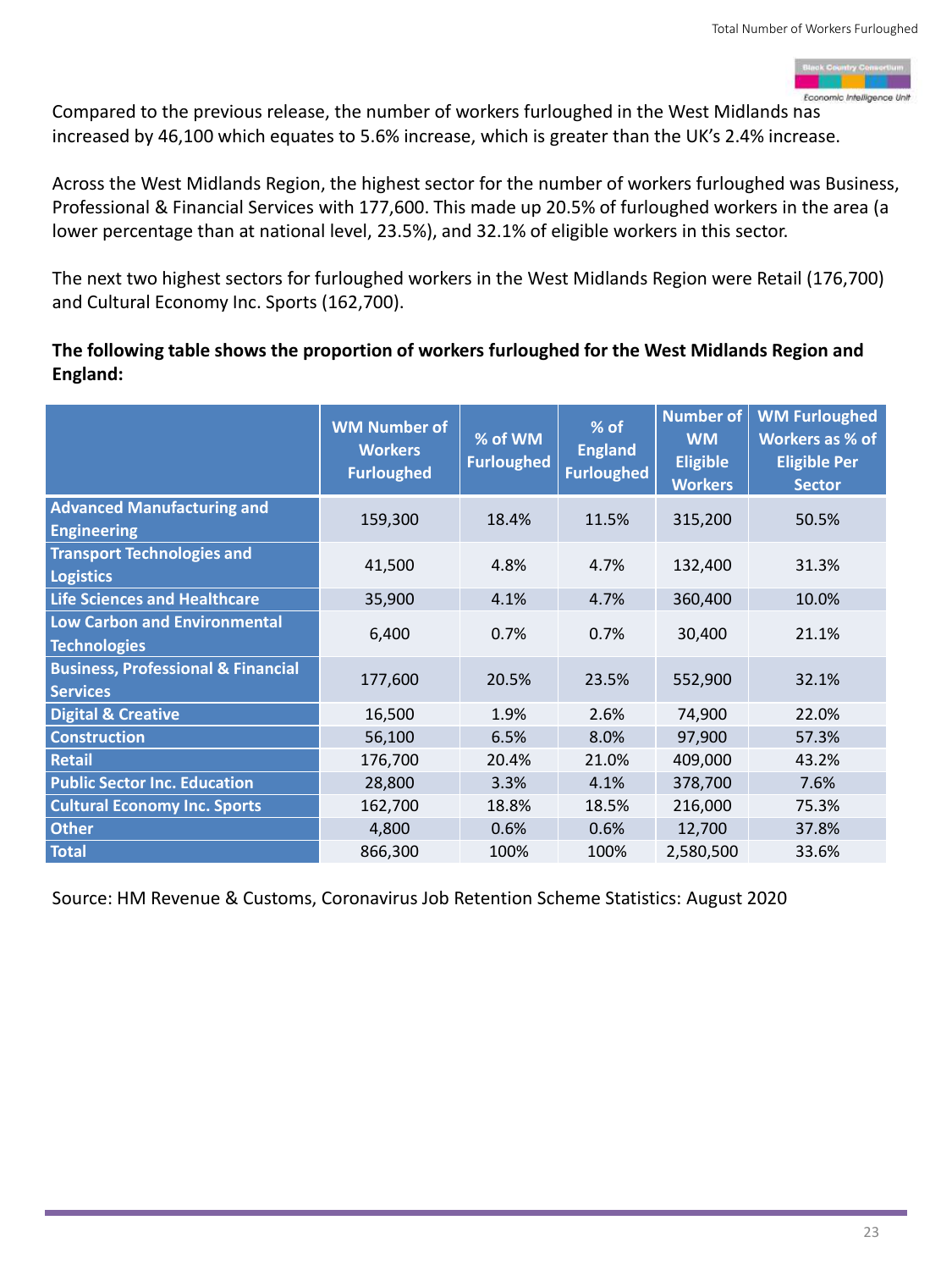

# **Self-Employment Income Support Scheme (SEISS) – Claims Received up to 31st July 2020**

## **Summary**

- Across the WMCA (3 LEP) area, there were 175,000 of the population eligible for the Self-Employment Income Support Scheme (SEISS). There were 135,700 claims made to the 31<sup>st</sup> July 2020, which equates to a value of £372,900,000 or on average nearly £2,900 per claim. The take-up rate for the WMCA (3 LEP) was 78%.
- At a West Midlands Regional level, overall, there were around 263,000 of the population eligible for the SEISS, which is a take up rate of 77% based on the total number of claims of 202,000. This can be split further by gender and there was a total potentially eligible male population of 187,500 for the SEISS, which equates to a take-up rate of 79% at the end of July which is based on the total number of claims of 148,600. There were 75,100 eligible female population for the West Midlands Region with a take-up rate of 71% based on the total number of claims of 53,100.
- Applying broad sectors to the WMCA 10 sectors shows in the West Midlands Region, the sector with the highest eligible population for SEISS in July 2020 was in construction at 82,300 and also had the highest number of claims with 68,000 and a total value of £238,400,000. Although, transport technologies had the highest take-up rate at 85%.

## **In Depth**

## **WMCA (3 LEP)**

Across the WMCA (3 LEP) area, there were 175,000 of the population eligible for the Self-Employment Income Support Scheme (SEISS). There were 135,700 claims made to the 31<sup>st</sup> July 2020, which equates to a value of £372,900,000 or on average nearly £2,900 per claim. The take-up rate for the WMCA (3 LEP) was 78%.

Compared to June 2020, for the WMCA (3 LEP) area, excluding the average value of claims which has remained the same, all other categories have increased from 174,700 of the population eligible for the SEISS. Total claims have increased from 132,7000 which equalled a value of £364,400,000. The take-up rate for the WMCA (3 LEP) was 76%. The following table shows a breakdown by parliamentary constituency for eligible population, claims and take-up rate for the SEISS up to 31<sup>st</sup> July 2020. Eligible population varies from 3,300 in Wolverhampton North East to 6,700 in Birmingham, Hodge Hill. Total number of claims vary from 2,500 in Birmingham, Edgbaston and Wolverhampton North East to 5,300 in Birmingham, Hodge Hill. The total value of clams varies from £6,900,000 in Birmingham, Edgbaston to £13,100,000 in Stratford-on-Avon. The take-up rate varies from 72% to 81%.

Take-up is based on total number of claims to date (excludes error and rejected cases) over total potentially eligible population (includes error and rejected cases).

|                               | <b>Total</b>  | <b>Total no. of</b> | <b>Total value of</b> | <b>Average value of</b> | <b>Take-Up</b> |
|-------------------------------|---------------|---------------------|-----------------------|-------------------------|----------------|
|                               | potentially   | claims made to      | claims made to        | claims made to          | Rate           |
|                               | eligible pop. | 31/7/20             | $\sqrt{31/7/20}$ (£)  | $31/7/20$ (£)           |                |
| <b>Aldridge-Brownhills</b>    | 3,700         | 3,000               | 9,400,000             | 3,200                   | 81%            |
| <b>Birmingham, Edgbaston</b>  | 3,400         | 2,500               | 6,900,000             | 2,800                   | 74%            |
| <b>Birmingham, Erdington</b>  | 4,100         | 3,200               | 8,300,000             | 2,600                   | 78%            |
| <b>Birmingham, Hall Green</b> | 5,700         | 4,600               | 10,500,000            | 2,300                   | 80%            |
| <b>Birmingham, Hodge Hill</b> | 6,700         | 5,300               | 10,600,000            | 2,000                   | 78%            |
| Birmingham, Ladywood          | 5,200         | 3,900               | 7,900,000             | 2,000                   | 74%            |
| <b>Birmingham, Northfield</b> | 3,700         | 3,000               | 8,800,000             | 2,900                   | 81%            |
| <b>Birmingham, Perry Barr</b> | 5,200         | 3,900               | 9,200,000             | 2,300                   | 75%            |
| <b>Birmingham, Selly Oak</b>  | 3,900         | 3,100               | 8,900,000             | 2,900                   | 79%            |
| <b>Birmingham, Yardley</b>    | 5,200         | 4,200               | 10,600,000            | 2,500                   | 81%            |
| <b>Bromsgrove</b>             | 4,600         | 3,600               | 11,000,000            | 3,100                   | 78%            |
| <b>Burton</b>                 | 4,600         | 3,600               | 9,300,000             | 2,600                   | 77%            |
| <b>Cannock Chase</b>          | 5,000         | 4,100               | 12,900,000            | 3,100                   | 81%            |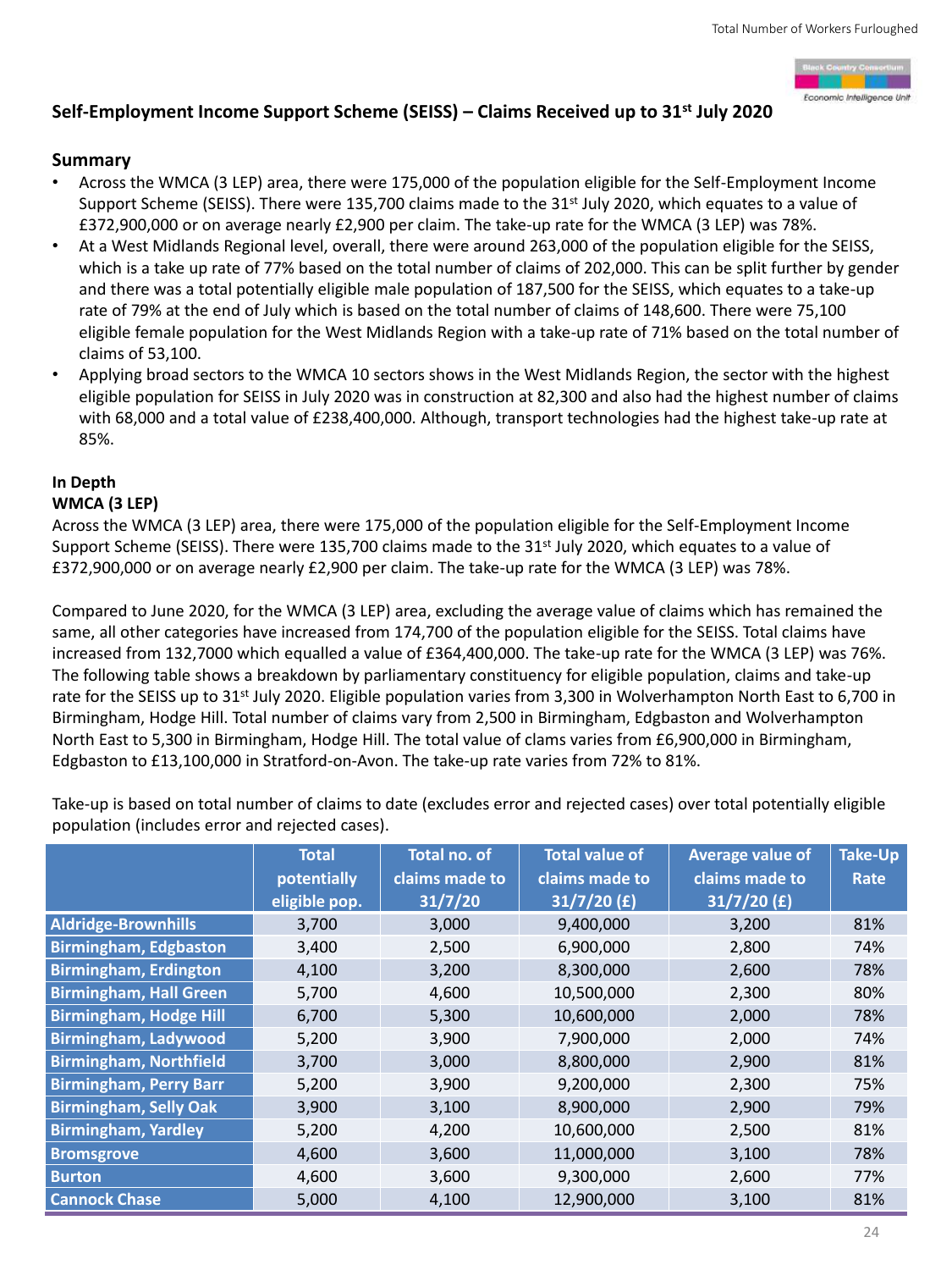The following table shows a breakdown by local authority for eligible population, claims and take-up rate for the SEISS up to 31<sup>st</sup> July 2020. The take-up rate varies from 72% for Rugby to 81% in Cannock Chase.



| <b>Coventry North East</b>    | 5,200 | 3,900 | 10,100,000 | 2,600 | 75% |
|-------------------------------|-------|-------|------------|-------|-----|
| <b>Coventry North West</b>    | 4,400 | 3,500 | 9,500,000  | 2,800 | 78% |
| <b>Coventry South</b>         | 3,500 | 2,700 | 7,300,000  | 2,700 | 76% |
| <b>Dudley North</b>           | 3,800 | 3,000 | 8,600,000  | 2,800 | 79% |
| <b>Dudley South</b>           | 3,400 | 2,700 | 7,800,000  | 2,800 | 81% |
| <b>Halesowen and Rowley</b>   | 3,800 | 3,000 | 8,600,000  | 2,800 | 79% |
| <b>Regis</b>                  |       |       |            |       |     |
| <b>Kenilworth and Southam</b> | 4,200 | 3,100 | 9,600,000  | 3,200 | 72% |
| Lichfield                     | 4,400 | 3,400 | 10,500,000 | 3,100 | 76% |
| <b>Meriden</b>                | 4,100 | 3,200 | 10,100,000 | 3,200 | 78% |
| <b>North Warwickshire</b>     | 4,200 | 3,200 | 9,600,000  | 3,000 | 77% |
| <b>Nuneaton</b>               | 3,600 | 2,800 | 7,900,000  | 2,900 | 76% |
| <b>Redditch</b>               | 4,300 | 3,400 | 9,800,000  | 2,900 | 79% |
| <b>Rugby</b>                  | 4,100 | 3,000 | 8,800,000  | 3,000 | 73% |
| <b>Solihull</b>               | 3,900 | 3,000 | 9,600,000  | 3,200 | 78% |
| Stourbridge                   | 4,400 | 3,500 | 9,900,000  | 2,800 | 81% |
| <b>Stratford-on-Avon</b>      | 5,600 | 4,200 | 13,100,000 | 3,100 | 75% |
| <b>Sutton Coldfield</b>       | 3,700 | 2,900 | 9,300,000  | 3,200 | 78% |
| <b>Tamworth</b>               | 3,900 | 3,100 | 9,000,000  | 3,000 | 77% |
| <b>Walsall North</b>          | 4,100 | 3,200 | 9,100,000  | 2,800 | 79% |
| <b>Walsall South</b>          | 4,200 | 3,300 | 8,100,000  | 2,400 | 78% |
| <b>Warley</b>                 | 4,200 | 3,200 | 7,700,000  | 2,400 | 77% |
| <b>Warwick and Leamington</b> | 3,900 | 2,900 | 8,400,000  | 2,900 | 75% |
| <b>West Bromwich East</b>     | 3,600 | 2,800 | 7,500,000  | 2,700 | 78% |
| <b>West Bromwich West</b>     | 3,700 | 2,900 | 7,500,000  | 2,600 | 78% |
| <b>Wolverhampton North</b>    | 3,300 | 2,500 | 7,100,000  | 2,800 | 77% |
| East                          |       |       |            |       |     |
| <b>Wolverhampton South</b>    | 3,600 | 2,700 | 7,100,000  | 2,600 | 77% |
| East                          |       |       |            |       |     |
| <b>Wolverhampton South</b>    | 3,700 | 2,800 | 7,300,000  | 2,600 | 76% |
| <b>West</b>                   |       |       |            |       |     |
| <b>Wyre Forest</b>            | 5,200 | 4,000 | 10,800,000 | 2,700 | 77% |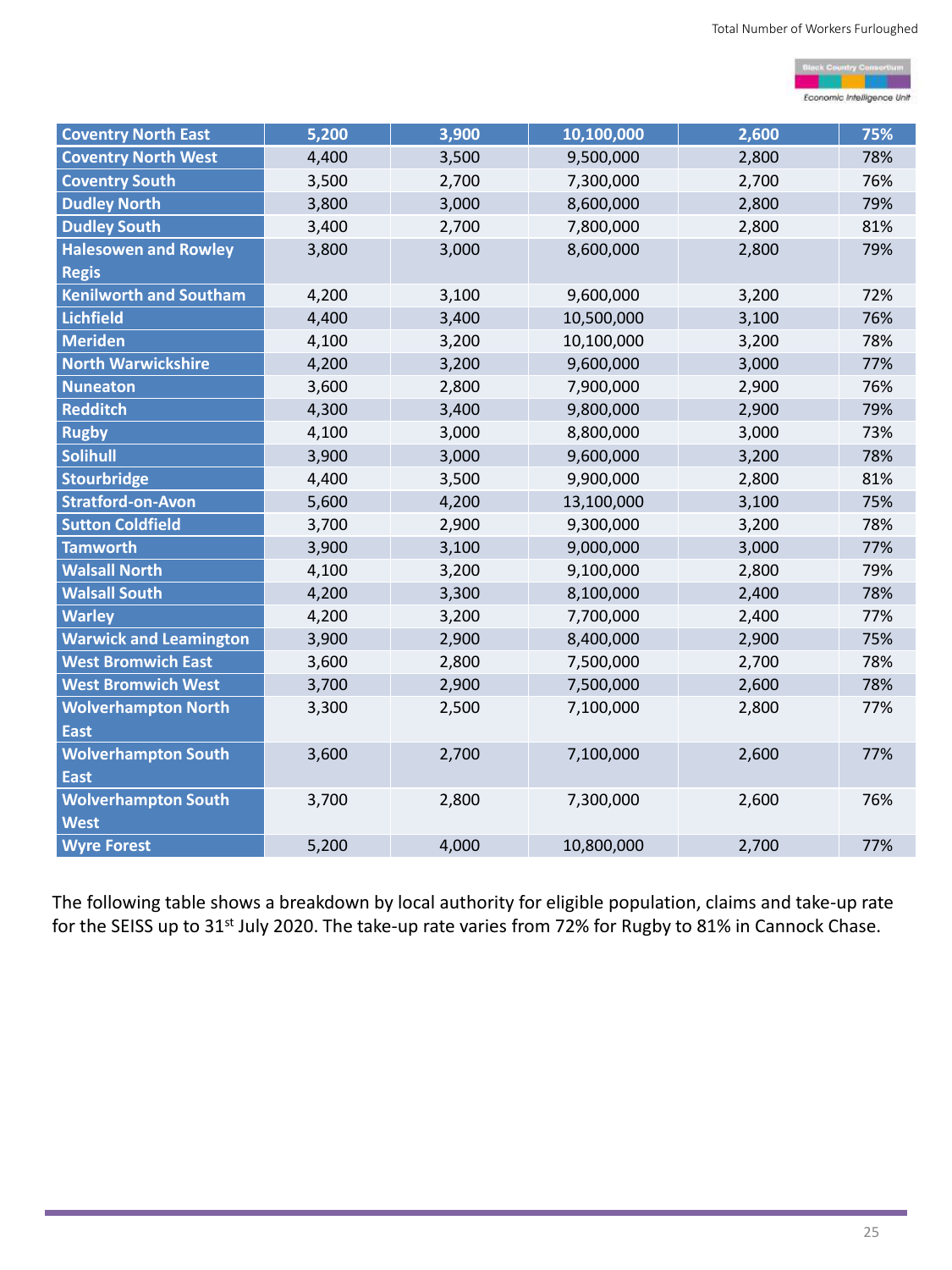

**Regional Analysis** 

## **West Midlands: Claims by Age and Gender**

At a West Midlands Regional level, overall, there were around 263,000 of the population eligible for the SEISS, which is a take up rate of 77% based on the total number of claims of 202,000. This can be split further by gender and there was a total potentially eligible male population of 187,500 for the SEISS, which equates to a take-up rate of 79% at the end of July which is based on the total number of claims of 148,600. There were 75,100 eligible female population for the West Midlands Region with a take-up rate of 71% based on the total number of claims of 53,100.

|                           | <b>Total</b><br>potentially<br>eligible pop. | Total no. of<br>claims made to<br>31/7/20 | <b>Total value of</b><br>claims made to<br>$31/7/20$ (£) | <b>Average value of</b><br>claims made to<br>$31/7/20$ (£) | <b>Take-Up</b><br>Rate |
|---------------------------|----------------------------------------------|-------------------------------------------|----------------------------------------------------------|------------------------------------------------------------|------------------------|
| <b>Cannock Chase</b>      | 5,000                                        | 4,100                                     | 12,900,000                                               | 3,100                                                      | 81%                    |
| <b>East Staffordshire</b> | 5,300                                        | 4,000                                     | 10,700,000                                               | 2,700                                                      | 76%                    |
| <b>Lichfield</b>          | 4,800                                        | 3,700                                     | 11,600,000                                               | 3,100                                                      | 77%                    |
| <b>Tamworth</b>           | 3,000                                        | 2,300                                     | 6,700,000                                                | 2,900                                                      | 78%                    |
| <b>North Warwickshire</b> | 3,200                                        | 2,500                                     | 7,400,000                                                | 3,000                                                      | 77%                    |
| Nuneaton and              |                                              |                                           |                                                          |                                                            |                        |
| <b>Bedworth</b>           | 4,900                                        | 3,800                                     | 10,800,000                                               | 2,900                                                      | 76%                    |
| <b>Rugby</b>              | 4,400                                        | 3,200                                     | 9,500,000                                                | 3,000                                                      | 72%                    |
| <b>Stratford-on-Avon</b>  | 7,600                                        | 5,500                                     | 17,400,000                                               | 3,100                                                      | 73%                    |
| <b>Warwick</b>            | 5,600                                        | 4,200                                     | 12,400,000                                               | 3,000                                                      | 75%                    |
| <b>Birmingham</b>         | 47,000                                       | 36,600                                    | 90,900,000                                               | 2,500                                                      | 78%                    |
| <b>Coventry</b>           | 13,200                                       | 10,100                                    | 26,900,000                                               | 2,700                                                      | 76%                    |
| <b>Dudley</b>             | 14,400                                       | 11,500                                    | 32,700,000                                               | 2,800                                                      | 80%                    |
| <b>Sandwell</b>           | 13,200                                       | 10,300                                    | 26,300,000                                               | 2,600                                                      | 78%                    |
| <b>Solihull</b>           | 7,900                                        | 6,200                                     | 19,600,000                                               | 3,200                                                      | 78%                    |
| <b>Walsall</b>            | 12,000                                       | 9,500                                     | 26,500,000                                               | 2,800                                                      | 79%                    |
| Wolverhampton             | 9,900                                        | 7,600                                     | 20,000,000                                               | 2,600                                                      | 76%                    |
| <b>Bromsgrove</b>         | 4,600                                        | 3,600                                     | 11,000,000                                               | 3,100                                                      | 78%                    |
| <b>Redditch</b>           | 3,800                                        | 3,000                                     | 8,800,000                                                | 2,900                                                      | 80%                    |
| <b>Wyre Forest</b>        | 5,200                                        | 4,000                                     | 10,800,000                                               | 2,700                                                      | 77%                    |
| WM 7 Met.                 | 117,600                                      | 91,800                                    | 242,900,000                                              | 2,700                                                      | 78%                    |
| <b>BCLEP</b>              | 49,500                                       | 38,900                                    | 105,500,000                                              | 2,700                                                      | 79%                    |
| <b>CWLEP</b>              | 38,900                                       | 29,300                                    | 84,400,000                                               | 3,000                                                      | 75%                    |
| <b>GBSLEP</b>             | 86,600                                       | 67,500                                    | 183,000,000                                              | 2,900                                                      | 78%                    |
| <b>WMCA (3 LEP)</b>       | 175,000                                      | 135,700                                   | 372,900,000                                              | 2,900                                                      | 78%                    |
| <b>West Midlands</b>      |                                              |                                           |                                                          |                                                            |                        |

| <b>Region</b> | 263,000   | 202,000   | 565,000,000   | 2,800 | 77% |
|---------------|-----------|-----------|---------------|-------|-----|
| <b>UK</b>     | 3,402,000 | 2,604,000 | 7,576,000,000 | 2,900 | 77% |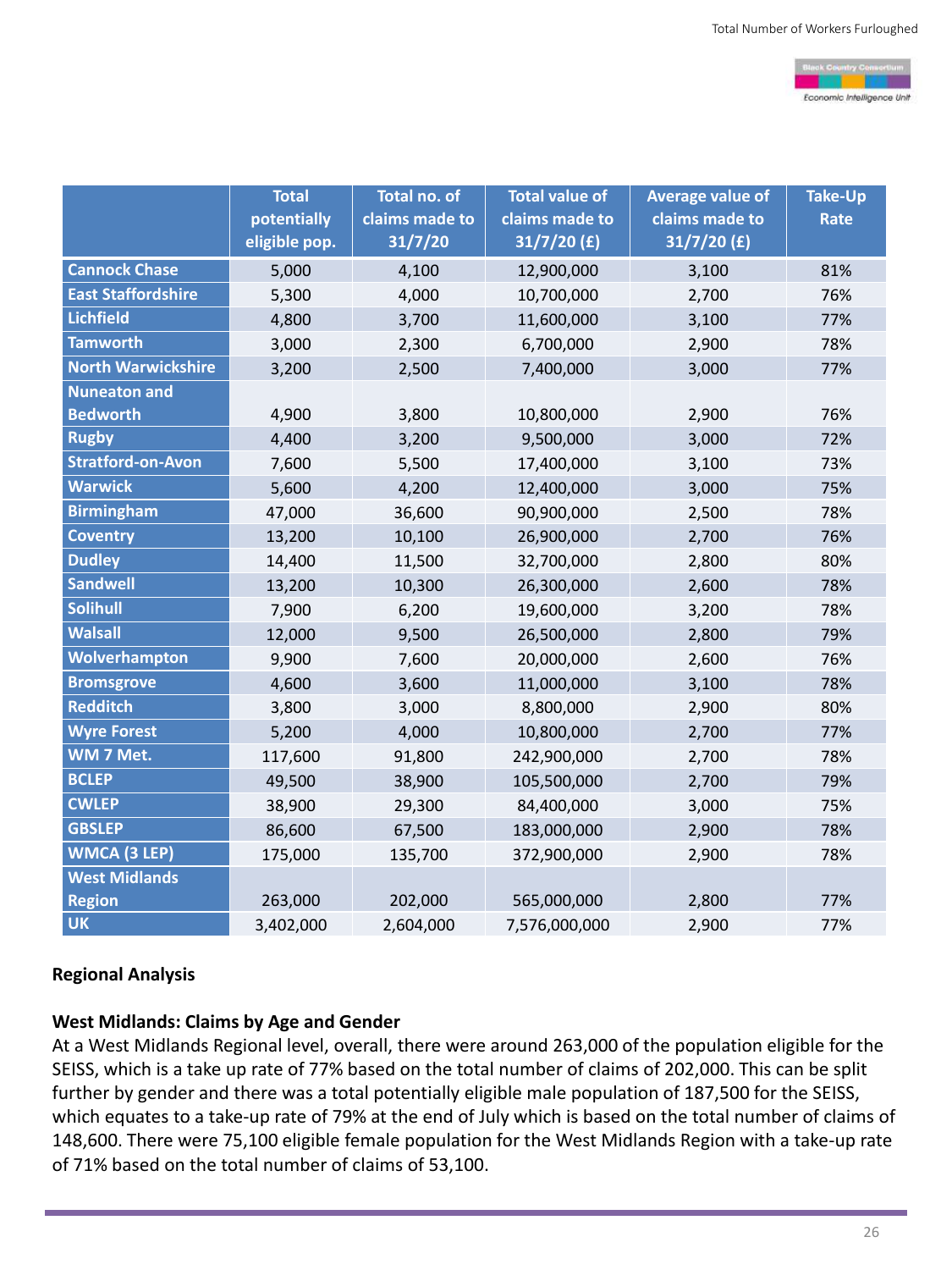

The highest take-up rate in the West Midlands for males were those aged 35- 44 years old and 45 – 54 years old at 82%, with the lowest take-up rate for those aged 65 years and over at 64%. While for females, the highest take-up rate (excluding missing) were those aged 45-54 years old at 74%, with the lowest take up rate for those aged 65 years and over at 54%.

The following table shows a breakdown by age and gender across the West Midlands Region.

| Gender | Age bands | <b>Total potentially</b> | Total no. of | Total value of | Average value of | <b>Proportion of</b> | Proportion of total | Proportion of   | Take-Up         |
|--------|-----------|--------------------------|--------------|----------------|------------------|----------------------|---------------------|-----------------|-----------------|
|        |           | eligible population      | claims made  | claims made to | claims made to   | total eligible       | number of claims    | total value of  | Rate            |
|        |           |                          | to 31/7/20   | 31/7/20 (£)    | date (£)         | population           | made to date        | claims made     |                 |
|        | $16 - 24$ | 8,000                    | 5,700        | 12,500,000     | 2,200            | 3%                   | $3\%$               | 2%              | 71/             |
|        | $25 - 34$ | 35,300                   | 28,000       | 84,800,000     | 3,000            | 13%                  | 14%                 | 15%             | $79\%$          |
|        | $35 - 44$ | 42,100                   | 34,700       | 102,800,000    | 3,000            | $16\%$               | 17 <sub>7</sub>     | $18\%$          | $82\%$          |
| Male   | $45 - 54$ | 48,000                   | 39,300       | 121,000,000    | 3,100            | $18\%$               | 20%                 | 21%             | 82%             |
|        | $55 - 64$ | 39,400                   | 31,200       | 95,900,000     | 3,100            | 15%                  | 15%                 | $17\%$          | $79\%$          |
|        | $65+$     | 12,600                   | 8,100        | 27,500,000     | 3,400            | $5\%$                | $4\%$               | $5\%$           | 64<             |
|        | Missing   | 2,100                    | 1,700        | 4,400,000      | 2,700            | 1%                   | 1%                  | 1%              | 80<             |
|        | All       | 187,500                  | 148,600      | 448,800,000    | 3,000            | 71%                  | 74%                 | 79%             | 79%             |
|        | $16 - 24$ | 2,200                    | 1,400        | 2,300,000      | 1,700            | 1%                   | 1%                  | 0%              | 61%             |
| Female | $25 - 34$ | 12,900                   | 9,200        | 18,700,000     | 2,000            | 5%                   | $5\%$               | $3\overline{Z}$ | 71%             |
|        | $35 - 44$ | 17,500                   | 12,600       | 25,900,000     | 2,100            | 7%                   | 6%                  | $5\%$           | $72\%$          |
|        | 45-54     | 20,600                   | 15,300       | 34,100,000     | 2,200            | 8%                   | 8%                  | 6%              | 74%             |
|        | $55 - 64$ | 16,100                   | 11,400       | 26,400,000     | 2,300            | 6%                   | 6%                  | 5%              | 71/             |
|        | $65+$     | 5,000                    | 2,700        | 7,900,000      | 2,900            | $2\%$                | 1/                  | 1/              | 54<             |
|        | Missing   | 700                      | 500          | 1,300,000      | 2,500            | 0%                   | 0%                  | $0\%$           | 75%             |
|        | All       | 75,100                   | 53,100       | 116,700,000    | 2,200            | 29%                  | 26%                 | 21%             | 71 <sub>7</sub> |
|        | $16 - 24$ | 10,200                   | 7,000        | 14,800,000     | 2,100            | 4%                   | 3%                  | 3%              | $69\%$          |
|        | $25 - 34$ | 48,200                   | 37,100       | 103,400,000    | 2,800            | $18\%$               | 18 <sub>7</sub>     | $18\%$          | 77%             |
|        | $35 - 44$ | 59,600                   | 47,300       | 128,700,000    | 2,700            | 23%                  | 23%                 | 23%             | 79%             |
| All    | 45-54     | 68,700                   | 54,700       | 155,100,000    | 2,800            | 26%                  | 27%                 | 27/             | 80%             |
|        | $55 - 64$ | 55,500                   | 42,600       | 122,300,000    | 2,900            | 21/                  | 21/                 | 22%             | 77%             |
|        | $65+$     | 17,600                   | 10,800       | 35,400,000     | 3,300            | 7%                   | 5%                  | 6%              | 61%             |
|        | Missing   | 2,800                    | 2,200        | 5,700,000      | 2,600            | 14                   | 1%                  | 1%              | 79%             |
|        | All       | 263,000                  | 202,000      | 565,000,000    | 2,800            | 100%                 | $100\%$             | $100\%$         | 77%             |

## **West Midlands: Claims by Broad Sector**

Applying broad sectors to the WMCA 10 sectors shows in the West Midlands Region, the sector with the highest eligible population for the SEISS is in construction at 82,300 and also had the highest number of claims with 68,000 and a total value of £238,400,000. Although, transport technologies had the highest take-up rate at 85%.

The following table shows a breakdown by sector for the West Midlands Region Source: HMRC, Self-Employment Income Support Scheme (SEISS) Statistics: August 2020

|                                               | <b>Total</b><br>potentially<br>eligible pop. | Total no. of<br>claims made to<br>31/7/20 | <b>Total value of</b><br>claims made to<br>$31/7/20$ (£) | <b>Average value</b><br>of claims made<br>to date $(f)$ | <b>Take-Up</b><br><b>Rate</b> |
|-----------------------------------------------|----------------------------------------------|-------------------------------------------|----------------------------------------------------------|---------------------------------------------------------|-------------------------------|
| <b>Advanced Manufacturing &amp;</b>           | 7,000                                        | 5,300                                     | 15,700,000                                               | 2,900                                                   | 76%                           |
| <b>Engineering</b>                            |                                              |                                           |                                                          |                                                         |                               |
| <b>Business, Professional &amp; Financial</b> | 52,100                                       | 38,900                                    | 94,800,000                                               | 2,900                                                   | 75%                           |
| <b>Services</b>                               |                                              |                                           |                                                          |                                                         |                               |
| <b>Construction</b>                           | 82,300                                       | 68,000                                    | 238,400,000                                              | 3,500                                                   | 83%                           |
| <b>Cultural Economy Inc. Sports</b>           | 11,900                                       | 8,900                                     | 22,300,000                                               | 2,500                                                   | 75%                           |
| <b>Digital &amp; Creative</b>                 | 2,400                                        | 1,500                                     | 4,700,000                                                | 3,000                                                   | 63%                           |
| <b>Low Carbon &amp; Environmental</b>         | 8,700                                        | 4,800                                     | 15,600,000                                               | 3,200                                                   | 55%                           |
| <b>Technologies</b>                           |                                              |                                           |                                                          |                                                         |                               |
| <b>Life Sciences &amp; Health Care</b>        | 11,500                                       | 7,100                                     | 20,900,000                                               | 2,900                                                   | 62%                           |
| <b>Public Sector Inc. Education</b>           | 9,400                                        | 7,500                                     | 17,000,000                                               | 2,400                                                   | 80%                           |
| <b>Retail</b>                                 | 18,000                                       | 13,400                                    | 35,400,000                                               | 2,600                                                   | 74%                           |
| <b>Transport Technologies and Logistics</b>   | 23,900                                       | 20,400                                    | 39,600,000                                               | 1,900                                                   | 85%                           |
| <b>Unknown/Other</b>                          | 35,400                                       | 25,600                                    | 61,000,000                                               | 2,400                                                   | 72%                           |
| <b>Total</b>                                  | 263,000                                      | 202,000                                   | 565,000,000                                              | 2,800                                                   | 77%                           |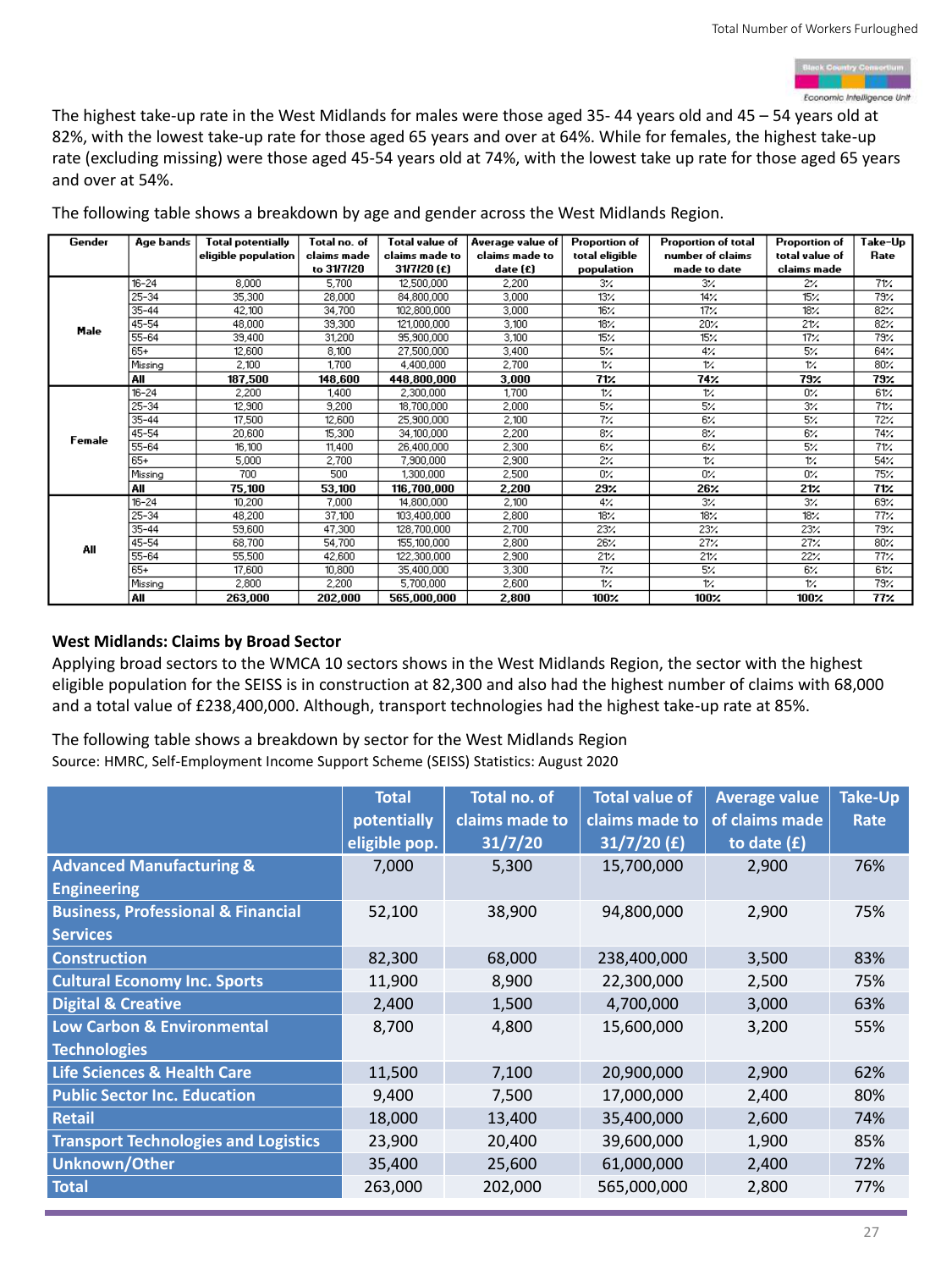## **Older Workers and the Covid-19 crisis**

Anne Green, WMREDI

#### **Introduction**

Much of the policy response in the wake of Covid-19 has focused on the plight of young people. This is appropriate given the disproportionate hit they faced with the shutdown of specific sectors where they are concentrated (such as hospitality), their consequent particularly high rate of furlough and the implications of longer-term scarring of difficult transitions from education to employment.

The diagram below based on data from the HMRC on claims received up to 31 July on the Coronavirus Job Retention Scheme shows at national level the number of employments furloughed by single year of age and the take-up rate (i.e. employments furloughed as a percentage of eligible employments). It is clear that in both absolute terms and the take-up rate young people aged under 25 years have been particularly hard hit.

Source: HM Revenue & Customs, Coronavirus Job Retention Scheme Statistics: August 2020

The take-up rate is lowest at 27% for individuals aged between 41 and 55 years. The take-up rate increases from the age of 55 years and rises to over 30% for those aged 60 years and over.

#### **The increase in older workers**

The older workers highlighted above were entering the labour market in the early 1980s recession. They are part of a **large cohort** as demonstrated in the chart below showing the age structure of the population in the West Midlands region based on 2019 data from the ONS Mid Year estimates of population. The WMCA metropolitan area has a younger age profile than the region but nevertheless the relatively large numbers of people in their fifties and early sixties is evident. (By contrast, current school leavers are part of a small cohort).

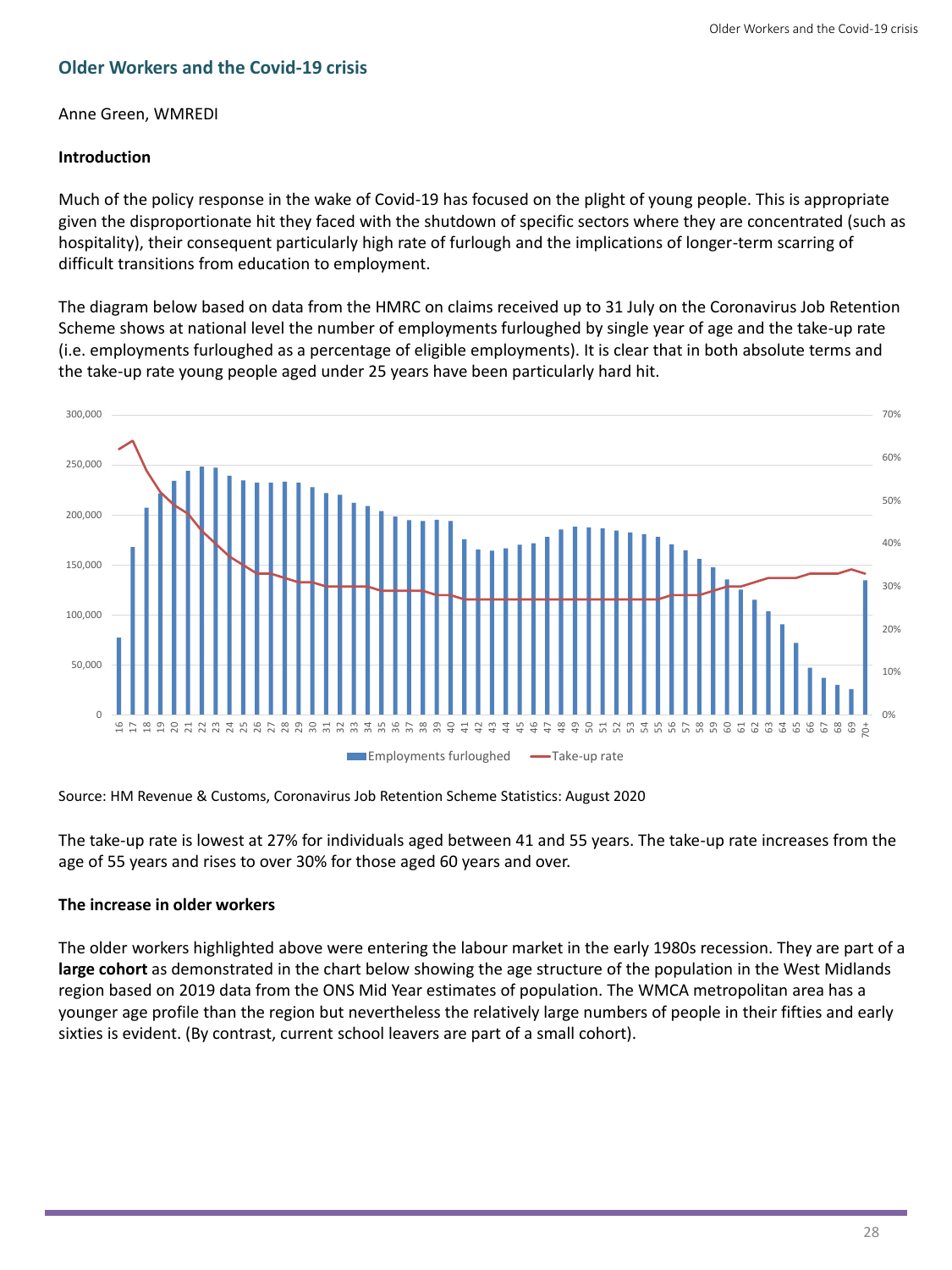In recent years the number of older workers has risen to historically high levels, as shown in the chart below showing Annual Population Survey data on the broad age profile of people in employment in the West Midlands region.

Whereas the employment rate for 16-24 year olds in the West Midlands region at 51.4% in 2019 remains lower than rates before the Great Recession, the chart below using Annual Population Survey data shows a steady increase of nearly 10 percentage points in the employment rate of 50-64 year olds since the Great Recession. The employment rate for those aged 65 years and over has also risen substantially, albeit employment rates for younger and older workers remain lower than for those aged 25-49 years. However, national analysis shows that people aged over 55 years represented more than half of the employment growth in the decade to 2018.



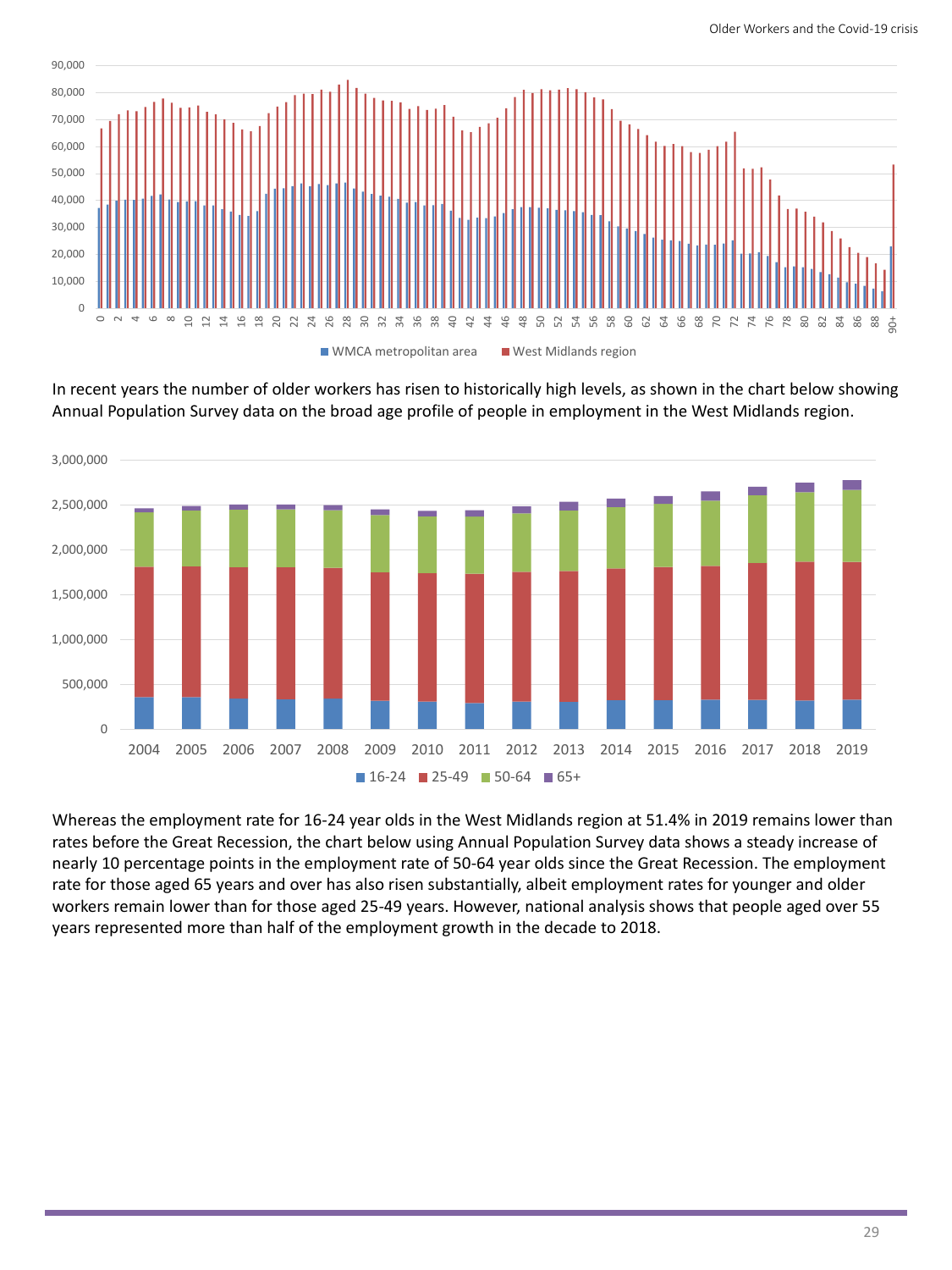National analysis shows that people aged over 55 years represented more than half of the employment growth in the decade to 2018. People aged 50 years and over accounted for three-quarters of the increase in employment over the period from 2004 to 2019. The statistics presented above show that this is a function of both population ageing (i.e. compositional change) and an increase in employment rates in the older age groups (i.e. behavioural change).

#### **Do older workers merit special attention in the Covid-19 crisis?**

First, a recent [report](https://www.ageing-better.org.uk/sites/default/files/2020-08/Tackling-worklessness-among-over-50s-after-covid-report.pdf) by the Learning and Work Institute for the Centre for Ageing Better highlights that older workers becoming unemployed face a greater than average risk of long-term unemployment. They are twice as likely to be out of work for 12 months or more as younger workers and almost 50% more likely as workers aged 25 to 49 years.

All age groups face labour market challenges in the face of the Covid-19 crisis, with increases in the number of benefit claims and risks of further redundancies. However, older workers face a number of issues that they may merit special attention.

Fourth, [Nesta](https://www.nesta.org.uk/blog/risk-older-workers-face-wake-covid-19/) suggests that the fact that (in aggregate) older workers are less digitally aware and confident than younger workers makes it more difficult for them to transition to remote working (where that is a possibility). This is particularly the case for those in lower socio-economic groups where use of the internet is lowest.

Second, older workers are less likely to return to work following redundancy than younger workers. Around one in three people (35%) aged 50+ returned to work after losing their job, compared to half (54%) of 35 to 49-year olds, and two out of three of 25 to 34 year olds (63%).

Third, statistics on adult learning in the UK show that older people are less likely than young people to participate in training. [Nesta](https://www.nesta.org.uk/blog/risk-older-workers-face-wake-covid-19/) analysis highlights that 39% of those aged 55-64 years participate in adult learning compared with just over 60% of those aged 25-34 years. This means that older people may face particular challenges of upskilling if they need to change sectors/ take on new job roles.

Fifth, there is evidence that older people perceive ageism/ employer stereotypes as a major barrier to employment. [Recent evidence](https://www.ageing-better.org.uk/sites/default/files/2019-06/Employment-support-over-50s.pdf) suggests that the greater health risk of Covid-19 for older people is thought to further exacerbate negative stereotypes.

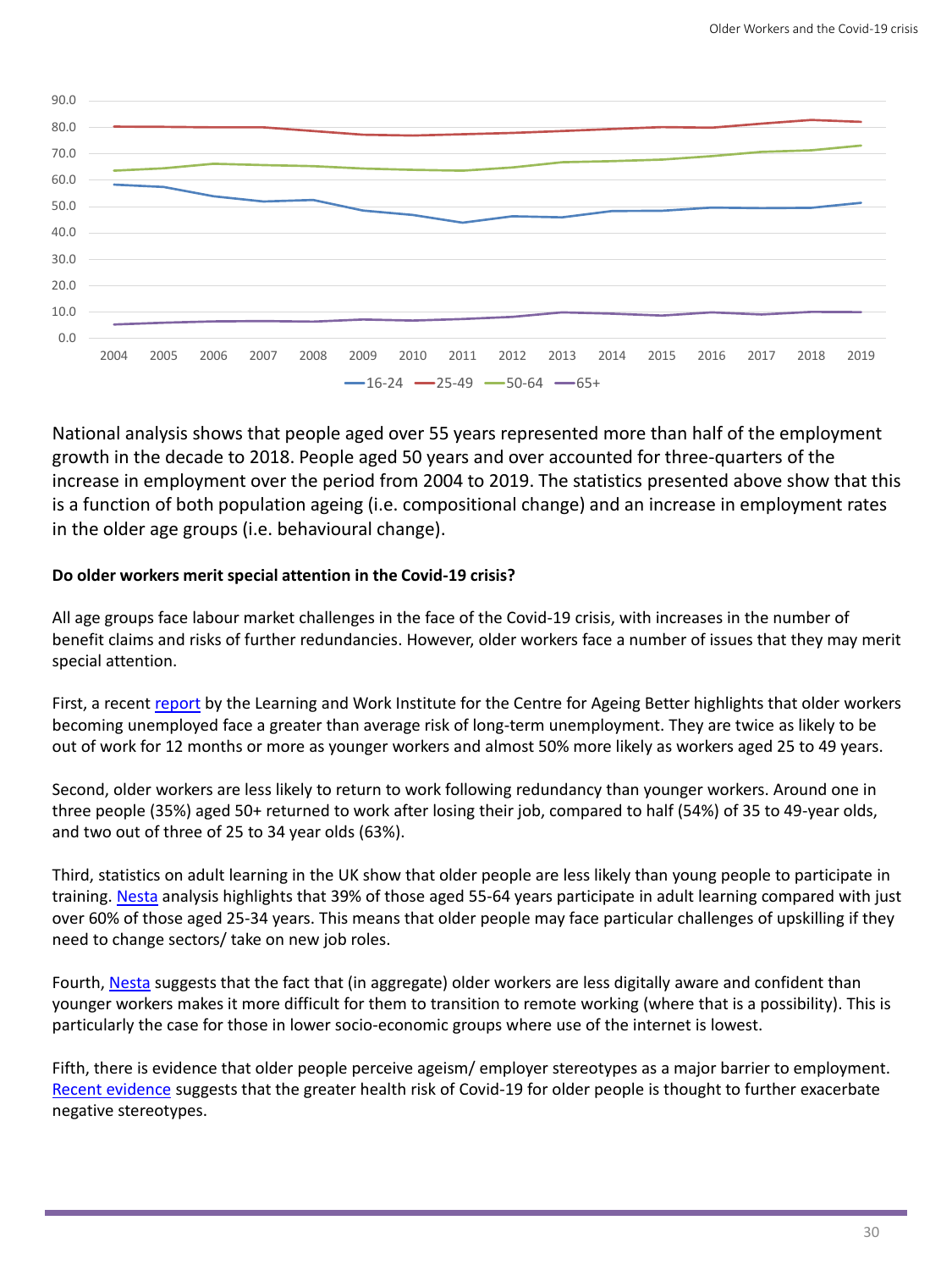Sixth, the developments above coupled with rises in the state pension ages place financial pressures on some older people, perhaps leading to pensioner poverty. The Covid-19 crisis means that these challenges are difficult to address through longer working lives. Rather increased numbers of older people may be forced into early retirement and/or have to forego a gradual retirement.

## **Conclusions and policy implications**

While older workers have not been furloughed to the same extent as younger workers and have not been the focus of policy to the same degree, once they are out of work they tend to face particular challenges once out of work in transitioning back into employment. The evidence suggests that while a focus on young people is appropriate – especially so in the West Midlands metropolitan area given its younger than average population – this should not be at the expense of taking account of addressing the long-term unemployment, access to training to facilitate job changing and digital skills challenges faced by some older workers negatively impacted by the Covid-19 crisis.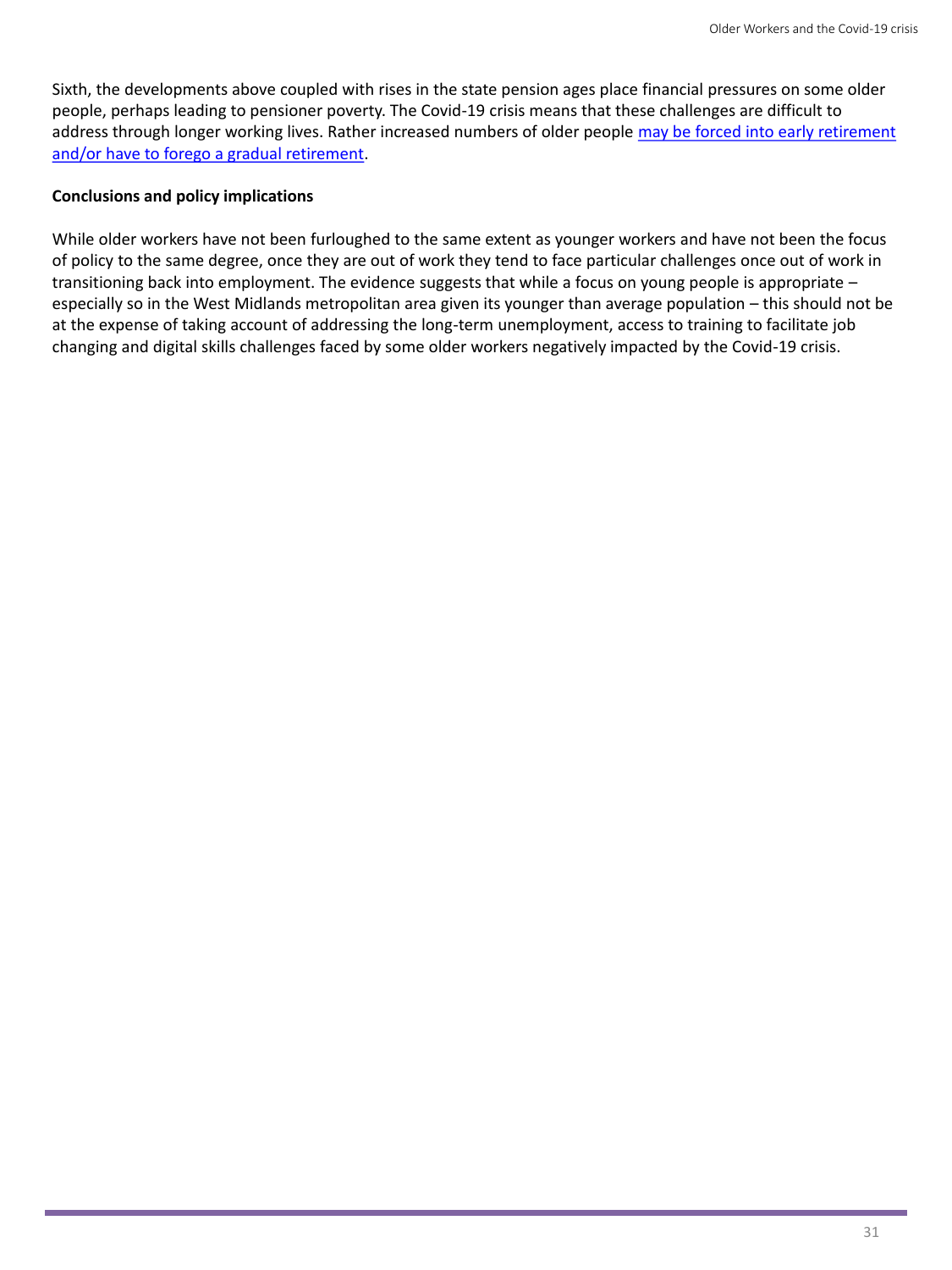## **Good Work and the Covid-19 crisis**

Anne Green, WM REDI

#### **Context**

In 2019 national employment rates rose to historically high levels. In Great Britain the employment rate for 16- 64 year olds increased from 70.2% in the year ending September 2011 to 75.8% in the year ending December 2019. Although employment rates in the West Midlands are lower than nationally a similar pattern of increase is evident with employment rates over the same period rising from 62.1% in the WMCA area and 67.6% in the West Midlands region to 69.1% in the WMCA area and 73.9% in the West Midlands region.

With this increase in employment rates there was a shift in emphasis of policy makers away from the quantity of employment which was a primary focus in the recession to the quality of work. This reflected ongoing concerns [about weak productivity growth, employment insecurity](https://onlinelibrary.wiley.com/doi/pdf/10.1111/1748-8583.12092) and precarity, [in-work-poverty,](http://eprints.lse.ac.uk/84180/) the impact of [technological change on the experience of work, skills](https://www.researchgate.net/publication/326608922_The_anatomy_of_job_polarisation_in_the_UK) polarisation and persistent [skills shortages.](https://assets.publishing.service.gov.uk/government/uploads/system/uploads/attachment_data/file/746493/ESS_2017_UK_Report_Controlled_v06.00.pdf)

broader questions about [work-life balance.](https://www.cipd.co.uk/Community/blogs/b/the_people_profession_now_and_for_the_future/posts/covid-19-how-to-reduce-stress-and-maintain-a-work-life-balance-while-working-from-home) The broader context of school closures has foregrounded broader issues about the relative weight given to work and care/ other non-work commitments.

Hence the requirement for '[more and better jobs](https://www.oecd.org/cfe/leed/buildingmoreandbetterjobs.htm)' has come to the fore.

[From a policy perspective the Taylor Review of Modern](https://assets.publishing.service.gov.uk/government/uploads/system/uploads/attachment_data/file/627671/good-work-taylor-review-modern-working-practices-rg.pdf)  Working Practices added impetus to growing debates on 'Good Work', calling on the government to play closer attention to the quality of work. Dimensions of 'Good Work' highlighted in the review include wages, employment quality, education and training, working conditions, work-life balance and collective participation and collective representation. In setting out its Good Work Plan in December 2018 for the first time the UK Government placed equal emphasis on the quality and quantity of work.

There is [no single agreed definition of 'Good Work'](https://www.enterpriseresearch.ac.uk/wp-content/uploads/2019/03/No26-SOTA-What-is-Good-Work-and-why-does-it-matter-A.-Green-1.pdf). 'Quality of employment', 'decent work', 'fair work', 'meaningful work' and 'good work' are often used interchangeably. The concept of 'decent work' is often used in connection with minimum legislative standards and poverty reduction, particularly in developing countries. The [International Labour Organisation](https://www.ilo.org/global/topics/decent-work/lang--en/index.htm) defines 'decent work' as where 'all women and men should work in conditions of freedom, equity, security and human dignity'. 'Fair work' is part of the policy discourse in Wales with an influential report from the independent Fair Work Commission in 2019. In Scotland an independent [Fair Work Convention](https://www.fairworkconvention.scot/the-fair-work-framework/) which aims to put fair work at the heart of Scotland's workplaces and economy.

While the Covid-19 crisis has led to renewed concerns about the quantity of employment in the context of closure of sectors of the economy during lockdown, furloughing and redundancies, it has also re-energised debates about the quality of work. This is especially so in the **foundational economy** where low-paid sectors such as social care have been on the frontline. Moreover, access to [good quality employment](https://www.jrf.org.uk/report/job-creation-inclusive-growth-cities) is central to levelling up and [inclusive growth](http://documents.manchester.ac.uk/display.aspx?DocID=46726) [agendas in cities around the](https://www.jrf.org.uk/report/how-do-cities-lead-inclusive-growth-agenda)  world.

For some of those workers able to work from home during lockdown the experience of doing so has surfaced

#### **So what is 'Good Work' and how is it measured?**

Personal, work, job and social factors all play a part in 'Good Work' and 'Fair Work'. Commentators focus on topics such as terms of employment, pay and benefits, job design, health and well-being, work-life balance, and voice and representation. Yet the priority individual workers place on these various topics varies - including over the life course. For some people pay is of paramount importance. For others flexibility may be a prime consideration. Likewise ambitions to progress in work vary between individuals and may be of greater or lesser importance to the same individual at different times.

[In 2018 a Job Quality Working Group convened by the](https://www.carnegieuktrust.org.uk/publications/measuring-good-work-the-final-report-of-the-measuring-job-quality-working-group/)

Royal Society of Arts and Carnegie UK proposed 18 measures of 'good work' categorised in six topics:

.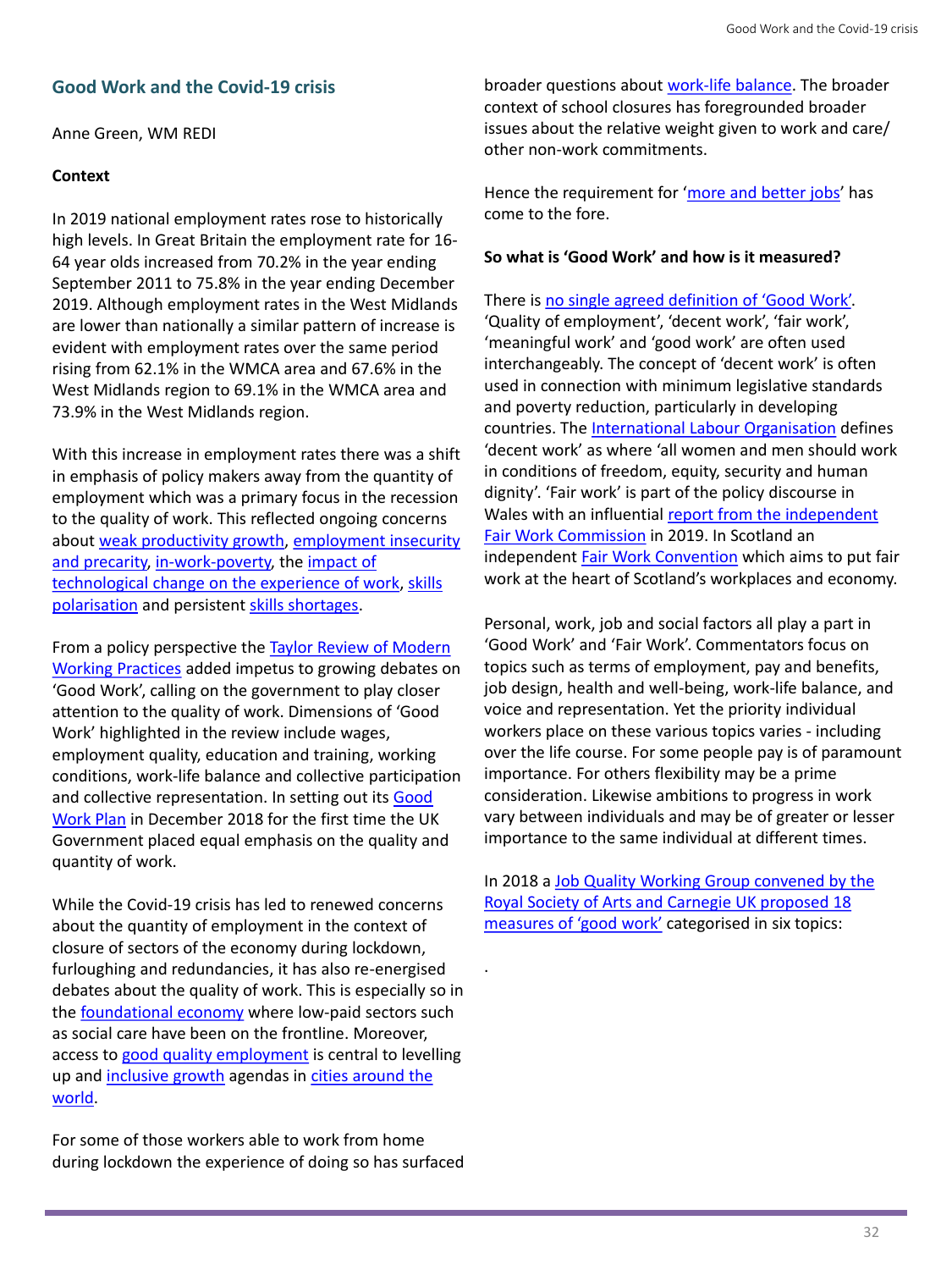There are considerable overlaps between these 'good work' topics and measure and the components of 'fair work' identified by Fair Work Wales:

- 1. Fair reward analogous to 'pay and benefits' above
- 2. Employee voice and collective representation relates to 'voice and representation' above
- 3. Security and flexibility has some overlaps with 'terms of employment' above
- 4. Opportunity for access, growth and progression partial overlap with 'job design and nature of work' above
- 5. Safe, healthy and inclusive working environment has some overlaps with 'health, safety and psychosocial wellbeing' and 'work-life balance' above but Fair Work Wales has greater emphasis on inclusion;
- 6. Legal rights respected and given substantive effect not reflected in the topics above.

While the focus on 'good work' has been at national level, there is likely to be interest from sub-national and sub-group perspectives in monitoring performance on these measures – some of which are captured in the State of the Region report.

#### **Promoting 'Good Work': Policy and practice**

A range of **public policy measures** for government and institutions can take to promote 'good work' includes:

- *Legislation*: Institutions and legislation frame the nature of the labour market. Examples here include minimum wage regulations and pay parity between workers, pay uplift for non-guaranteed hours, enforcement of existing legislation, and raising awareness of employee rights.
- *Interventions along a 'good employment' pathway*: Tailored active labour market policies, subsidies to increase and/or maintain employment for particular sub-groups and/or in particular areas, and in-work progression initiatives.
- *Learning and skills*: Vocational Education and Training (VET) policies and lifelong learning – for sustaining employment and enabling transitions in the labour market.
- *Wraparound policies*: including non-work/ family support policies.
- *Business-/sector-focused initiatives*: Business support,

- sectoral bodies addressing sectoral priorities and sectoral collective bargaining.
- *Place-based policies*: to improve work quality and drive a 'good work' agenda (e.g. employment [charters, living wage places\) and procurement](https://hummedia.manchester.ac.uk/institutes/mui/igau/briefings/IGAU-Employment-Charter-Briefing.pdf) policies.
- *Strategic initiatives*: Industrial strategy and economic recovery strategy initiatives, and establishing intent by embedding 'good work' in performance frameworks.

| 'Good Work' Topic                         | 'Good Work' Measure                               |  |  |
|-------------------------------------------|---------------------------------------------------|--|--|
| Terms of employment                       | 1. job security                                   |  |  |
|                                           | 2. minimum guaranteed hours                       |  |  |
|                                           | 3. underemployment                                |  |  |
| Pay and benefits                          | 4. pay                                            |  |  |
|                                           | 5. satisfaction with pay                          |  |  |
| Job design and nature of work             | 6. use of skills                                  |  |  |
|                                           | 7. control (of the way a worker can do their job) |  |  |
|                                           | 8. opportunities for progression                  |  |  |
|                                           | 9. sense of purpose                               |  |  |
|                                           | 10. social support and cohesion                   |  |  |
|                                           | 11. line manager relationship                     |  |  |
| Health, safety and psychosocial wellbeing | 12. physical injury                               |  |  |
|                                           | 13. mental health                                 |  |  |
| <b>Work-life balance</b>                  | 14. over-employment                               |  |  |
|                                           | 15. overtime (paid and unpaid)                    |  |  |
| Voice and representation                  | 16. trade union membership                        |  |  |
|                                           | 17. employee information                          |  |  |
|                                           | 18. employee involvement                          |  |  |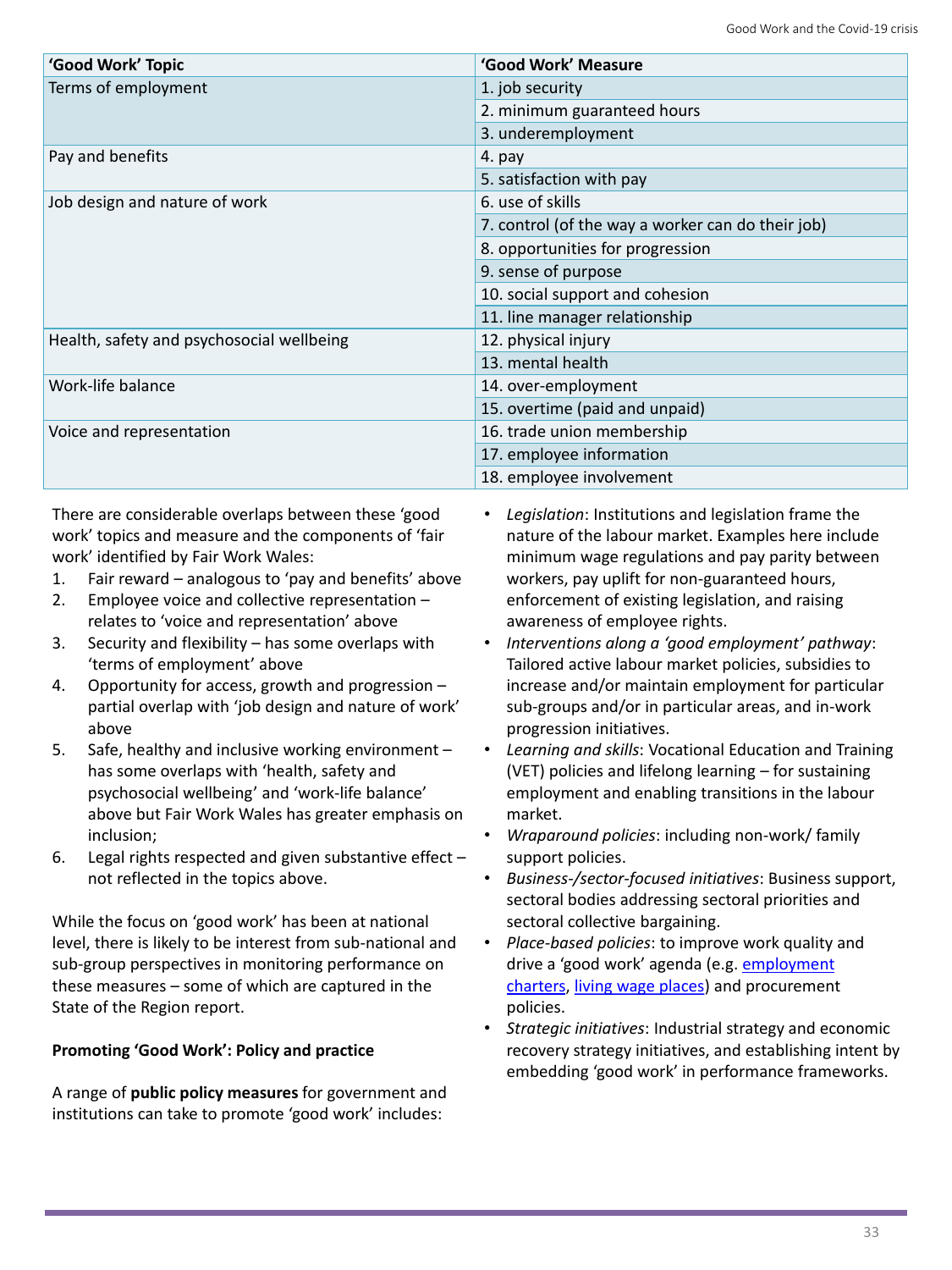Factors and changes that **employers** can implement at workplace level:

- *Business models*: Adoption of business models that 'design in' Fair Work features.
- *Strengthening management*: Management development and engagement of HR staff and management in support initiatives - their knowledge and expertise is central for leading and implementing fair work at workplace level.
- *Job design and innovation*: Employers can create space for innovation to improve jobs, empowering staff to take an active role in job design and business improvement.
- *Signing up to external initiatives*: Examples of actions that employers can take include implementation of the real Living Wage and adoption of voluntary employment charters.
- *Internal initiatives*: Examples include employers working towards providing guaranteed/ predictable hours, employer-led sectoral in-work progression initiatives and initiatives to support lifelong learning.
- *Working with trade unions*: to build positive collaborative practices, promote skills development, etc.

Measures focused on and/or which **employees** can take include:

• *Career development and job changing*: Seeking advice and guidance on job changing and career development.

- *Nurturing social relations*: Coming together with other employees (physically or virtually) to provide mutual support and promote improvements to the experience of work.
- *Involvement in collective voice initiatives*: including activities with trade unions/ other collective voice platforms for organising, lobbying for/accessing benefits of 'good work'.

#### **A role for regional and local actors**

UK government has responsibility for decisions about minimum wages and employment regulation. However, actions can take place at different levels – from the UK to the regional and local level, as well as to firm, workplace and worker levels. The 'good work' agenda is not just about a few discrete interventions. Rather it is about making the whole system work better.

There is a role for regional actors in generating upward pressure on aspects of 'good work' and enforcement of existing rights. They also have a role in targeting business support and other funding for employers who sign up to voluntary initiatives promoting 'good work' practices and in-work progression, and adopting place-based local initiatives.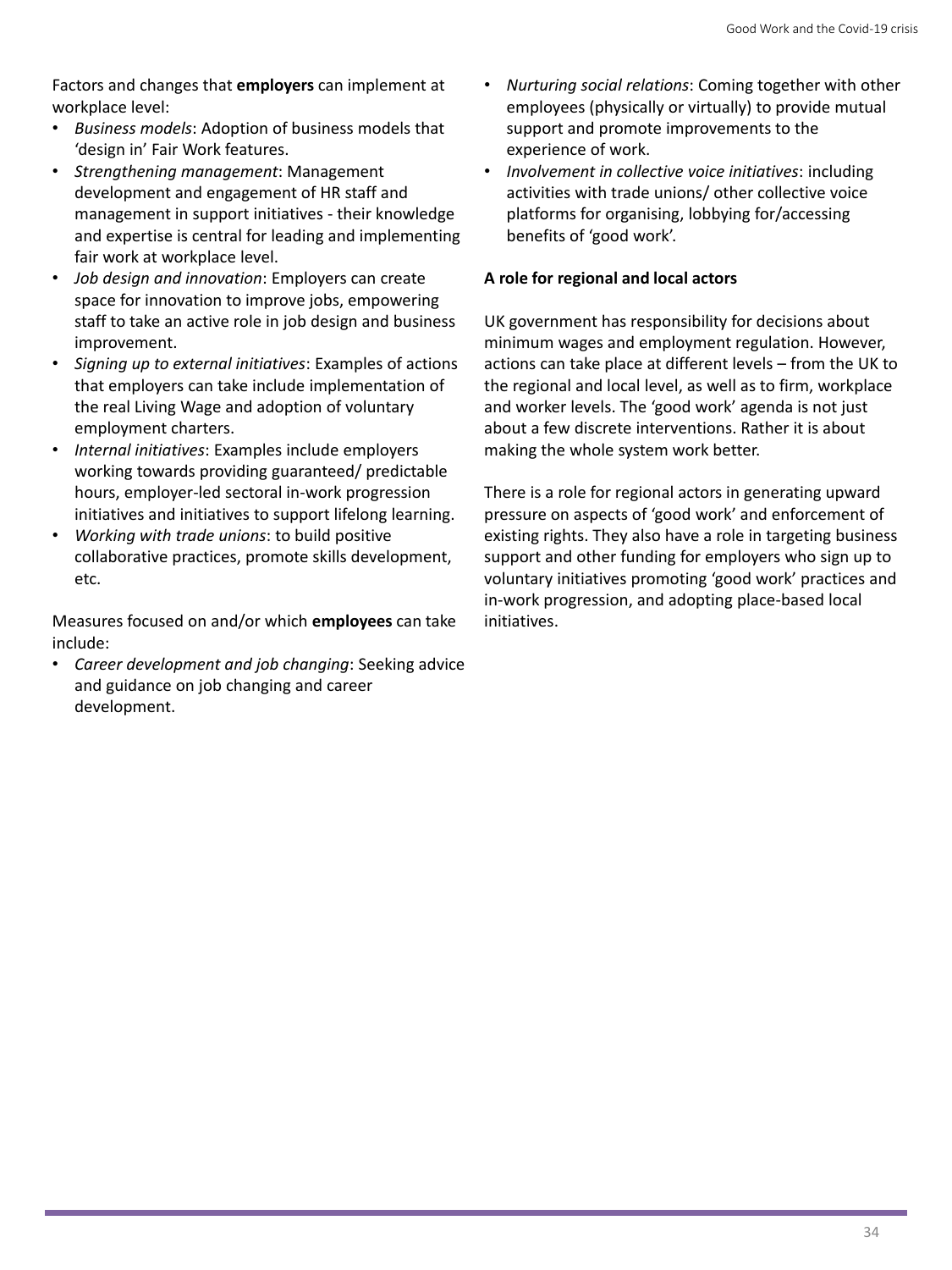#### **ONS Weekly Release Indicators BCC EIU**

On the 20<sup>th</sup> August 2020 the ONS released the weekly publication containing data about the condition of the UK society and economy and the impact of the COVID-19 pandemic.

The statistics are experimental and have been devised to provide timely information, with publication of final survey results currently expected to take place fortnightly with initial findings released in-between. The following information contains the initial results from Wave 11 of the Business Impact of Coronavirus Survey, incorporations and voluntary dissolutions, national footfall, results from Wave 22 of the Opinions and Lifestyle (OPN) Survey, experimental online jobs advert indices and Energy Performance Certificates (EPCs).

#### **Business Impact of the Coronavirus**

Across the UK between 27<sup>th</sup> July to 9<sup>th</sup> August, 95% of responding businesses were currently trading with 11% of the workforce on furlough leave. 33% of businesses are providing pay top-ups to the Coronavirus Job Retention Scheme and 68% of the workforce are receiving top-ups to the Coronavirus Retention Scheme. 4% of businesses have temporary paused or closed trading with 71% of the workforce on furlough leave. 39% of businesses are providing pay top-ups to the Coronavirus Job Retention Scheme and 61% of the workforce are receiving top-ups to the Coronavirus Retention Scheme.

The initial results from the eleventh round of the Business Impact of Coronavirus Survey (BICS) show that of the 23,905 businesses surveyed across the UK, 21% had responded as of the 18<sup>th</sup> August 2020. Unless stated, the following data is based on the period between 27<sup>th</sup> July to 9th August 2020 and regional breakdown is not available.

#### **Headline Indicators**

4% of businesses that are currently trading have no cash reserves, this rises to 11% for businesses that have temporary paused or closed. 41% of businesses currently trading has less than 6 months of cash reserves, this rises to 52% for businesses that have temporary paused or closed.

The Coronavirus Job Retention Scheme still remains the favoured government support scheme with 78% of businesses that are currently trading have applied for this scheme, rising to 81% for businesses that have temporary paused or closed.

Proportion of businesses by trading status, and proportions of workforce on furlough leave and receiving pay top-ups:



## **Cash reserves**



# Percentage of businesses applying to government schemes

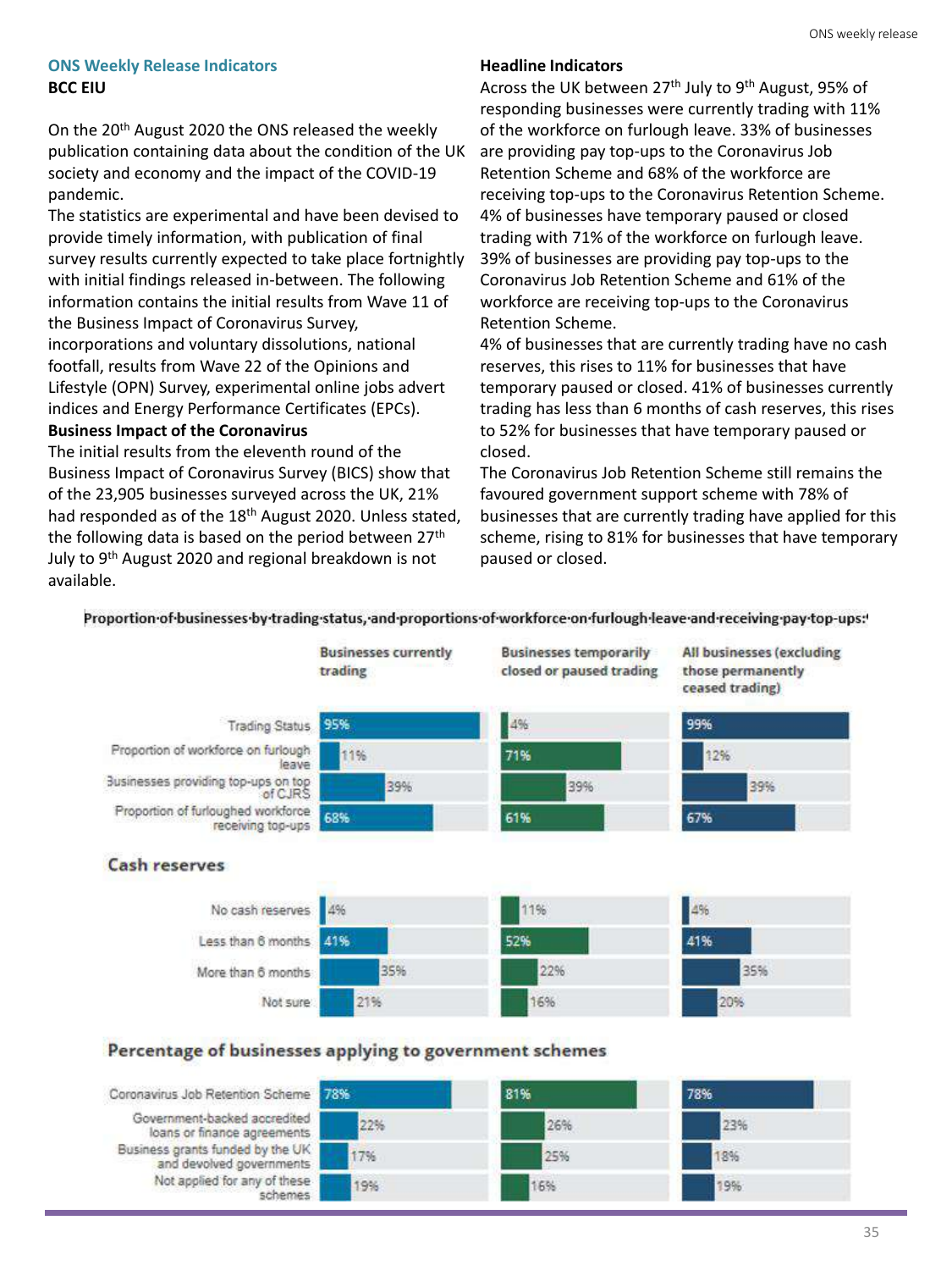93% of responding businesses have been trading for more than the last 2 weeks. 3% of responding businesses who had temporary paused trading reported to have started trading in the last 2 weeks. 2% of businesses have started to trade again within the last two weeks after a pause in trading. Less than 1% of businesses that have temporary paused trading but intend to restart trading in the next two weeks and 3% of businesses that have temporary paused trading that do not intend to restart trading in the next two weeks.

#### **Financial Performance**

day in the week starting 8<sup>th</sup> August. This is a decrease from 3,4472 per working day from the previous week  $(25<sup>th</sup>$  July), however this is above the Quarter 3 2019 average of 2,612.

Nearly 11% of businesses that have continued trading reported turnover had increased by at least 20%. While 32% reported that turnover had not been affected. However, 51% of businesses reported turnover had decreased by at least 20%.

Also, for the week starting 8<sup>th</sup> August, on average there were 865 voluntary dissolution applications which is lower than the Quarter 3 2019 average of 1,008.

#### **Insolvency**

1.2% of UK businesses reported to be at severe risk of insolvency and 10.1% were at moderate risk of insolvency. While 45.4% were at low risk and 31.6% were at no risk to insolvency.

The overall footfall seven-day average for the  $10<sup>th</sup>$  to  $16<sup>th</sup>$ August was just over two-thirds of the level on the same day a year ago.

In the week commencing 10<sup>th</sup> August, retail parks were over 85% of its level from the same period in the previous year with shopping centres and high streets both over 60%.

#### **Company Incorporations and Voluntary Dissolution**

On average, there were 3,002 incorporations per working

#### **National Footfall**

Customer activity figures are provided by Springboard. The volume of footfall has been compared to the same day the previous year (i.e. Tuesday 14th July 2020 will be compared to Tuesday 16<sup>th</sup> July 2019) for high streets, retail parks and shopping centres.

**The following graph shows the volume of footfall for the UK between 1st March to 16th August, year on year percentage change between footfall on the same day:**

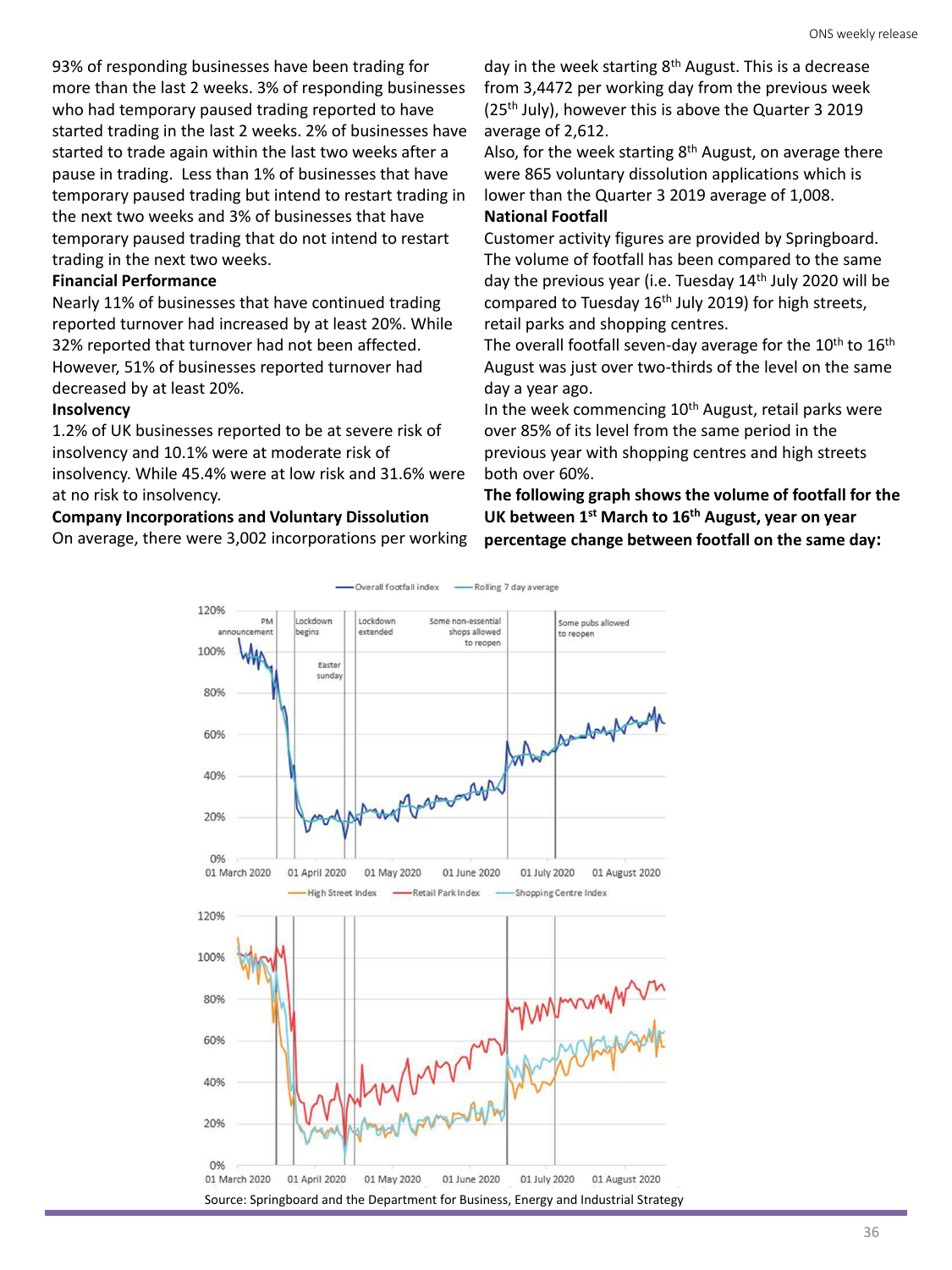#### **Social Impact of the Coronavirus**

Indicators from the Opinions and Lifestyle Survey is a weekly update to understand on the impacts of the COVID-19 pandemic on people, households and communities in Great Britain.

Data on the social impact of the coronavirus (COVID-19) on Great Britain were collected from the Opinions and Lifestyle Survey (OPN). The data relate to the final results for Wave 22, covering the period 12<sup>th</sup>- 16<sup>th</sup> August 2020. In this wave there were 1,533 (61%) responding adults.

#### **Face Coverings**

95% of adults have worn a face covering outside their home between 12<sup>th</sup> to 16<sup>th</sup> August. The proportion of adults who reported to have worn a face covering varies from 72% in Wales, 95% in Scotland to 96% in England. 93% of adults on England had worn a face covering while shopping, this increases to 95% in Scotland. Although, in Wales where it is not mandatory to wear one while shopping 78% of adults had.

92% of adults reported to have worn a face covering while on public transport between the 12<sup>th</sup> to 16<sup>th</sup> August.

#### **Work**

15% of adults reported to feeling worried about potentially losing their job. 10% of adults were worried about returning to work.

78% of adults reported they had either worked at home or travelled to work, with 55% of adults reporting they had travelled to work either exclusively or alongside working from home and 22% had worked exclusively at home.

## **Eat Out to Help Out**

43% of adults reported they would be comfortable or very comfortable to eat indoors at a restaurant. 11% of adults reported they had eaten out and received a

discount from the Eat Out to Help Out scheme and a further 41% reported they were likely or very likely to use the scheme in August. Although, of those who said they were unlikely or very unlikely to use the scheme, 51% reported they were worried about catching Coronavirus.

#### **Return to School**

90% of adults reported they were fairly likely or very likely that their children would return to school or college when schools reopen in the new term.

58% of adults were somewhat or very worried about their children returning to school or college. With 56% of adults main concern being that they are worried their children will catch the Coronavirus at school or college. 51% of adults were worried about how prepared the school or college is for keeping pupils safe.

#### **Online Jobs Adverts**

These estimates are experimental figures are taken from jobs adverts provided by Adzuna. Each value in the series measures the number of jobs adverts at a point in time, indexed for the average for 2019 (average = 100). Nationally, total online job adverts between  $7<sup>th</sup> - 14<sup>th</sup>$  July decreased from 62% to 58% of their 2019 average. However, following a decrease, online job adverts are still higher than previously seen in the last two months. For the West Midlands, between the  $7<sup>th</sup>$  August to  $14<sup>th</sup>$ August, the total online jobs adverts have decreased from 73.0% to 63.0% of its 2019 average. With Northern Ireland the closest to their 2019 average at 73.7% to Yorkshire and The Humber at 47.2% on the 14<sup>th</sup> August. **The following image shows across all the regions, the change from lockdown minimum to the latest value, the change from 2019 to the lockdown minimum and the latest value compared to the 2019 average (Index 2019 average =100):**

Change from 2019 average to lockdown minimum



Change from lockdown minimum to latest value

- Latest value compared with the 2019 average

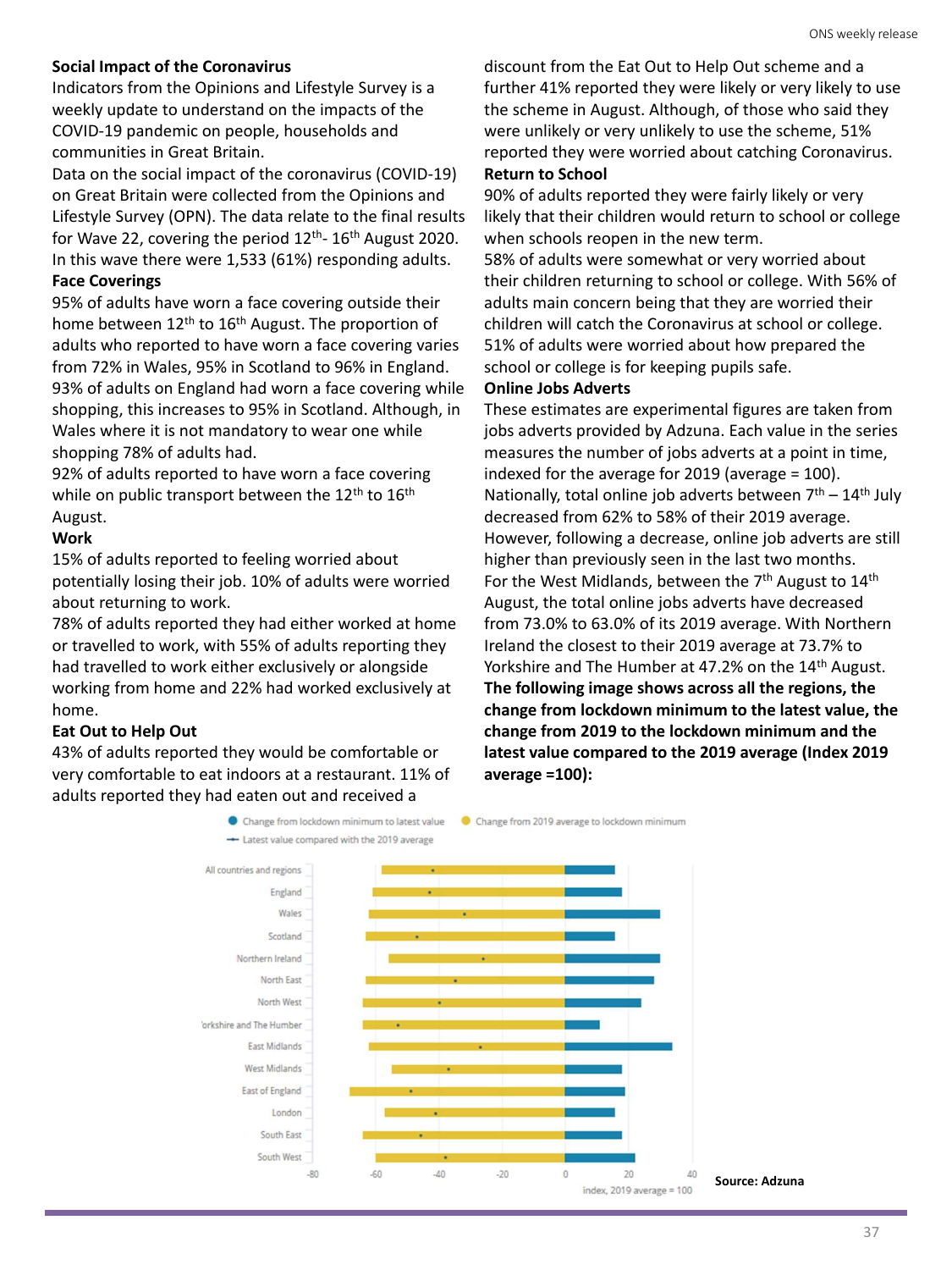## **Energy Performance Certificates (EPCs)**

An EPC contains information on the energy efficiency of a property and is a requirement when a property is built, sold or rented. New buildings or conversions of existing buildings require an EPC once construction has been completed.

In the week commencing 10<sup>th</sup> August, EPC lodgements for existing dwellings across all English regions (West

Midlands 2% lower) were around levels observed at the end of February. While EPC lodgements for new dwellings were 24% lower across England and Wales than that observed at the end of February, for West Midlands region 23% lower.

**Existing and new EPCs lodgements by region, percentage change since week commencing 24th February:**



Source: Ministry of Housing, Communities and Local Government (MHCLG), Domestic Energy Performance Certificate Register. Please note, the spike seen in Wales in the middle of June was due to local authorities in Wales reviewing their social housing stock.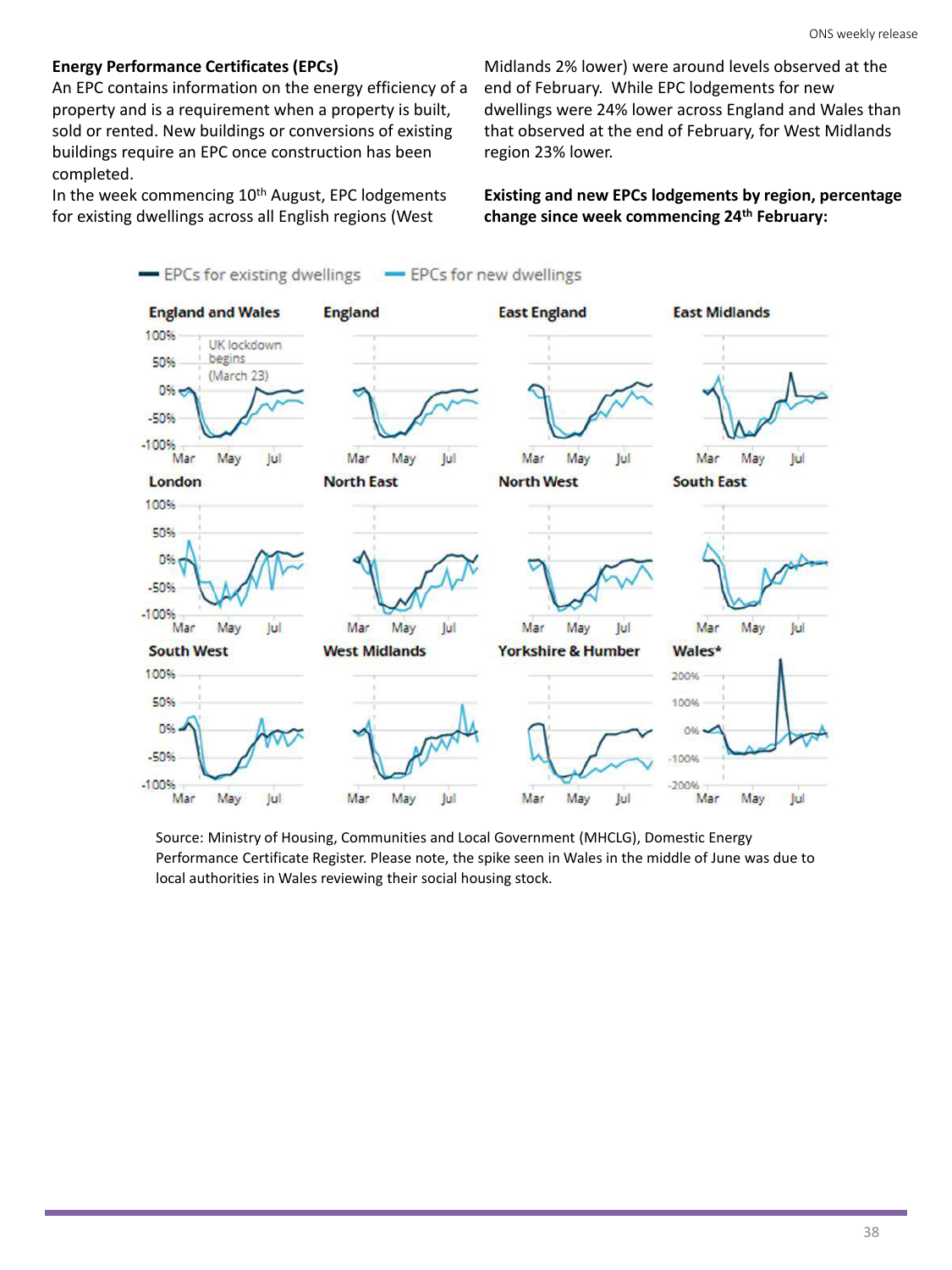## **Weekly Deaths Registered: 14th August 2020**

**The following analysis compares the latest time period (week of the 14th August 2020) to the previous week period (week of the 7th August 2020) for the number of deaths registered and the number of deaths related to the Coronavirus.**

Across England and Wales, the overall registered death figure increased from 8,945 in the week of  $7<sup>th</sup>$  August to 9,392 in the week of 14<sup>th</sup> August. The number of deaths registered that state Coronavirus on the death certificate has decreased from 152 people to 139 people over the same period.

In comparison to the week of the 7<sup>th</sup> August, the overall registered death figures across the WMCA (3 LEP) decreased by 19 people and the number of registered deaths remained the same.

Regional level analysis shows that the West Midlands the overall registered death figure decreased from 933 in the week of 7<sup>th</sup> August to 923 in the week of 14<sup>th</sup> August. The number of registered deaths related to Coronavirus increased from 13 to 14 over the same period.

There was a total of 601 deaths registered across the WMCA (3 LEP) area in the week of the 14<sup>th</sup> August. There were 12 deaths registered that were related to Coronavirus over the same period – this accounts for

2.0% of total deaths. The WMCA (3 LEP) area accounts for 85.7% of the 14 Coronavirus related deaths registered in the West Midlands Region.

At local authority level, there were six that had deaths related to Coronavirus, these include; Birmingham with 4 deaths, Walsall with 3 deaths, Coventry with 2 deaths. Tamworth, Solihull and Wolverhampton had 1 death each.

Across the WMCA (3 LEP) area, of the deaths involving Coronavirus registered in the week of 14<sup>th</sup> August, 8 of the deaths were in hospital, 2 deaths were in a care home and 1 death was in each location for hospice and home.

**The following table shows the place and number of deaths registered that are related to Coronavirus in the week 14th August:**

| Area name                                    | <b>Care</b>      | Elsewhere   Home |                  | <b>Hospice</b> | <b>Hospital</b> | <b>Other communal</b> | <b>Total</b>   |
|----------------------------------------------|------------------|------------------|------------------|----------------|-----------------|-----------------------|----------------|
|                                              | home             |                  |                  |                |                 | establishment         |                |
| <b>Cannock Chase</b>                         | $\mathbf 0$      | $\overline{0}$   | $\overline{0}$   | $\overline{0}$ | $\overline{0}$  | $\overline{0}$        | $\overline{0}$ |
| <b>East Staffordshire</b>                    | $\mathbf 0$      | $\mathbf 0$      | $\mathbf 0$      | $\mathbf 0$    | $\mathbf 0$     | $\overline{0}$        | $\overline{0}$ |
| Lichfield                                    | $\boldsymbol{0}$ | $\overline{0}$   | $\overline{0}$   | $\mathbf 0$    | $\mathbf 0$     | $\mathbf 0$           | $\overline{0}$ |
| <b>Tamworth</b>                              | $\boldsymbol{0}$ | $\overline{0}$   | $\mathbf 0$      | $\mathbf 0$    | $\mathbf{1}$    | $\overline{0}$        | $\mathbf{1}$   |
| <b>North Warwickshire</b>                    | $\mathbf 0$      | $\overline{0}$   | $\overline{0}$   | $\mathbf 0$    | $\mathbf 0$     | $\overline{0}$        | $\overline{0}$ |
| <b>Nuneaton and Bedworth</b>                 | $\mathbf 0$      | $\overline{0}$   | $\overline{0}$   | $\mathbf 0$    | $\overline{0}$  | $\overline{0}$        | $\mathbf 0$    |
| <b>Rugby</b>                                 | $\overline{0}$   | $\overline{0}$   | $\overline{0}$   | $\mathbf 0$    | $\overline{0}$  | $\overline{0}$        | $\overline{0}$ |
| <b>Stratford-on-Avon</b>                     | $\mathbf 0$      | $\overline{0}$   | $\overline{0}$   | $\overline{0}$ | $\overline{0}$  | $\overline{0}$        | $\overline{0}$ |
| <b>Warwick</b>                               | $\overline{0}$   | $\overline{0}$   | $\overline{0}$   | $\overline{0}$ | $\overline{0}$  | $\overline{0}$        | $\overline{0}$ |
| <b>Bromsgrove</b>                            | $\mathbf 0$      | $\overline{0}$   | $\overline{0}$   | $\mathbf 0$    | $\overline{0}$  | $\overline{0}$        | $\overline{0}$ |
| <b>Redditch</b>                              | $\overline{0}$   | $\overline{0}$   | $\overline{0}$   | $\mathbf 0$    | $\overline{0}$  | $\overline{0}$        | $\overline{0}$ |
| <b>Wyre Forest</b>                           | $\mathbf 0$      | $\overline{0}$   | $\mathbf 0$      | $\mathbf 0$    | $\overline{0}$  | $\overline{0}$        | $\overline{0}$ |
| <b>Birmingham</b>                            | $\overline{0}$   | $\overline{0}$   | $\mathbf{1}$     | $\overline{0}$ | 3               | $\overline{0}$        | $\overline{4}$ |
| <b>Coventry</b>                              | $\mathbf{1}$     | $\overline{0}$   | $\mathbf 0$      | $\mathbf 0$    | $\mathbf{1}$    | $\overline{0}$        | $\overline{2}$ |
| <b>Dudley</b>                                | $\overline{0}$   | $\overline{0}$   | $\overline{0}$   | $\overline{0}$ | $\overline{0}$  | $\overline{0}$        | $\overline{0}$ |
| <b>Sandwell</b>                              | $\boldsymbol{0}$ | $\overline{0}$   | $\mathbf 0$      | $\mathbf 0$    | $\mathbf 0$     | $\overline{0}$        | $\overline{0}$ |
| <b>Solihull</b>                              | $\mathbf 0$      | $\overline{0}$   | $\overline{0}$   | $\mathbf 0$    | $\mathbf{1}$    | $\overline{0}$        | $\mathbf{1}$   |
| <b>Walsall</b>                               |                  | $\overline{0}$   | $\boldsymbol{0}$ | $\overline{0}$ | $\overline{2}$  | 0                     | 3              |
| Wolverhampton                                | $\overline{0}$   | $\overline{0}$   | $\overline{0}$   | $\mathbf{1}$   | $\overline{0}$  | $\overline{0}$        | $\mathbf{1}$   |
| $\overline{\mathsf{WM}}$ 7 Met.              | $\overline{2}$   | $\overline{0}$   | $\mathbf 1$      | $\mathbf{1}$   | $\overline{7}$  | 0                     | 11             |
| <b>Black Country LEP</b>                     | $\mathbf{1}$     | $\overline{0}$   | $\overline{0}$   | $\mathbf{1}$   | $\overline{2}$  | $\overline{0}$        | $\overline{4}$ |
| <b>Coventry &amp; Warwickshire LEP</b>       | $\mathbf 1$      | $\Omega$         | $\overline{0}$   | $\overline{0}$ | $\mathbf 1$     | 0                     | $\overline{2}$ |
| <b>Greater Birmingham &amp; Solihull LEP</b> | $\overline{0}$   | $\overline{0}$   | $\mathbf{1}$     | $\overline{0}$ | 5 <sup>1</sup>  | $\overline{0}$        | 6              |
| <b>WMCA (3 LEP)</b>                          | $\overline{2}$   | $\mathbf 0$      | $\mathbf 1$      | $\mathbf{1}$   | 8               | $\overline{0}$        | 12             |

Source: ONS, Deaths registrations and occurrences by local authority and health board, 25<sup>th</sup> August 2020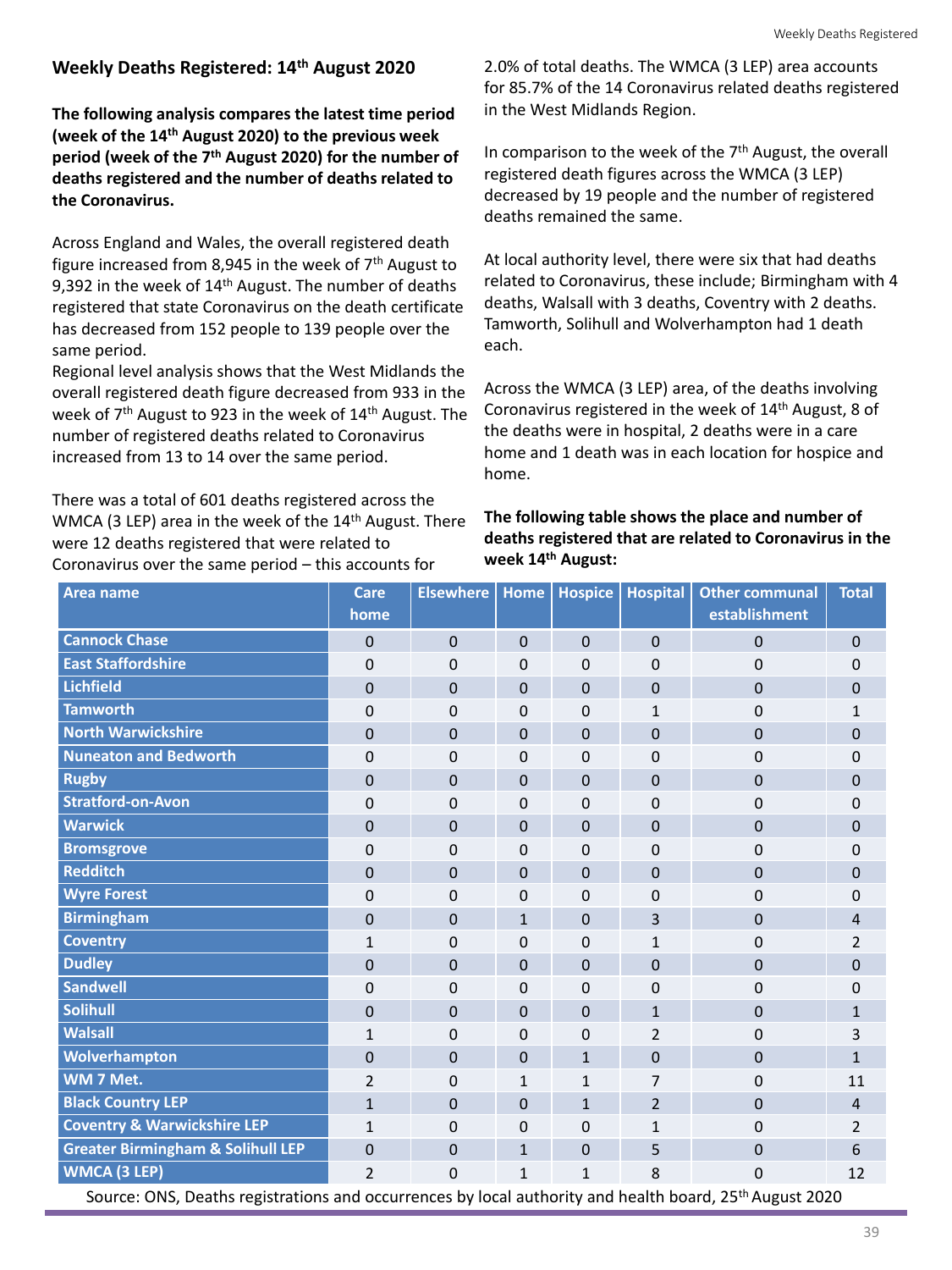| <b>HEADLINES</b>                                                           |                                                                                                                                                                                                                                                                                                                                                  |  |  |  |
|----------------------------------------------------------------------------|--------------------------------------------------------------------------------------------------------------------------------------------------------------------------------------------------------------------------------------------------------------------------------------------------------------------------------------------------|--|--|--|
| <b>SECTOR</b>                                                              | <b>KEY CONCERNS</b>                                                                                                                                                                                                                                                                                                                              |  |  |  |
|                                                                            | <b>Access to Finance</b><br>Companies seem more open to receiving consultancy support where grant funding can<br>finance this in order to aid growth plans and assess financial position.                                                                                                                                                        |  |  |  |
|                                                                            | Regional Lockdown<br>Potential regional lockdown of Birmingham a concern for businesses across the West<br>Midlands.                                                                                                                                                                                                                             |  |  |  |
|                                                                            | Investment<br>Uncertainty impacting investment in key areas such as employment law and HR.                                                                                                                                                                                                                                                       |  |  |  |
| <b>Cross Sectoral</b>                                                      | <b>New Business Models</b><br>Some businesses still getting used to the mechanics of continuing work when staff are based<br>remotely.                                                                                                                                                                                                           |  |  |  |
|                                                                            | <b>Supply Chain</b><br>Some businesses reporting disruption caused by delays from suppliers.                                                                                                                                                                                                                                                     |  |  |  |
|                                                                            | Recruitment<br>Starting to see some companies starting to consider recruitment campaigns & planning to<br>employ staff from potentially October, but still concerns about future. Some companies<br>bringing employees back into the office, and some more thinking about how to interview<br>candidates & plan recruitment campaigns.           |  |  |  |
|                                                                            | <b>Increased Card Payment Costs</b><br>Some retail businesses experiencing increased costs as customers are following government<br>$\bullet$<br>advice not to use cash. This is more evident with high frequency, lower value transactions and<br>does vary dependent on service providers.                                                     |  |  |  |
| <b>Retail</b>                                                              | <b>Access to Finance</b><br>Retail business owners are concerned about the return to normal business rate payments as<br>of April 2021 after the current 12-month rates holiday scheme ends.<br>Businesses would like to understand more about government plans and expectations so they<br>themselves can forward plan for the next fiscal year |  |  |  |
| <b>Construction</b>                                                        | <b>Project Delays</b><br>Some construction businesses suffering from project delays – this has significant financial<br>consequences.                                                                                                                                                                                                            |  |  |  |
| <b>Business,</b><br><b>Professional &amp;</b><br><b>Financial Services</b> | <b>New Business Models</b><br>Although many businesses were negatively impacted financially from the crisis, many have<br>used the opportunity to diversify & improve their business. Many have used the time to<br>improve things such as websites, CRM systems and other things that can help them longer<br>term.                             |  |  |  |
| <b>Visitor Economy</b>                                                     | Regional Lockdown<br>The threat of regional lockdown brings a worry for businesses in this sector in particular after<br>spending recent weeks acclimatising to the new Covid-safe working practices and procedures.                                                                                                                             |  |  |  |
|                                                                            |                                                                                                                                                                                                                                                                                                                                                  |  |  |  |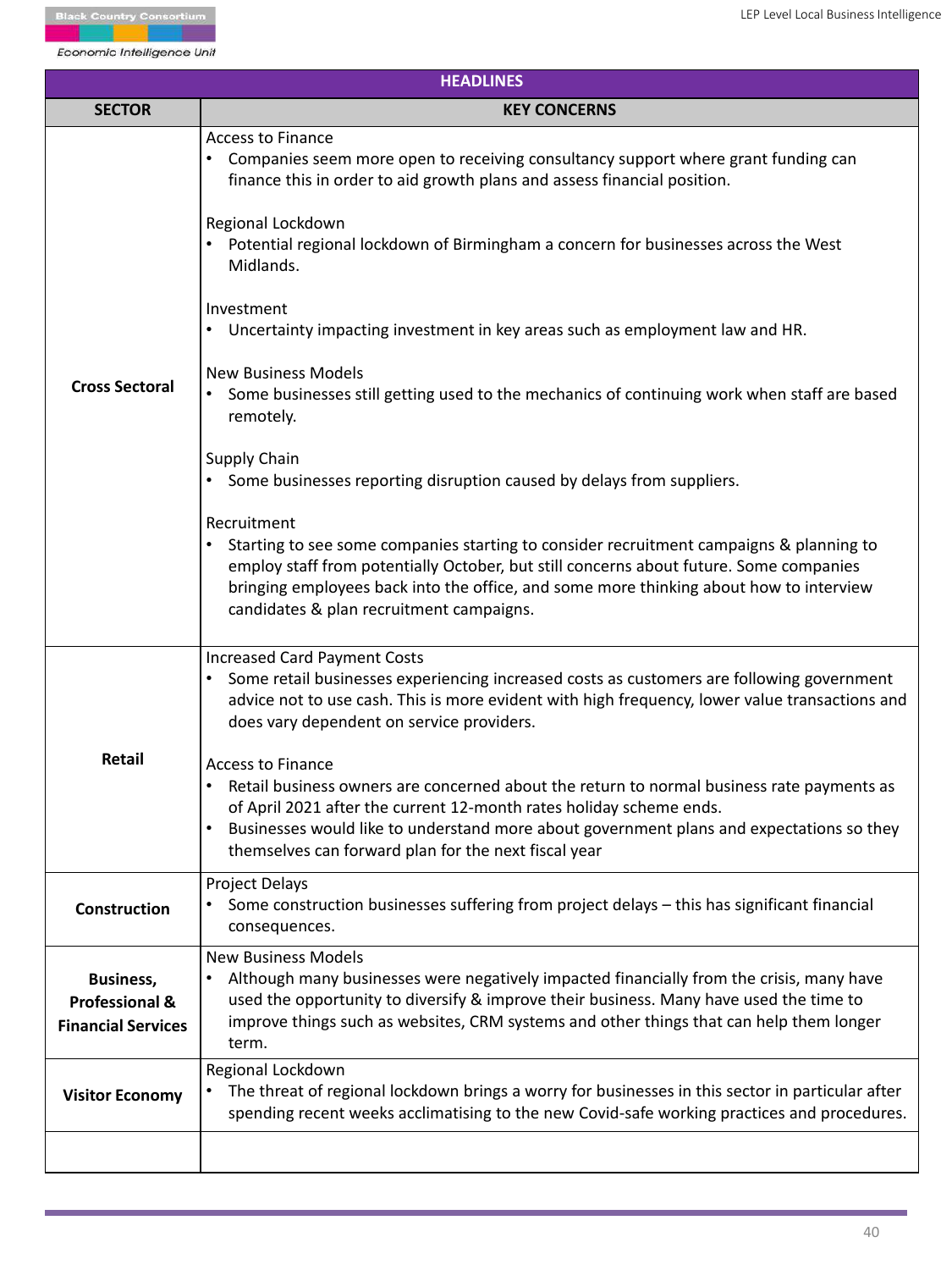

| <b>NEW ECONOMIC SHOCKS</b> |                   |                               |                                                                       |  |
|----------------------------|-------------------|-------------------------------|-----------------------------------------------------------------------|--|
| <b>COMPANY</b>             | <b>LOCATION</b>   | <b>SECTOR</b>                 | <b>SOURCE/DETAIL</b>                                                  |  |
| <b>Great Bridge</b>        | Sandwell          | Retail                        | Great Bridge Indoor Market will not reopen post Covid closure         |  |
| Indoor                     |                   |                               | due to high rates of the virus being recorded in the borough,         |  |
| Market                     |                   |                               | break ins and high rates.                                             |  |
| Pizza Express              | <b>Bromsgrove</b> | Hospitality                   | Express to shut restaurants in<br>West<br>Midlands and<br>Pizza       |  |
|                            | and               |                               | Shropshire.                                                           |  |
|                            | <b>Birmingham</b> |                               |                                                                       |  |
|                            |                   |                               | Banana supplier Fyffes has shut a distribution centre in Coventry     |  |
|                            |                   | Storage, Food<br>Distribution | after 20 more staff tested positive for Covid-19, taking the total    |  |
| <b>Fyffes</b>              | Coventry          |                               | to 30. An outbreak at the site on Richardson Way, Cross Point         |  |
|                            |                   |                               | Business Park was reported last week after an initial 10 staff        |  |
|                            |                   |                               | members tested positive for the virus.                                |  |
|                            |                   |                               | Marks and Spencer has announced it plans to shed around 7,000         |  |
|                            | <b>National</b>   | Retail                        | jobs over the next three months across stores, regional               |  |
| Marks and<br>Spencer       |                   |                               | management and its support centre in response to a "material"         |  |
|                            |                   |                               | shift in trade". The retailer said that during lockdown it has learnt |  |
|                            |                   |                               | to work more flexibly, using the same staff to man both the food      |  |
|                            |                   |                               | aisles and the clothing section of the stores.                        |  |
|                            | Regional          | Hospitality                   | Pizza Express plans to close 73 restaurants and cut 1,100 jobs as     |  |
| Pizza Express              |                   |                               | part of a major restructuring of the casual dining business. Nearly   |  |
|                            |                   |                               | one in six Pizza Express restaurants in the UK will close if its CVA  |  |
|                            |                   |                               | plans are approved. The chain had publicly put itself up for sale     |  |
|                            |                   |                               | earlier this month.                                                   |  |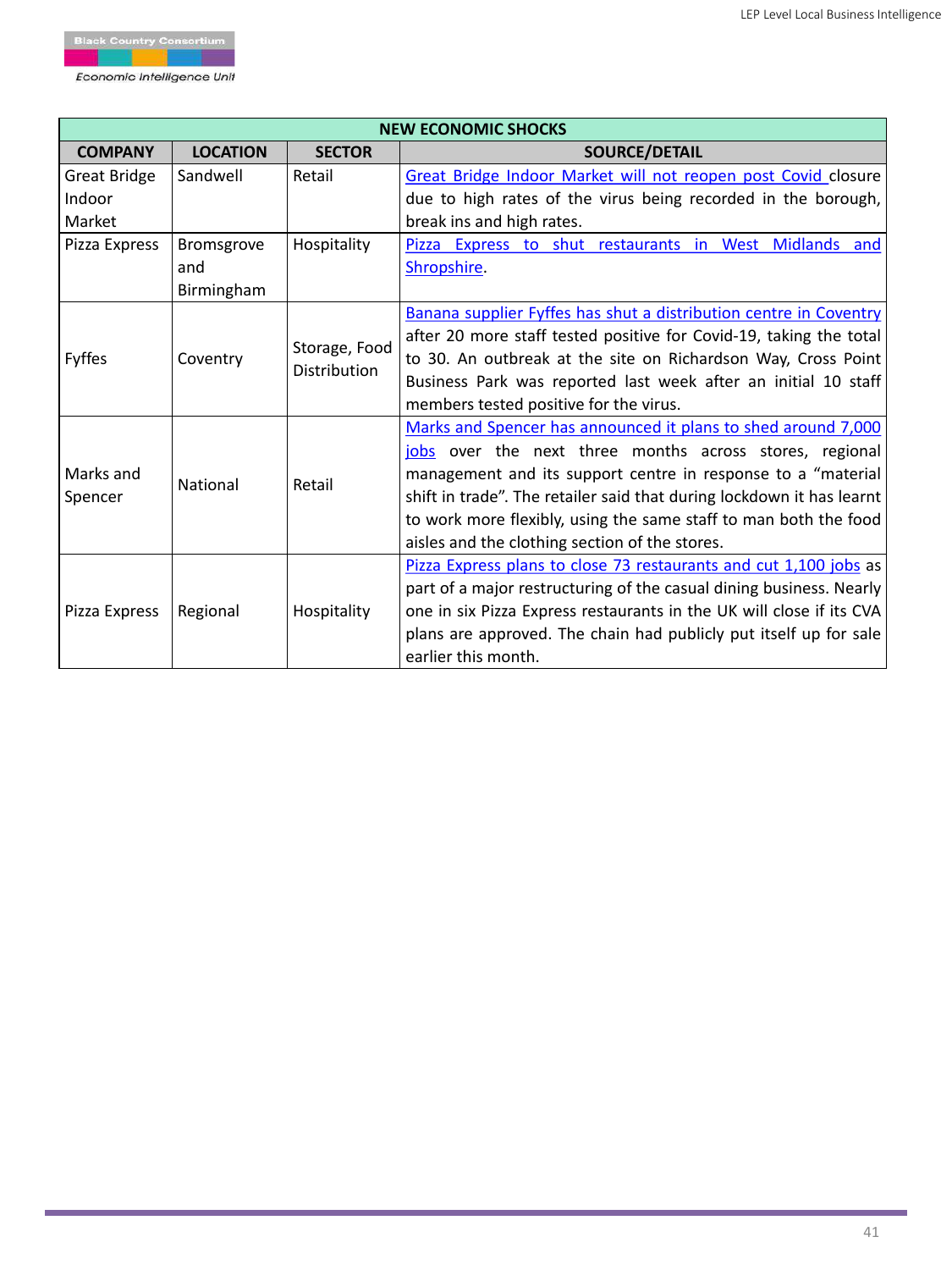| <b>NEW INVESTMENT, DEALS AND OPPORTUNITIES</b> |                 |                        |                                                                    |
|------------------------------------------------|-----------------|------------------------|--------------------------------------------------------------------|
| <b>COMPANY</b>                                 | <b>LOCATION</b> | <b>SECTOR</b>          | <b>DETAIL &amp; SOURCE</b>                                         |
| Guardian                                       | Willenhall      | Logistics              | <b>Extension to warehousing facility will create 8 new jobs as</b> |
| <b>Warehousing</b>                             |                 |                        | additional loading bays are planned to boost operations.           |
| Limited                                        |                 |                        |                                                                    |
| <b>Central RPL</b>                             | Sandwell        | <b>Manufacturing</b>   | Manufacturing company in Sandwell receive a 6 figure loan          |
|                                                |                 |                        | through CBILS scheme in order to maintain supplier                 |
|                                                |                 |                        | payments and cover overheads as It focuses in recovery post        |
|                                                |                 |                        | lockdown.                                                          |
| <b>NDC Polipak</b>                             | Sandwell        | Manufacturing          | Sandwell company secure 7 figure CBILS loan in order to            |
|                                                |                 | and distribution       | support cashflow and suppler payments during recovery              |
|                                                |                 |                        | stages for the company.                                            |
| International                                  | Redditch        | Manufacturing          | International Water Solutions is to launch a new arm of its        |
| <b>Water Solutions</b>                         |                 |                        | business, Mydis, focused on the production and supply of its       |
|                                                |                 |                        | own alcohol-free antibacterial sanitiser and a string of           |
|                                                |                 |                        | associated products.                                               |
|                                                |                 |                        | Finance director Jeffrey Kinn said: "We are based in Essex and     |
|                                                |                 |                        | needed a more central distribution centre, in the Midlands.        |
|                                                |                 |                        | Redditch was ideal for our purposes."                              |
|                                                |                 |                        | Henley-in-Arden based commercial decoration company                |
|                                                |                 |                        | Harvey UK has completed a contract decorating and finishing        |
|                                                |                 | Commercial             | a £62m student accommodation project on the Warwick                |
| Harvey UK                                      | Henley in Arden | <b>Interior Design</b> | University campus. "This work was carried out under strict         |
|                                                |                 |                        | COVID-safe working and social distancing practices, but was        |
|                                                |                 |                        | still finished on schedule."                                       |
|                                                |                 |                        | The Manufacturing Technology Centre near Coventry has              |
|                                                |                 | Engineering,           | partnered with intelligent video experts One Big Circle to         |
| The MTC                                        | Coventry        | Manufacturing          | develop a safety system which can spot anti-social behaviour       |
|                                                |                 |                        | or emergency incidents on station platforms.                       |
|                                                |                 |                        |                                                                    |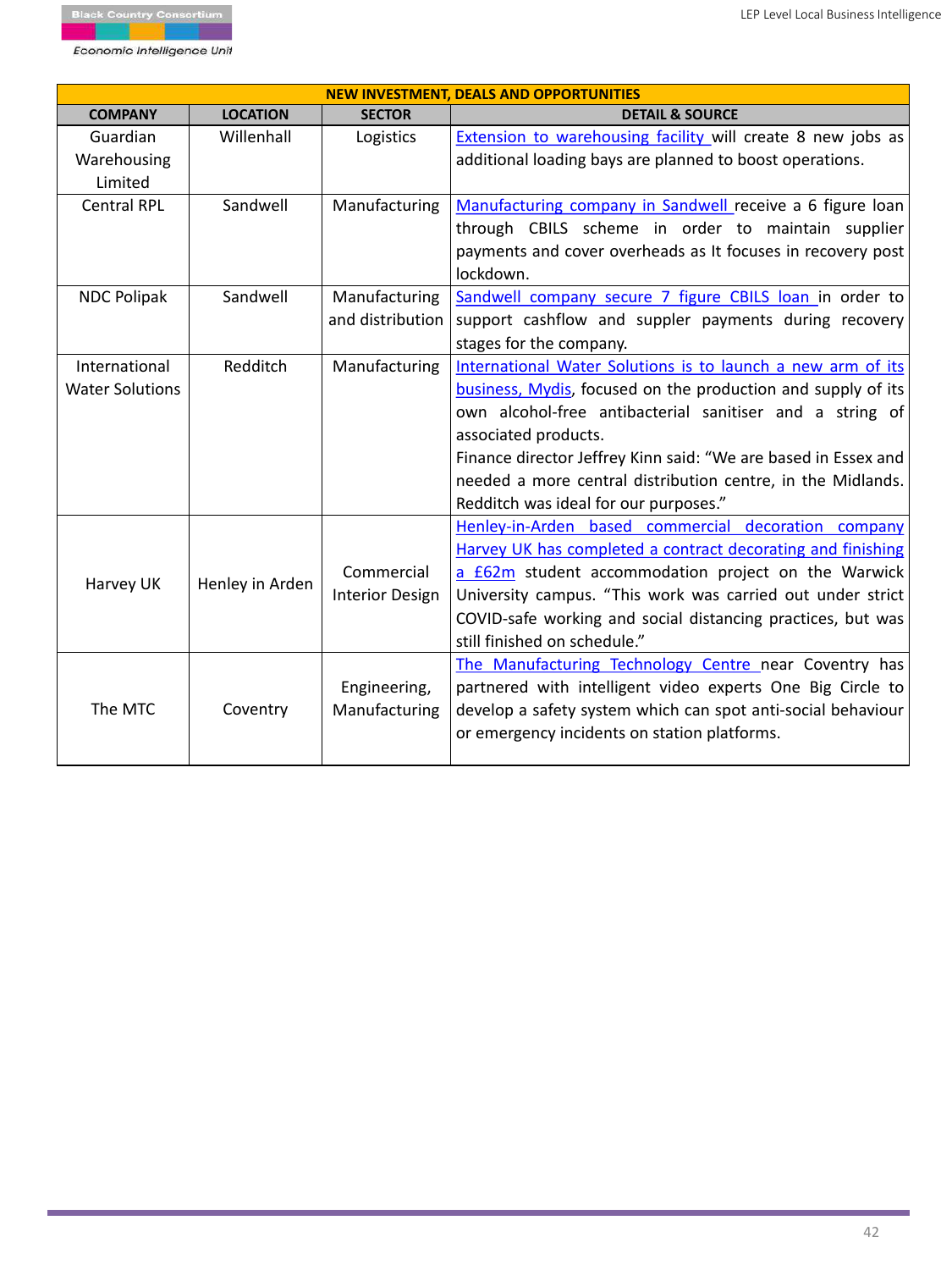| <b>NEW INVESTMENT, DEALS AND OPPORTUNITIES</b> |                 |                                                     |                                                                     |  |
|------------------------------------------------|-----------------|-----------------------------------------------------|---------------------------------------------------------------------|--|
| <b>COMPANY</b>                                 | <b>LOCATION</b> | <b>SECTOR</b>                                       | <b>DETAIL &amp; SOURCE</b>                                          |  |
|                                                |                 |                                                     | An outdoor street market in London has been protected from          |  |
| Safetyflex                                     |                 |                                                     | the threat of terrorist vehicle attacks by Coventry-based           |  |
| <b>Barriers</b>                                | Coventry        | <b>Manufacturing</b>                                | Safetyflex Barriers. The company has provided over 100 anti-        |  |
|                                                |                 |                                                     | terrorism bollards at Broadway Market in Hackney to                 |  |
|                                                |                 |                                                     | safeguard shoppers and traders.                                     |  |
|                                                |                 |                                                     | A E3m contract has been awarded by the UK Ministry of               |  |
| NP Aerospace                                   | Coventry        | Manufacturing                                       | Defence to demonstrate hybrid electric-drive systems on its         |  |
|                                                |                 |                                                     | Foxhound and Jackal vehicles. Coventry-based NP Aerospace           |  |
|                                                |                 |                                                     | has secured the contract.                                           |  |
|                                                |                 | Automotive,<br>Engineering,<br><b>Manufacturing</b> | Some of the world's best golfers will be part of a global first     |  |
| Aurrigo                                        | Coventry        |                                                     | demonstration when the European Tour rolls into the Celtic          |  |
|                                                |                 |                                                     | Manor Resort for the ISPS Handa Wales Open today, thanks            |  |
|                                                |                 |                                                     | to a Coventry company.                                              |  |
|                                                |                 | Engineering                                         | Environmentally friendly audio systems are to be made for           |  |
|                                                |                 |                                                     | electric vehicles by a university and one of its spin-outs after    |  |
| <b>Warwick</b>                                 |                 |                                                     | a grant was secured from Innovate UK. Warwick Acoustics, a          |  |
| <b>Acoustics</b>                               | <b>Warwick</b>  |                                                     | spinout from the University of Warwick's School of                  |  |
|                                                |                 |                                                     | Engineering, will support the development of a lower cost           |  |
|                                                |                 |                                                     | version of its patented ElectroAcoustics Audio Panels for next      |  |
|                                                |                 |                                                     | generation vehicles.                                                |  |
|                                                |                 |                                                     | <b>Electric taxi and van maker LEVC has significantly grown its</b> |  |
|                                                |                 |                                                     | authorised service<br>maintenance<br>and<br>network.<br><b>The</b>  |  |
| <b>LEVC</b>                                    | Rugby           | Automotive,                                         | Warwickshire-headquartered<br>company<br>has<br>signed<br>a         |  |
|                                                |                 | Engineering,                                        | partnership with o end-to-end fleet management business,            |  |
|                                                |                 | <b>Manufacturing</b>                                | Rivus Fleet Solutions. These additional 20 authorised service       |  |
|                                                |                 |                                                     | centres join LEVC's existing 17 sites, increasing the brand's       |  |
|                                                |                 |                                                     | existing UK network to 37 locations by the end of October.          |  |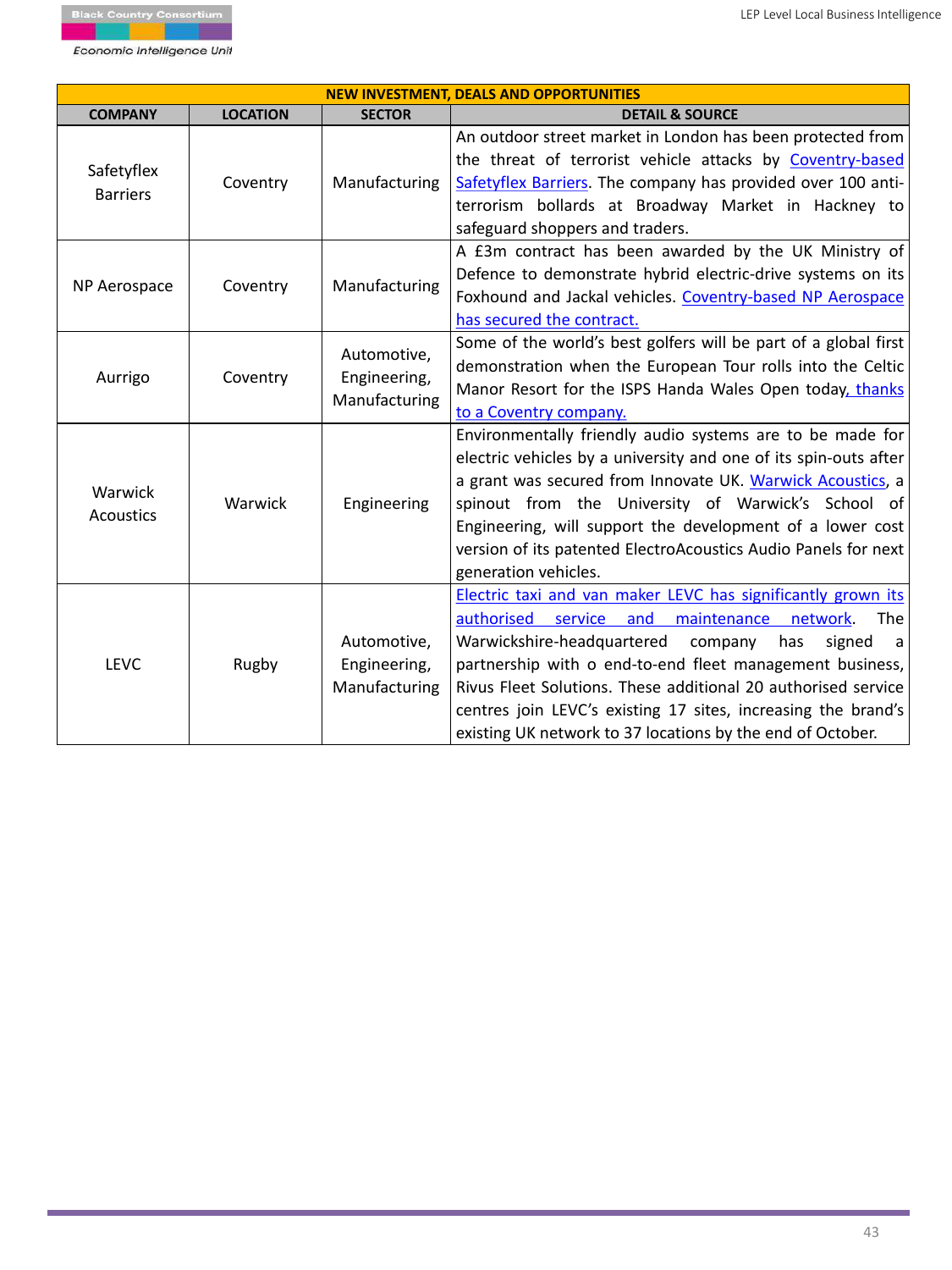

| <b>NEW INVESTMENT, DEALS AND OPPORTUNITIES</b> |                 |                           |                                                                                                                                                                                                                                                                                                                                                                             |  |
|------------------------------------------------|-----------------|---------------------------|-----------------------------------------------------------------------------------------------------------------------------------------------------------------------------------------------------------------------------------------------------------------------------------------------------------------------------------------------------------------------------|--|
| <b>COMPANY</b>                                 | <b>LOCATION</b> | <b>SECTOR</b>             | <b>DETAIL &amp; SOURCE</b>                                                                                                                                                                                                                                                                                                                                                  |  |
| <b>Telent</b>                                  | <b>Warwick</b>  | Digital and<br>Technology | Pre-tax profits surged at a technology giant which counts<br>Airbus, BT and Stagecoach among its clients during its latest<br>financial year, new documents have revealed. Warwick-based<br>Telent, which provides services to the defence, rail, traffic and<br>public safety sectors, has reported profits of £85m for the 12<br>months to 31 March 2020, up from £48.3m. |  |